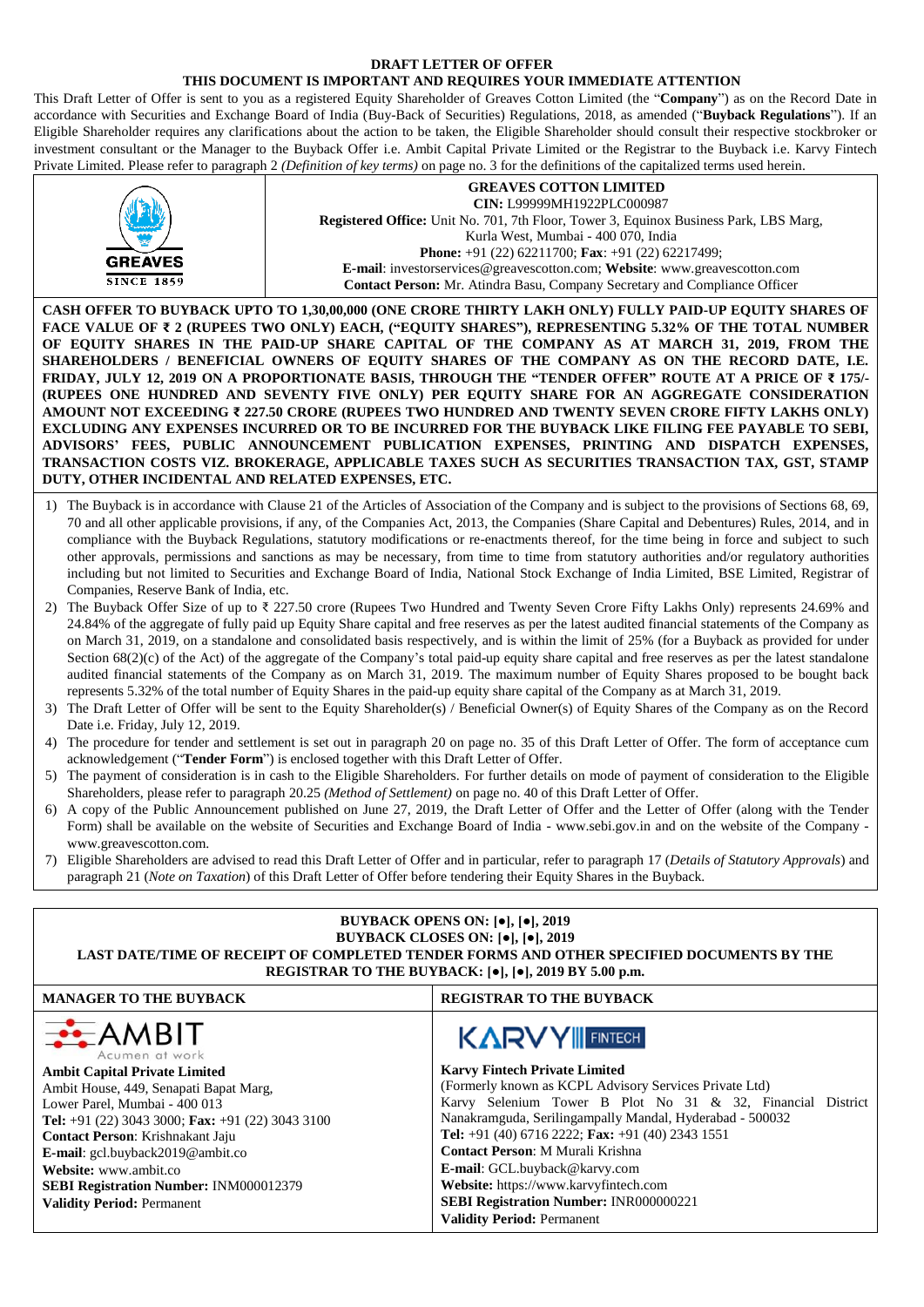# **INDEX**

|    | <b>Section</b><br><b>Particulars</b>                                                                                                                                        | Page No. |
|----|-----------------------------------------------------------------------------------------------------------------------------------------------------------------------------|----------|
| 1. | <b>SCHEDULE OF ACTIVITIES</b>                                                                                                                                               | 3        |
| 2. | <b>DEFINITION OF KEY TERMS</b>                                                                                                                                              | 3        |
| 3. | <b>DISCLAIMER CLAUSE</b>                                                                                                                                                    | 6        |
| 4. | TEXT OF RESOLUTION PASSED AT THE BOARD MEETING                                                                                                                              | 8        |
| 5. | DETAILS OF PUBLIC ANNOUNCEMENT                                                                                                                                              | 15       |
| 6. | <b>DETAILS OF THE BUYBACK</b>                                                                                                                                               | 15       |
| 7. | <b>AUTHORITY FOR THE BUYBACK</b>                                                                                                                                            | 16       |
| 8. | NECESSITY FOR THE BUYBACK                                                                                                                                                   | 16       |
| 9. | MANAGEMENT DISCUSSION AND ANALYSIS OF THE LIKELY IMPACT OF THE BUYBACK<br>ON THE COMPANY                                                                                    | 17       |
|    | 10. BASIS OF CALCULATING THE BUYBACK PRICE                                                                                                                                  | 19       |
|    | 11. SOURCES OF FUNDS FOR THE BUYBACK                                                                                                                                        | 19       |
|    | 12. DETAILS OF ESCROW ACCOUNT AND AMOUNT DEPOSITED THEREIN                                                                                                                  | 20       |
|    | 13. CAPITAL STRUCTURE AND SHAREHOLDING PATTERN                                                                                                                              | 20       |
|    | 14. BRIEF INFORMATION OF THE COMPANY                                                                                                                                        | 21       |
|    | 15. FINANCIAL INFORMATION ABOUT THE COMPANY                                                                                                                                 | 26       |
|    | 16. STOCK MARKET DATA                                                                                                                                                       | 28       |
|    | 17. DETAILS OF STATUTORY APPROVALS                                                                                                                                          | 30       |
|    | 18. DETAILS OF THE REGISTRAR TO THE BUYBACK AND INVESTOR SERVICE CENTRE                                                                                                     | 31       |
|    | 19. PROCESS AND METHODOLOGY FOR THE BUYBACK                                                                                                                                 | 31       |
|    | 20. PROCEDURE FOR TENDERING SHARES AND SETTLEMENT                                                                                                                           | 35       |
|    | 21. NOTE ON TAXATION                                                                                                                                                        | 41       |
|    | 22. DECLARATION FROM THE BOARD OF DIRECTORS                                                                                                                                 | 46       |
|    | 23. REPORT ADDRESSED TO THE BOARD OF DIRECTORS BY THE COMPANY'S AUDITOR'S<br>ON THE PERMISSIBLE CAPITAL PAYMENT AND THE OPINION FORMED BY DIRECTORS<br>REGARDING INSOLVENCY | 47       |
|    | 24. DOCUMENTS FOR INSPECTION                                                                                                                                                | 49       |
|    | 25. DETAILS OF THE COMPLIANCE OFFICER                                                                                                                                       | 50       |
|    | 26. REMEDIES AVAILABLE TO SHAREHOLDERS/ BENEFICIAL OWNERS                                                                                                                   | 50       |
|    | 27. DETAILS OF THE MANAGER TO THE BUYBACK                                                                                                                                   | 51       |
|    | 28. DECLARATION BY THE DIRECTORS                                                                                                                                            | 51       |
|    | <b>TENDER FORM</b>                                                                                                                                                          |          |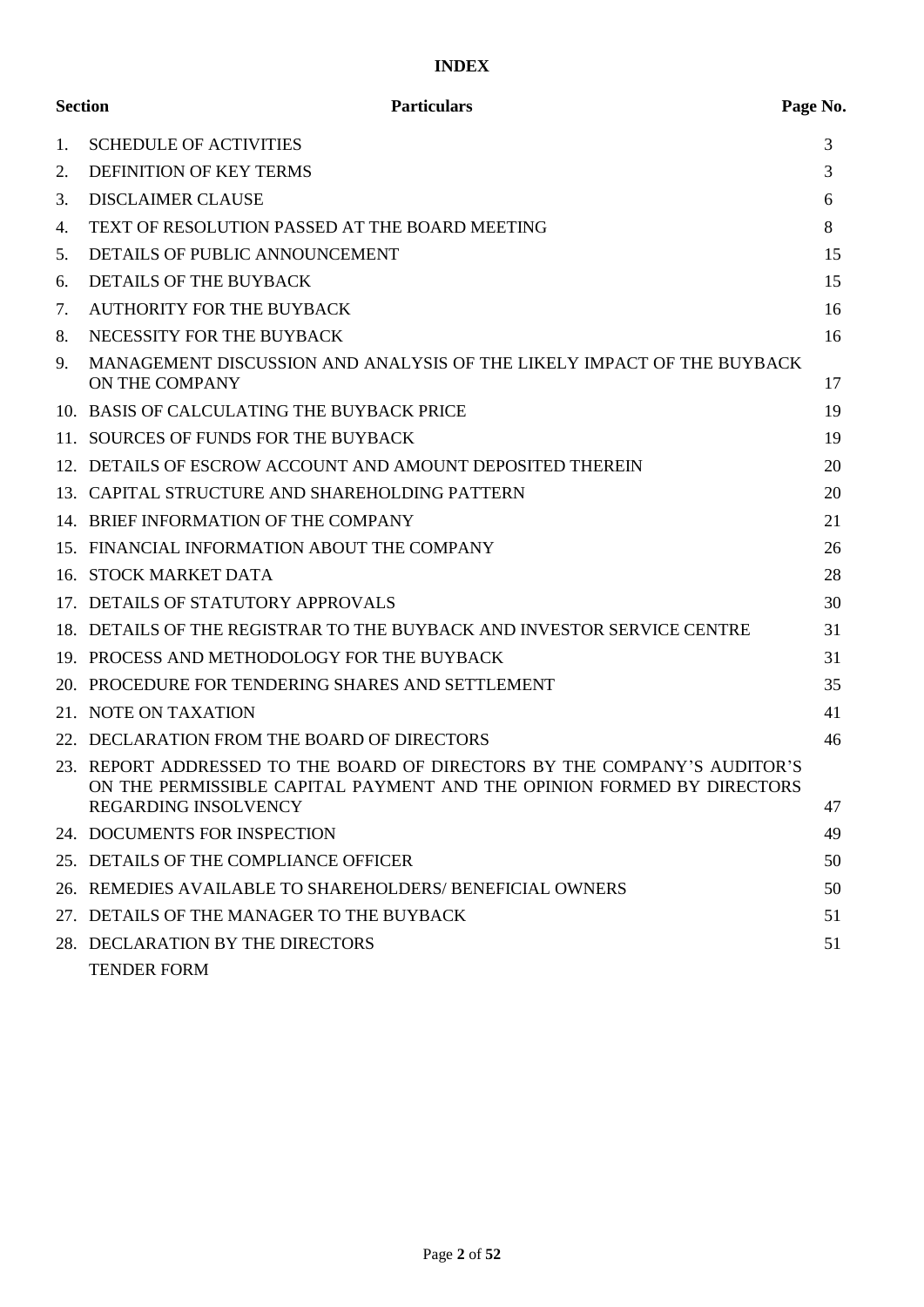### <span id="page-2-0"></span>**1. SCHEDULE OF ACTIVITIES**

|                                                                                                                                               | <b>Schedule of activities</b>   |             |  |
|-----------------------------------------------------------------------------------------------------------------------------------------------|---------------------------------|-------------|--|
| <b>Activity</b>                                                                                                                               | <b>Date</b>                     | Day         |  |
| Date of Board Meeting approving the proposal for the Buyback                                                                                  | May 2, 2019                     | Thursday    |  |
| Date of declaration of results of postal ballot for special<br>resolution by the Equity Shareholders of the Company,<br>approving the Buyback | June 25, 2019                   | Tuesday     |  |
| Date of Public Announcement of Buyback                                                                                                        | June 26, 2019                   | Wednesday   |  |
| Date of publication of the Public Announcement                                                                                                | June 27, 2019                   | Thursday    |  |
| Record Date for determining the Buyback Entitlement and the<br>names of Eligible Shareholders                                                 | July 12, 2019                   | Friday      |  |
| Date of opening of Buyback                                                                                                                    | $[•]$ , 2019                    | $[\bullet]$ |  |
| Date of closing of Buyback                                                                                                                    | $[•]$ , 2019                    | $[\bullet]$ |  |
| Last date of receipt of completed Tender Forms and other<br>specified documents by the Registrar                                              | $[•]$ , 2019                    | $[\bullet]$ |  |
| Last date of verification of Tender Forms by Registrar                                                                                        | $\left[ \bullet \right]$ , 2019 | $[\bullet]$ |  |
| Last date of intimation to the Stock Exchange regarding<br>acceptance or non-acceptance of tendered Equity Shares by the<br>Registrar         | $\left[ \bullet \right]$ , 2019 | $[\bullet]$ |  |
| Last date of settlement of bids on the Stock Exchange                                                                                         | $\left[ \bullet \right]$ , 2019 | $[\bullet]$ |  |
| Last date of payment to Eligible Shareholders/ return of<br>unaccepted demat shares by Stock Exchange to Eligible<br>Shareholders             | $[•]$ , 2019                    | $[\bullet]$ |  |
| Last Date of Extinguishment of Shares bought back                                                                                             | $\left[ \bullet \right]$ , 2019 | $[\bullet]$ |  |

**Note:** *Where last dates are mentioned for certain activities, such activities may happen on or before the respective last dates.*

### <span id="page-2-1"></span>**2. DEFINITION OF KEY TERMS**

- 2.1 This Draft Letter of Offer uses certain definitions and abbreviations which, unless the context otherwise indicates or implies or specifies otherwise, shall have the meaning as provided below. References to any legislation, act, regulation, rules, guidelines or policies shall be to such legislation, act, regulation, rules, guidelines or policies as amended, supplemented, or re-enacted from time to time and any reference to a statutory provision shall include any subordinate legislation made from time to time under that provision.
- 2.2 The words and expressions used in this Draft Letter of Offer, but not defined herein shall have the meaning ascribed to such terms under the Buyback Regulations, the Companies Act, the Depositories Act, 1996, and the rules and regulations made thereunder.

| <b>Term</b>                                                   | <b>Description</b>                                                                                                                                                                                                                                                                                                                       |
|---------------------------------------------------------------|------------------------------------------------------------------------------------------------------------------------------------------------------------------------------------------------------------------------------------------------------------------------------------------------------------------------------------------|
| <b>Acquisition Window</b>                                     | The facility for acquisition of Equity Shares through the mechanism<br>provided by the Stock Exchange in the form of a separate window in<br>accordance with SEBI circular no. CIR/CFD/POLICYCELL/1/2015<br>dated April 13, 2015 and SEBI circular CFD/DCR2/CIR/P/2016/131<br>dated December 09, 2016, including any amendments thereof. |
| <b>Act or Companies Act</b>                                   | The Companies Act, 2013, as amended and rules framed thereunder                                                                                                                                                                                                                                                                          |
| <b>Additional Shares / Additional</b><br><b>Equity Shares</b> | Additional Equity Shares tendered by an Eligible Shareholder over and<br>above the Buyback Entitlement of such Equity Shareholder, upto the<br>extent of Equity Shares held by the Eligible Shareholder on the Record                                                                                                                    |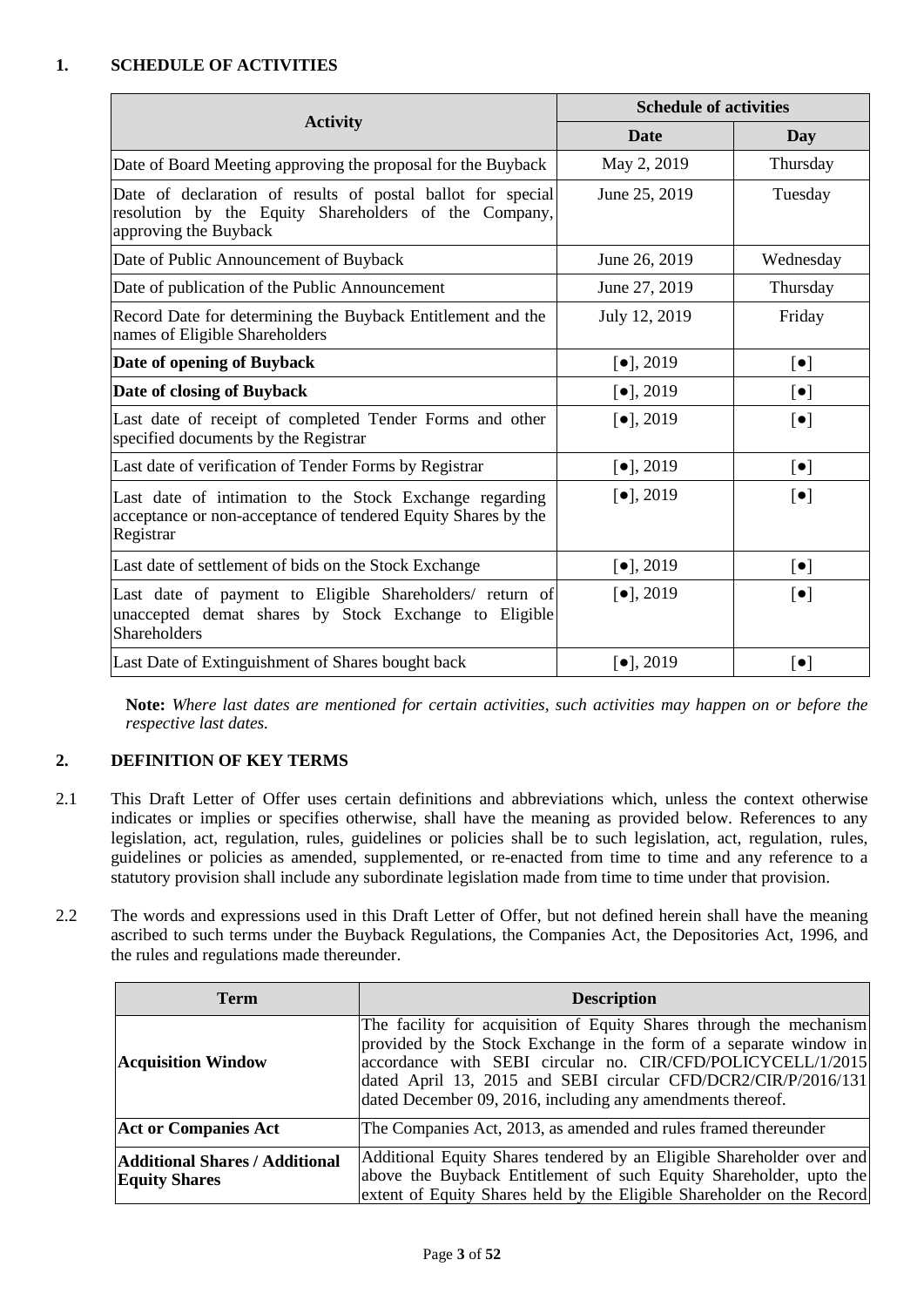|                                                        | Date.                                                                                                                                                                                                                                                                                                                                                                                                                                              |  |  |
|--------------------------------------------------------|----------------------------------------------------------------------------------------------------------------------------------------------------------------------------------------------------------------------------------------------------------------------------------------------------------------------------------------------------------------------------------------------------------------------------------------------------|--|--|
| <b>Articles or Articles of</b><br><b>Association</b>   | Articles of Association of the Company, as amended from time to time                                                                                                                                                                                                                                                                                                                                                                               |  |  |
| <b>Board or Board of Directors</b>                     | Board of Directors of the Company (which term shall, unless repugnant<br>to the context or meaning thereof)                                                                                                                                                                                                                                                                                                                                        |  |  |
| <b>Board Meeting</b>                                   | Meeting of the Board of Directors of the Company held on May 2, 2019<br>to approve the proposal of Buyback                                                                                                                                                                                                                                                                                                                                         |  |  |
| <b>BSE</b>                                             | <b>BSE</b> Limited                                                                                                                                                                                                                                                                                                                                                                                                                                 |  |  |
| <b>Buyback Closing Date</b>                            | $\left[\bullet\right], \left[\bullet\right], 2019$                                                                                                                                                                                                                                                                                                                                                                                                 |  |  |
| <b>Buyback Committee or</b><br><b>Committee</b>        | Buyback committee comprising of Mr Nagesh Basavanhalli, Managing<br>Director & CEO, Ms Neetu Kashiramka, Chief Financial Officer and Mr<br>Atindra Basu, Head - Legal, Internal Audit and Company Secretary<br>constituted and authorized for the purposes of the Buyback by a<br>resolution passed by the Board at its meeting held on May 2, 2019.                                                                                               |  |  |
| <b>Buyback Opening Date</b>                            | $\boxed{\bullet}$ , $\boxed{\bullet}$ , 2019                                                                                                                                                                                                                                                                                                                                                                                                       |  |  |
| <b>Buyback Entitlement or</b><br><b>Entitlement</b>    | The number of Equity Shares that an Eligible Shareholder is entitled to<br>tender, in the Buyback, based on the number of Equity Shares held by<br>such Eligible Shareholder, on the Record Date and the ratio / percentage<br>of Buyback applicable in the category to which such Eligible<br>Shareholder belongs                                                                                                                                 |  |  |
| <b>Buyback or Buyback Offer or</b><br><b>Offer</b>     | Offer to buy back up to 1,30,00,000 (one crore thirty lakh only) fully<br>paid-up equity shares of $\bar{\tau}$ 2/- (Rupees Ten only) each of the Company at<br>a price of $\bar{\tau}$ 175/- (Rupees one Hundred and Seventy Five only) per<br>Equity Share from the Equity Shareholders of the Company as on the<br>Record Date, by way of Tender Offer in terms of the Buyback<br>Regulations read with SEBI Circular, on a proportionate basis |  |  |
| <b>Buyback Price or Offer Price</b>                    | Price at which shares will be bought back from the Eligible Shareholders<br>i.e. $\bar{\xi}$ 175/- (Rupees One Hundred and Seventy Five only) per Equity<br>Share, payable in cash                                                                                                                                                                                                                                                                 |  |  |
| <b>Buyback Period</b>                                  | The period between the date of declaration of results of postal ballot for<br>special resolution i.e. June 25, 2019 and the date on which the payment<br>of consideration to the Eligible Shareholders who have accepted the<br>Buyback is made                                                                                                                                                                                                    |  |  |
| <b>Buyback Regulations</b>                             | Securities and Exchange Board of India (Buy-back of Securities)<br>Regulations, 2018, as amended from time to time                                                                                                                                                                                                                                                                                                                                 |  |  |
| CDSL                                                   | Central Depository Services (India) Limited                                                                                                                                                                                                                                                                                                                                                                                                        |  |  |
| <b>CIN</b>                                             | <b>Corporate Identification Number</b>                                                                                                                                                                                                                                                                                                                                                                                                             |  |  |
| <b>Clearing Corporation</b>                            | Indian Clearing Corporation Limited / National Securities Clearing<br><b>Corporation Limited</b>                                                                                                                                                                                                                                                                                                                                                   |  |  |
| "Company" or "Our Company"<br>or "we" or "us" or "our" | <b>Greaves Cotton Limited</b>                                                                                                                                                                                                                                                                                                                                                                                                                      |  |  |
| <b>Company's Broker</b>                                | Ambit Capital Private Limited                                                                                                                                                                                                                                                                                                                                                                                                                      |  |  |
| <b>Compliance Officer</b>                              | Mr. Atindra Basu                                                                                                                                                                                                                                                                                                                                                                                                                                   |  |  |
| <b>Depositories</b>                                    | Collectively, National Securities Depository Limited and Central<br>Depository Services (India) Limited                                                                                                                                                                                                                                                                                                                                            |  |  |
| <b>Designated Stock Exchange</b>                       | <b>BSE</b> Limited                                                                                                                                                                                                                                                                                                                                                                                                                                 |  |  |
| <b>DIN</b>                                             | <b>Director Identification Number</b>                                                                                                                                                                                                                                                                                                                                                                                                              |  |  |
| Director(s)                                            | Director(s) of the Company                                                                                                                                                                                                                                                                                                                                                                                                                         |  |  |
| <b>DP</b>                                              | <b>Depository Participant</b>                                                                                                                                                                                                                                                                                                                                                                                                                      |  |  |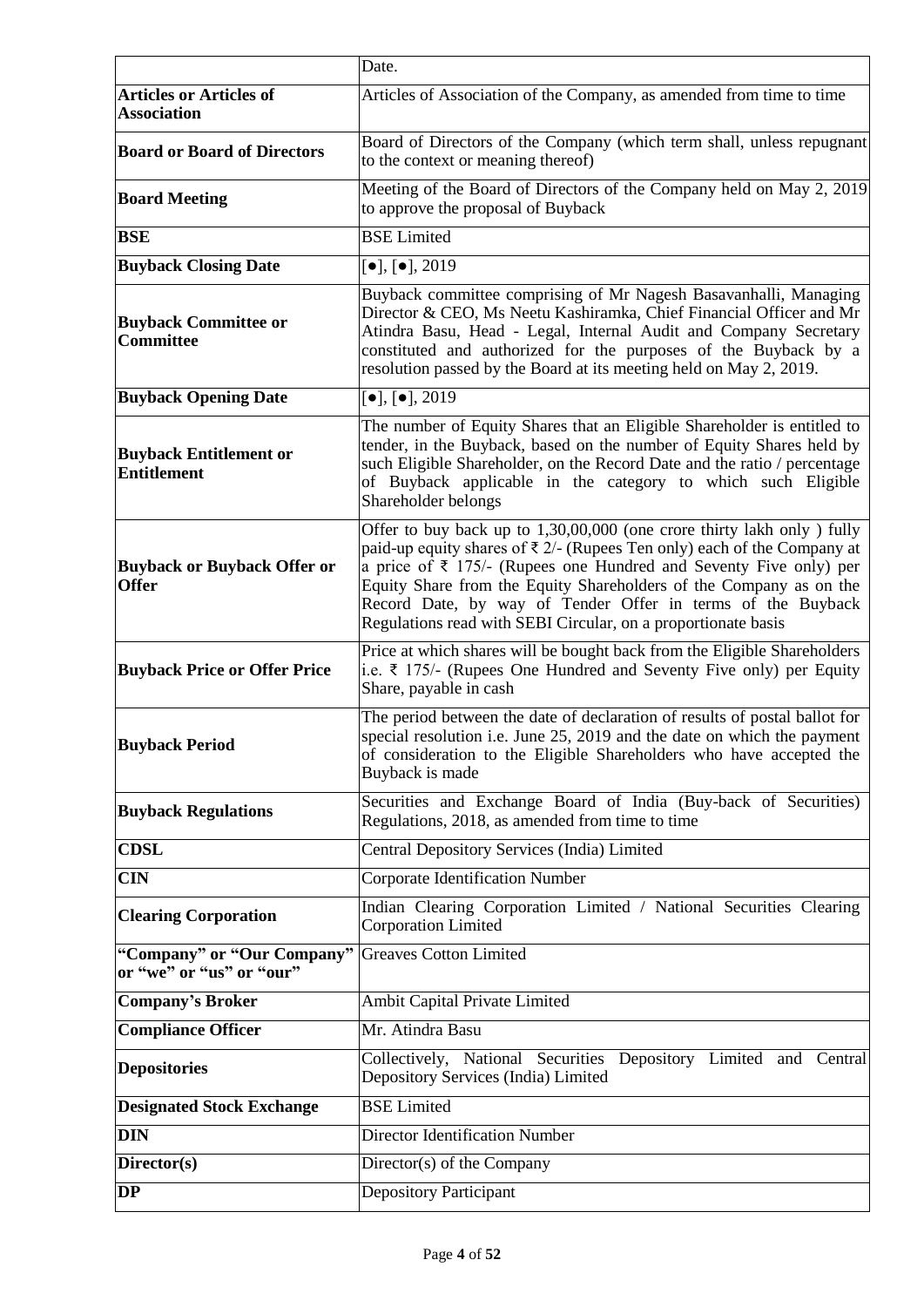| <b>Draft LOF or Draft Letter of</b><br><b>Offer</b>             | The Draft Letter of Offer dated July 4, 2019 filed with SEBI through the<br>Manager to the Buyback, containing disclosures in relation to the<br>Buyback as specified in Schedule III read along with Schedule IV of the<br><b>Buyback Regulations.</b>                                                                                                                                                                                                                                                                                                                                                                                                                                                   |
|-----------------------------------------------------------------|-----------------------------------------------------------------------------------------------------------------------------------------------------------------------------------------------------------------------------------------------------------------------------------------------------------------------------------------------------------------------------------------------------------------------------------------------------------------------------------------------------------------------------------------------------------------------------------------------------------------------------------------------------------------------------------------------------------|
| <b>Equity Share(s) or Share(s)</b>                              | The Company's fully paid-up equity share(s) of face value of $\bar{\xi}$ 2/-<br>(Rupees Two only) each                                                                                                                                                                                                                                                                                                                                                                                                                                                                                                                                                                                                    |
| Eligible Person(s) or Eligible<br>Shareholder(s)                | Person(s) eligible to participate in the Buyback Offer and would mean<br>all equity shareholders/beneficial owner(s) of Equity Shares of the<br>Company as on Record Date i.e. Friday, July 12, 2019 and excludes<br>Person(s) who do not have the capacity under applicable law to tender<br>shares                                                                                                                                                                                                                                                                                                                                                                                                      |
| <b>Escrow Account</b>                                           | Escrow account titled "Greaves Cotton Limited Buyback - Escrow<br>Account" opened with Kotak Mahindra Bank Limited in accordance<br>with Buyback Regulations                                                                                                                                                                                                                                                                                                                                                                                                                                                                                                                                              |
| <b>Escrow Agent</b>                                             | Kotak Mahindra Bank Limited                                                                                                                                                                                                                                                                                                                                                                                                                                                                                                                                                                                                                                                                               |
| <b>Escrow Agreement</b>                                         | The escrow agreement dated July 4, 2019 entered into between the<br>Company, the Escrow Agent, and the Manager to the Buyback                                                                                                                                                                                                                                                                                                                                                                                                                                                                                                                                                                             |
| <b>ESOP</b>                                                     | Employee stock option plan                                                                                                                                                                                                                                                                                                                                                                                                                                                                                                                                                                                                                                                                                |
| <b>FEMA</b>                                                     | The Foreign Exchange and Management Act, 1999, as amended from<br>time to time, including the regulations, circulars, directions and<br>notifications issued thereunder                                                                                                                                                                                                                                                                                                                                                                                                                                                                                                                                   |
| FPI(s)                                                          | Foreign Portfolio Investor(s).                                                                                                                                                                                                                                                                                                                                                                                                                                                                                                                                                                                                                                                                            |
| <b>General Category</b>                                         | Eligible Shareholders other than the Small Shareholders                                                                                                                                                                                                                                                                                                                                                                                                                                                                                                                                                                                                                                                   |
| <b>Financial Year/Fiscal/FY</b>                                 | Period of 12 months ended March 31 of that particular year                                                                                                                                                                                                                                                                                                                                                                                                                                                                                                                                                                                                                                                |
| <b>IT Act/Income Tax Act</b>                                    | Income-tax Act, 1961, as amended                                                                                                                                                                                                                                                                                                                                                                                                                                                                                                                                                                                                                                                                          |
| <b>LODR Regulations</b>                                         | The Securities and Exchange Board of India (Listing Obligations and<br>Disclosure Requirements) Regulations, 2015, as amended from time to<br>time                                                                                                                                                                                                                                                                                                                                                                                                                                                                                                                                                        |
| <b>Manager to the Buyback or</b><br><b>Manager to the Offer</b> | Ambit Capital Private Limited                                                                                                                                                                                                                                                                                                                                                                                                                                                                                                                                                                                                                                                                             |
| <b>Maximum Buyback Size or</b><br><b>Offer Size</b>             | Number of Equity Shares proposed to be bought back (i.e. up to<br>1,30,00,000 (One Crore Thirty Lack) Equity Shares) multiplied by the<br>Buyback Price i.e. $\bar{\tau}$ 175/- (Rupees One Hundred and Seventy Five only)<br>per Equity Share aggregating up to ₹ 227.50 Crore (Rupees Two Hundred<br>and Twenty Seven Crore Fifty Lakhs Only). The Maximum Buyback<br>Size does not include any expenses incurred or to be incurred for the<br>Buyback like filing fee payable to SEBI, advisors' fees, public<br>announcement publication expenses, printing and dispatch expenses,<br>transaction costs viz. brokerage, applicable taxes such as securities<br>transaction tax, GST, stamp duty, etc. |
| <b>Memorandum of Association or</b><br><b>MOA</b>               | Memorandum of Association of the Company, as amended from time to<br>time                                                                                                                                                                                                                                                                                                                                                                                                                                                                                                                                                                                                                                 |
| N.A.                                                            | Not applicable                                                                                                                                                                                                                                                                                                                                                                                                                                                                                                                                                                                                                                                                                            |
| <b>Non-Resident Shareholders</b>                                | Includes NRIs, Foreign Portfolio Investors (FPIs), Overseas Corporate<br>Bodies (OCBs) and Foreign Nationals                                                                                                                                                                                                                                                                                                                                                                                                                                                                                                                                                                                              |
| <b>NSE</b>                                                      | National Stock Exchange of India Limited                                                                                                                                                                                                                                                                                                                                                                                                                                                                                                                                                                                                                                                                  |
| <b>Offer Period or Tendering</b><br><b>Period</b>               | Period of ten working days from the Buyback Opening Date i.e. $[\bullet]$ , $[\bullet]$ ,<br>2019 to Buyback Closing Date i.e. [•], [•], 2019 (both days inclusive)                                                                                                                                                                                                                                                                                                                                                                                                                                                                                                                                       |
| <b>PA or Public Announcement</b>                                | The public announcement dated June 26, 2019, made in accordance with<br>the Buyback Regulations, published on June 27, 2019 in all editions of<br>Business Standard (English daily) and Business Standard (Hindi daily),                                                                                                                                                                                                                                                                                                                                                                                                                                                                                  |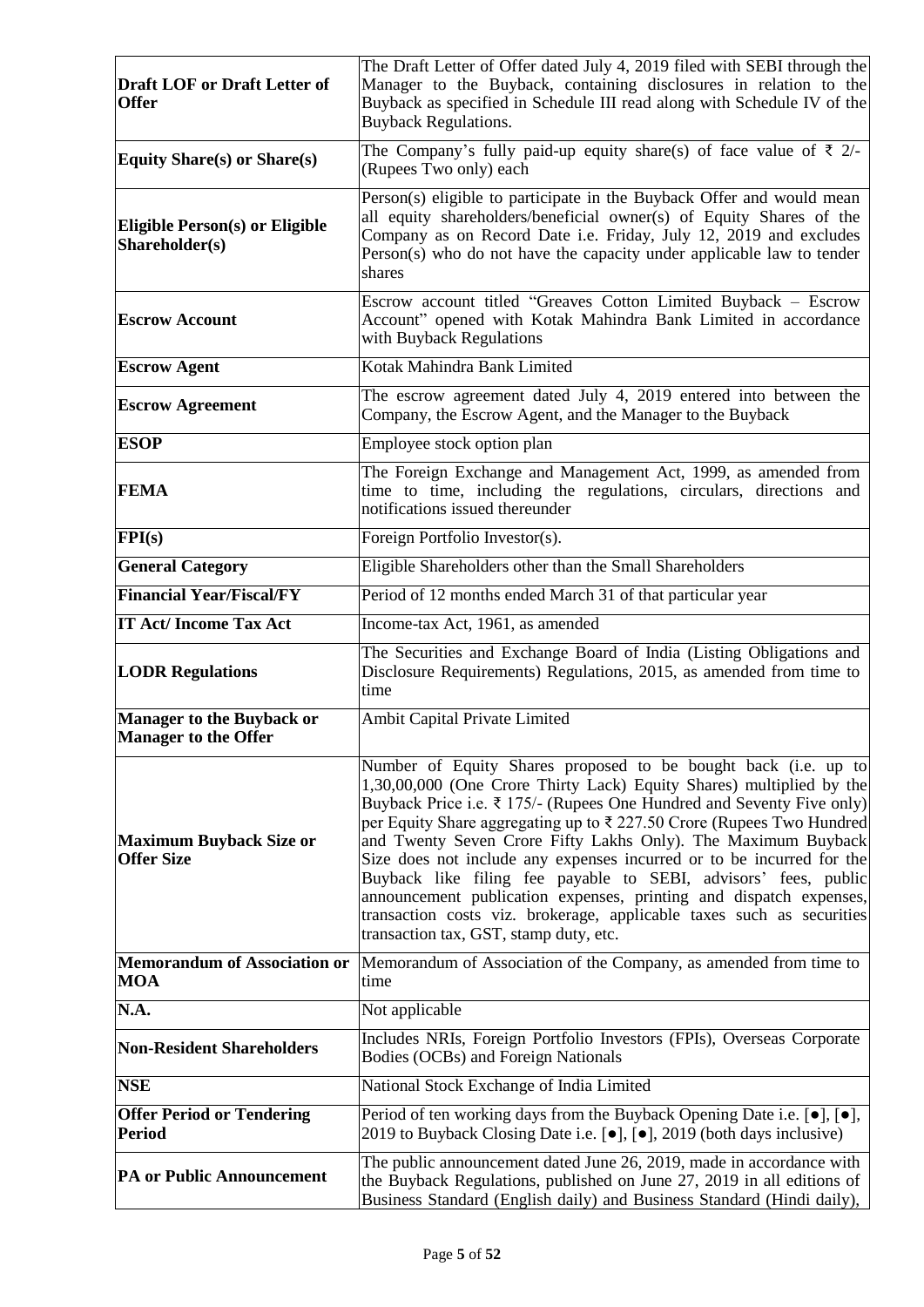|                                                                                            | and the Mumbai edition of Mumbai Lakshadeep (Marathi daily), each<br>with wide circulation                                                                                                                                                                                                                           |  |  |
|--------------------------------------------------------------------------------------------|----------------------------------------------------------------------------------------------------------------------------------------------------------------------------------------------------------------------------------------------------------------------------------------------------------------------|--|--|
| <b>PAN</b>                                                                                 | <b>Permanent Account Number</b>                                                                                                                                                                                                                                                                                      |  |  |
| <b>Promoters or Promoters and</b><br><b>Promoter Group</b>                                 | Collectively, D B H International Private Limited, Karun Carpets<br>Private Limited and Bharat Starch Products Private Limited                                                                                                                                                                                       |  |  |
| <b>RBI</b>                                                                                 | Reserve Bank of India                                                                                                                                                                                                                                                                                                |  |  |
| <b>Record Date</b>                                                                         | The date for the purpose of determining the entitlement and the names of<br>the Equity Shareholders, to whom the Letter of Offer will be sent and<br>who are eligible to participate in the Buyback Offer in accordance with<br>the Buyback Regulations. The Record Date for this Buyback is Friday<br>July 12, 2019 |  |  |
| <b>Registrar to the Buyback or</b><br><b>Registrar to the Offer or</b><br><b>Registrar</b> | Karvy Fintech Private Limited                                                                                                                                                                                                                                                                                        |  |  |
| <b>Reserved Category</b>                                                                   | The Small Shareholders eligible to tender Shares in the Buyback                                                                                                                                                                                                                                                      |  |  |
| <b>SEBI</b>                                                                                | The Securities and Exchange Board of India                                                                                                                                                                                                                                                                           |  |  |
| <b>SEBI Circular</b>                                                                       | The SEBI circular CIR/ CFD/POLICYCELL/1/2015 dated April 13,<br>2015 as amended via SEBI circular CFD/DCR2/CIR/P/2016/131 dated<br>December 09, 2016, including any amendments thereof                                                                                                                               |  |  |
| <b>Shareholder Broker</b>                                                                  | A stock broker, who is a member of the BSE and/or NSE, of an Eligible<br>Shareholder, through whom the Eligible Shareholder wants to<br>participate in the Buyback                                                                                                                                                   |  |  |
| <b>Small Shareholder</b>                                                                   | A Shareholder, who holds Equity Shares of market value of not more<br>than $\bar{\xi}$ 2,00,000/- (Rupees two lakh only), on the basis of closing price<br>of the Equity Shares on the Stock Exchange registering the highest<br>trading volume, as on Record Date i.e. Friday, July 12, 2019.                       |  |  |
| <b>Share Capital Rules</b>                                                                 | Companies (Share Capital and Debentures) Rules, 2014, as amended                                                                                                                                                                                                                                                     |  |  |
| <b>Shareholders or Equity</b><br><b>Shareholders or Members</b>                            | Holders of Equity Shares and includes beneficial owners thereof                                                                                                                                                                                                                                                      |  |  |
| <b>STCG</b>                                                                                | Short-Term Capital Gains.                                                                                                                                                                                                                                                                                            |  |  |
| <b>Stock Exchange Mechanism</b>                                                            | The "Mechanism for acquisition of shares through Stock Exchange"<br>notified by SEBI Circular                                                                                                                                                                                                                        |  |  |
| <b>Stock Exchanges</b>                                                                     | National Stock Exchange of India Limited and BSE Limited                                                                                                                                                                                                                                                             |  |  |
| <b>Tender Form</b>                                                                         | Form of Acceptance-cum-Acknowledgement to be filled in and sent to<br>the Registrar by the Eligible Shareholder(s) to participate in the Buyback                                                                                                                                                                     |  |  |
| <b>Tender Offer</b>                                                                        | Method of buyback as defined in Regulation $2(i)(q)$ of the Buyback<br>Regulations                                                                                                                                                                                                                                   |  |  |
| <b>TRS</b>                                                                                 | Transaction Registration Slip generated by the exchange bidding system                                                                                                                                                                                                                                               |  |  |
| <b>Working Day</b>                                                                         | Working day as defined in the Buyback Regulations                                                                                                                                                                                                                                                                    |  |  |

### <span id="page-5-0"></span>**3. DISCLAIMER CLAUSE**

3.1 As required, a copy of this Draft Letter of Offer has been submitted to SEBI. It is to be distinctly understood that submission of this Draft Letter of Offer to SEBI should not, in any way be deemed or construed that the same has been cleared or approved by SEBI. SEBI does not take any responsibility either for the financial soundness of the Company to meet the Buyback commitments or for the correctness of the statements made or opinions expressed in the Draft Letter of Offer. The Manager to the Buyback, Ambit Capital Private Limited, has certified that the disclosures made in the Draft Letter of Offer are generally adequate and are in conformity with the provisions of the Act and Buyback Regulations. This requirement is to facilitate Eligible Shareholders to take an informed decision for tendering their Equity Shares in the Buyback.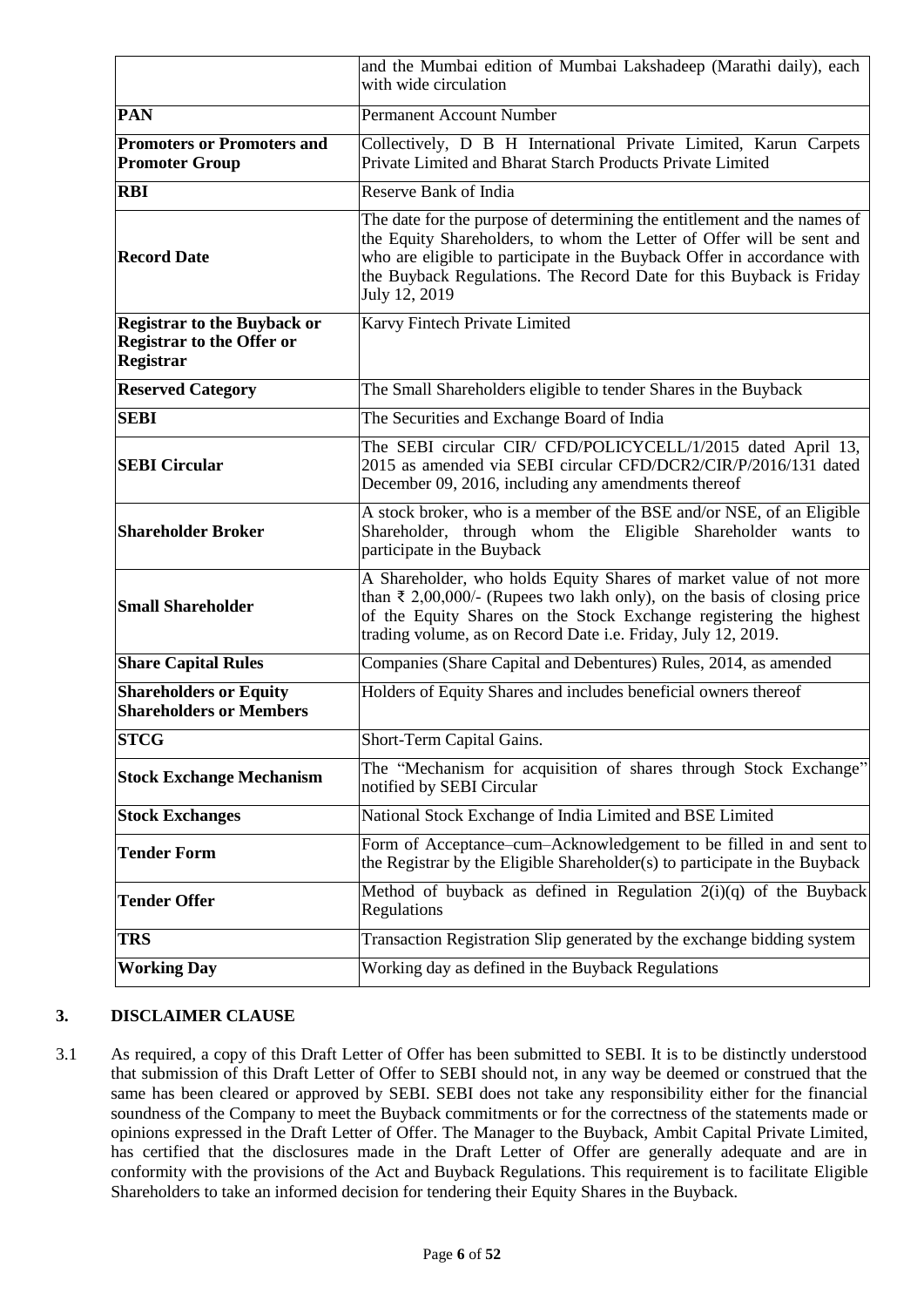3.2 It should also be clearly understood that while the Company is primarily responsible for the correctness, adequacy and disclosure of all relevant information in the Draft Letter of Offer, the Manager to the Buyback is expected to exercise due diligence to ensure that the Company discharges its duty adequately in this behalf and towards this purpose, the Manager to the Buyback, Ambit Capital Private Limited, has furnished to SEBI a due diligence certificate dated July 4, 2019 in accordance with Buyback Regulations which reads as follows:

"*We have examined various documents and materials relevant to the Buyback as part of the due-diligence carried out by us in connection with the finalization of the Public Announcement dated June 26, 2019 and the Draft Letter of Offer dated July 4, 2019. On the basis of such examination and the discussions with the Company, we hereby state that:* 

- *The Public Announcement and the Draft Letter of Offer are in conformity with the documents, materials and papers relevant to the Buyback;*
- *All the legal requirements connected with the said Buyback including the Securities and Exchange Board of India (Buy-Back of Securities) Regulations, 2018, have been duly complied with;*
- *The disclosures in the Public Announcement and the Draft Letter of Offer are, to the best of our knowledge, true, fair and adequate in all material respects for the Eligible Shareholders to make a well informed decision in respect of the captioned Buyback; and*
- *Funds used for Buyback shall be as per the provisions of the Companies Act, 2013, as amended.*"
- 3.3 The filing of this Draft Letter of Offer with SEBI, does not, however, absolve the Company from any liabilities under the provisions of the Act or from the requirement of obtaining such statutory or other clearances as may be required for the purpose of the proposed Buyback.
- 3.4 The Promoters / Board of Directors declare and confirm that no information / material likely to have a bearing on the decision of Eligible Shareholders has been suppressed / withheld and / or incorporated in the manner that would amount to mis-statement / mis-representation and in the event of it transpiring at any point of time that any information / material has been suppressed / withheld and / or amounts to a mis-statement / misrepresentation, the Promoters / Board of Directors and the Company shall be liable for penalty in terms of the provisions of the Act and the Buyback Regulations.
- 3.5 The Promoters / Board of Directors also declare and confirm that funds borrowed from banks and financial institutions will not be used for the Buyback.

### **Disclaimer for U.S. Persons:**

3.6 The information contained in this Draft Letter of Offer is exclusively intended for persons who are not US Persons as such term is defined in Regulations of the US Securities Act of 1933, as amended, and who are not physically present in the United States of America. This Draft Letter of Offer does not in any way constitute an offer to sell, or an invitation to sell, any securities in the United States of America or in any other jurisdiction in which such offer or invitation is not authorized or to any person to whom it is unlawful to make such offer or solicitation. Potential users of the information contained in this Draft Letter of Offer are requested to inform themselves about and to observe any such restrictions.

#### **Disclaimer for Persons in foreign countries other than U.S.:**

3.7 This Draft Letter of Offer does not in any way constitute an offer to sell or an invitation to sell, any securities in any jurisdiction in which such offer or invitation is not authorized or to any person to whom it is unlawful to make such offer or solicitation. Potential users of the information contained in this Draft Letter of Offer are requested to inform themselves about and to observe any such restrictions.

#### **Important Notice to All Shareholders**

3.8 This Draft Letter of Offer has been prepared for the purposes of compliance with the Buyback Regulations. Accordingly, the information disclosed may not be the same as that which would have been disclosed if this document had been prepared in accordance with the laws and regulations of any jurisdiction outside of India. The Company and the Manager to the Buyback are under no obligation to update the information contained herein at any time after the date of this Draft Letter of Offer. This Draft Letter of Offer shall be dispatched to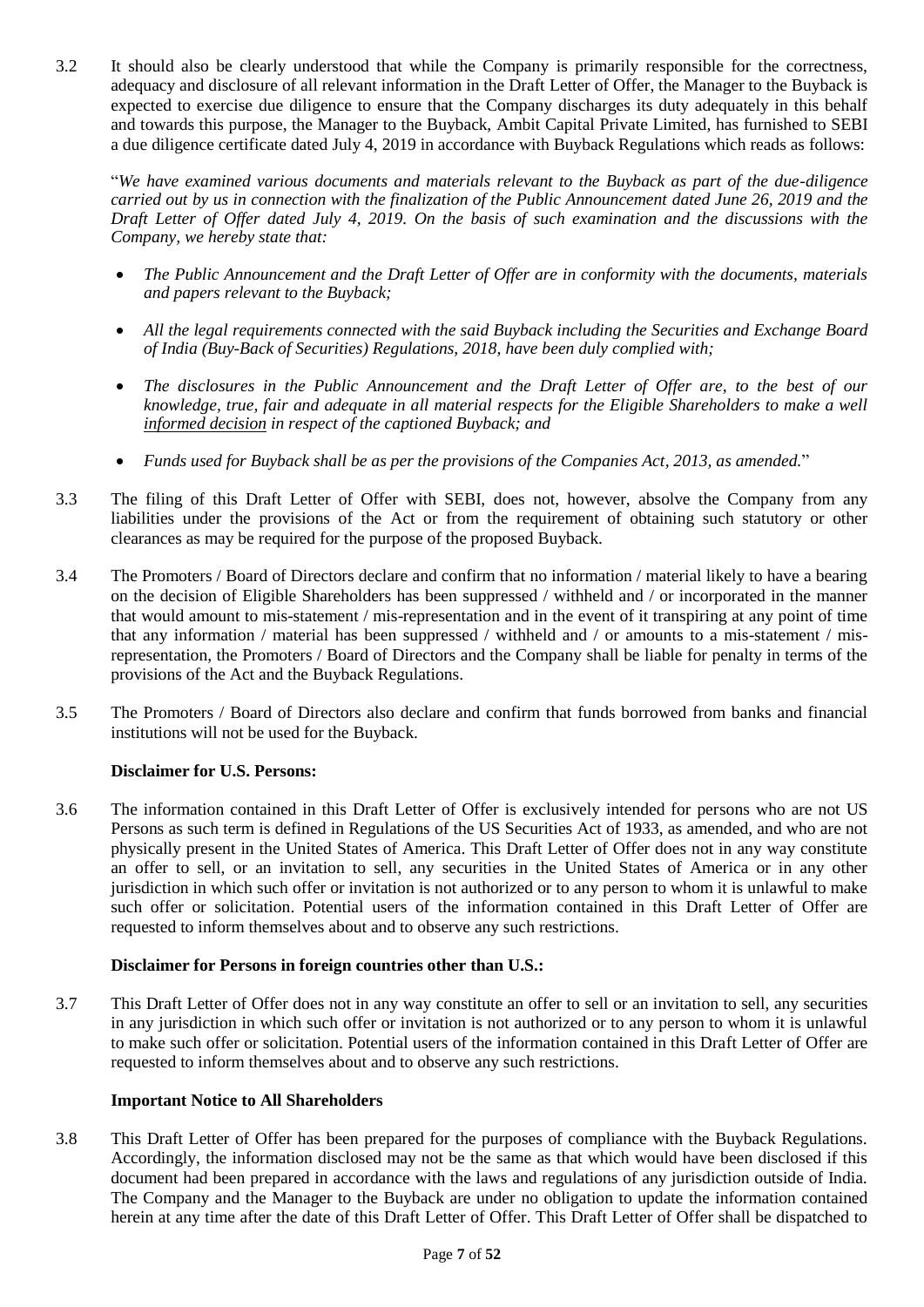all Shareholders whose names appear on the register of members of the Company, as of the Record Date. However, receipt of this Draft Letter of Offer by any Shareholders in a jurisdiction in which it would be illegal to make this Tender Offer, or where making this Tender Offer would require any action to be taken (including, but not restricted to, registration of this Draft Letter of Offer under any local securities laws), shall not be treated by such Shareholders as an offer being made to them. Potential users of the information contained in this Draft Letter of Offer are requested to inform themselves about and to observe any such restrictions. Any Eligible Shareholder who tenders his, her or its Equity Shares in the Buyback shall be deemed to have declared, represented, warranted and agreed that he, she or it is authorized under the provisions of any applicable local laws, rules, regulations and statutes to participate in the Buyback.

### **Forward Looking Statements**

- 3.9 This Draft Letter of Offer contains certain forward-looking statements. These forward-looking statements generally can be identified by words or phrases such as 'aim', 'anticipate', 'believe', 'expect', 'estimate', 'intend', 'objective', 'plan', 'project', 'will', 'will continue', 'will pursue' or other words or phrases of similar import. Similarly, statements that describe our strategies, objectives, plans or goals are also forward-looking statements. All forward-looking statements are subject to risks, uncertainties and assumptions about the Company that could cause actual results to differ materially from those contemplated by the relevant forwardlooking statement.
- 3.10 Actual results may differ materially from those suggested by forward-looking statements due to risks or uncertainties associated with expectations relating to, inter alia, regulatory changes pertaining to the sectors in which the Company operates and its ability to respond to them, the Company's ability to successfully implement its strategy, its growth and expansion, technological changes, exposure to market risks, general economic and political conditions in India or other key markets where it operates which have an impact on its business activities or investments, the monetary and fiscal policies, inflation, deflation, unanticipated turbulence in interest rates, foreign exchange rates, equity prices or other rates or prices, the performance of the financial markets in India and globally, changes in domestic laws, regulations and taxes and changes in competition in the sectors in which the Company operates.

### <span id="page-7-0"></span>**4. TEXT OF RESOLUTION PASSED AT THE BOARD MEETING**

4.1 The Buyback through Tender Offer was considered and approved by the Board of Directors of the Company at their meeting held on May 2, 2019. The extracts of the Board resolution are as follows:

"**RESOLVED THAT** pursuant to the provisions of Sections 68, 69, 70, 110 and any other applicable provisions of the Companies Act, 2013, as amended ("**Act**") and the Companies (Share Capital and Debentures) Rules, 2014, ("**Share Capital Rules**"), the Companies (Management and Administration) Rules 2014 to the extent applicable, Clause 21 of the Articles of Association of the Company, and in compliance with the Securities and Exchange Board of India (Buy-back of Securities) Regulations, 2018 ("**Buyback Regulations**"), and the Securities and Exchange Board of India (Listing Obligations and Disclosure Requirements) Regulations, 2015 ("**LODR Regulations**") as amended, and including any amendments, statutory modifications or re-enactments for the time being in force, and such other statutory provisions for the time being in force, and subject to such other approvals, permissions and sanctions as may be necessary and subject to such conditions and modifications, if any, as may be prescribed or imposed by the Securities and Exchange Board of India ("**SEBI**"), the stock exchanges on which the Equity Shares of the Company are listed ("**Stock Exchanges**") and other authorities, institutions or bodies ("**Appropriate Authorities**") while granting such approvals, permissions and sanctions, and subject to the approval of the shareholders of the Company by way of special resolution through postal ballot including e-voting process, the Board of Directors of the Company (the "**Board**", which expression shall include any committee constituted/to be constituted by the Board to exercise its powers, including the powers conferred by this resolution) hereby approves the buy back by the Company of up to 1,37,14,286 (One Crore Thirty Seven Lakh Fourteen Thousand Two Hundred and Eighty Six Only)fully paid-up equity shares of face value of Rs. 2 each ("**Equity Shares**"), representing 5.62% of the total number of Equity Shares in the paid-up share capital of the Company as at March 31, 2019, at a price of Rs. 175/- (Rupees One Hundred and Seventy Five Only) per Equity Share (the "**Buyback Price**") payable in cash for an aggregate consideration amount not exceeding Rs. 240 crore (Rupees Two Hundred and Forty Crore Only) ("**Buyback Size**") (excluding any expenses incurred or to be incurred for the Buyback like filing fee payable to SEBI, advisors' fees, public announcement publication expenses, printing and dispatch expenses, transaction costs viz. brokerage, applicable taxes such as securities transaction tax, GST, stamp duty, and other incidental and related expenses etc.) on a proportionate basis through the "**tender offer**"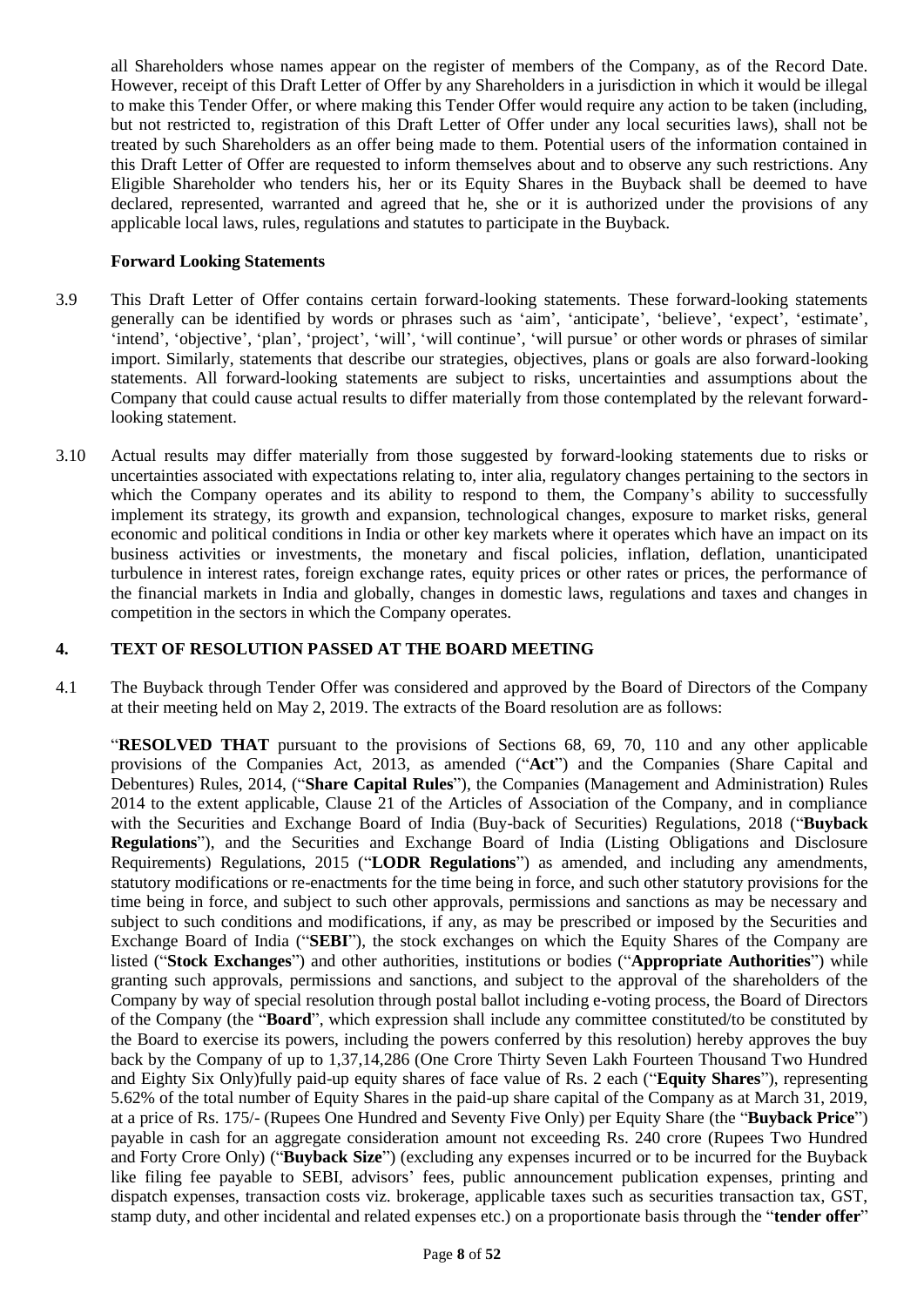route as prescribed under the Buyback Regulations and the "Mechanism for acquisition of shares through Stock Exchange" notified by SEBI vide circular CIR/CFD/POLICYCELL/1/2015 dated April 13, 2015 read with the circulars issued in relation thereto, including the circular CFD/DCR2/CIR/P/2016/131 dated December 09, 2016 including any amendments or statutory modifications or such other mechanism as may be applicable (the process being referred hereinafter as "**Buyback**"), from the equity shareholders / beneficial owners of the Equity Shares of the Company as on the record date to be subsequently decided by the Board ("**Record Date**").

"**RESOLVED FURTHER THAT** the Buyback may be made out of the free reserves and / or the securities premium account of the Company or such other sources as may be permitted by the Buyback Regulations or the Act through the "Tender Offer" route, and as required by the Buyback Regulations and the Act, from all the equity shareholders / beneficial owners of the Equity Shares of the Company holding Equity Shares of the Company as on the Record Date ("**Eligible Shareholders**"), on a proportionate basis, provided 15% (fifteen percent) of the number of equity shares which the Company proposes to buyback or number of equity shares entitled as per the shareholding of small shareholders as on the Record Date, whichever is higher, shall be reserved for the small shareholders, as prescribed under proviso to Regulation 6 of the Buyback Regulations.

**RESOLVED FURTHER THAT** the Company shall earmark adequate sources of funds for the purpose of the Buyback and the amount required by the Company for the Buyback is intended to be met out of the Company's current balances of cash and cash equivalents and/ or internal accruals of the Company (and not from any borrowed funds) and on such terms and conditions as the Board may decide from time to time at its absolute discretion.

"**RESOLVED FURTHER THAT** in terms of Section 69 of the Act, the Company shall transfer from its free reserves or securities premium account, a sum equal to the nominal value of the equity shares bought back through the Buyback, to the Capital Redemption Reserve account."

**"RESOLVED FURTHER THAT** the Buyback from the Eligible Shareholders who are residents outside India, including non-resident Indians, foreign nationals, foreign corporate bodies (including erstwhile overseas corporate bodies) and qualified institutional buyers including foreign portfolio investors, shall be subject to such approvals, if any, required under the Foreign Exchange Management Act, 1999, the Foreign Exchange Management (Transfer or Issue of Security by a Person Resident Outside India) Regulations, 2017 and the rules and regulations framed thereunder, if any, from the concerned authorities including the Reserve Bank of India, and that such approvals shall be required to be taken by such non-resident shareholders themselves."

"**RESOLVED FURTHER THAT** the Board hereby confirms that it has made full enquiry into the affairs and prospects of the Company and after taking into account the financial position of the Company including the projections and also considering all contingent liabilities, the Board has formed an opinion:

- 1. That immediately following the date of this board meeting held on May 2, 2019 ("**Board Meeting**") and the date on which the results of the postal ballot including e-voting for the proposed Buyback will be announced, there will be no grounds on which the Company could be found unable to pay its debts;
- 2. That as regards the Company's prospects for the year immediately following the date of the Board Meeting and the date on which the results of the postal ballot including e-voting for the proposed Buyback will be announced, having regard to Board's intentions with respect to the management of the Company's business during that year and to the amount and character of the financial resources which will, in the Board's view, be available to the Company during that year, the Company will be able to meet its liabilities as and when they fall due and will not be rendered insolvent within a period of one year from the date of this Board Meeting or within a period of one year from the date on which the results of the Postal Ballot will be declared, as the case may be; and
- 3. That in forming the aforementioned opinion, the Board has taken into account the liabilities (including prospective and contingent liabilities) as if the Company were being wound up under the provisions of the Act and the Insolvency and Bankruptcy Code, 2016."

"**RESOLVED FURTHER THAT** the Company has complied and shall continue to comply with Section 70 of the Act, wherein: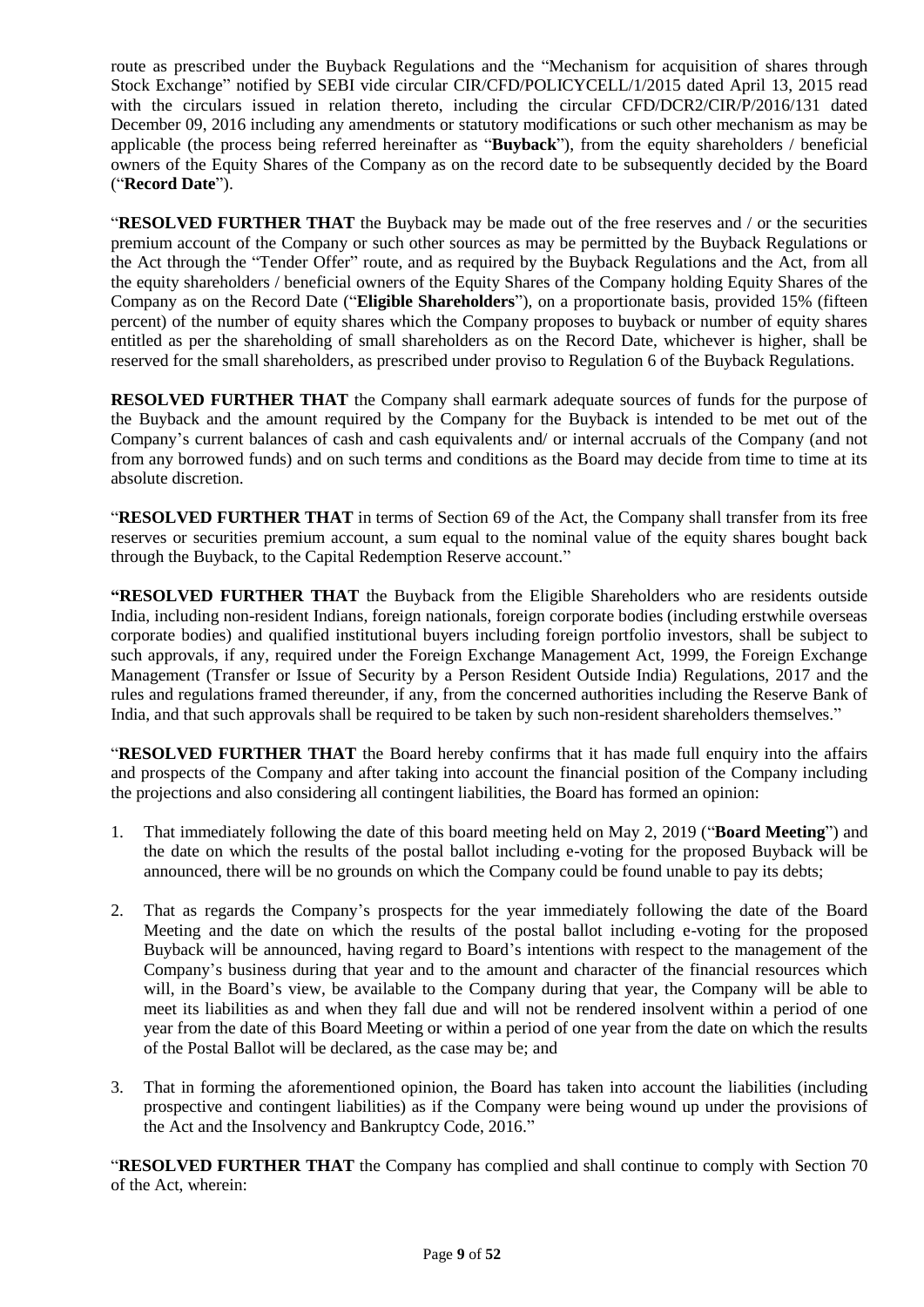- 1. The Company shall not directly or indirectly purchase its own shares:
	- a. through any subsidiary company including its own subsidiary companies; or
	- b. through any investment company or group of investment companies;
- 2. There are no defaults subsisting in the repayment of deposits, interest payment thereon, redemption of debentures or interest payment thereon or redemption of preference shares or payment of dividend due to any shareholder, or repayment of any term loans or interest payable thereon to any financial institution or banking company;
- 3. The Company is in compliance with the provisions of Sections 92, 123, 127 and 129 of the Act.

### "**RESOLVED FURTHER THAT** the Board hereby confirms that:

- 1. All the Equity Shares of the Company are fully paid-up;
- 2. The Company shall not issue and allot any equity shares or other specified securities (including by way of bonus or convert any outstanding ESOPs/outstanding instruments into Equity Shares) from the date of resolution passed by the Shareholders approving the Buyback till the expiry of the Buyback period, i.e., the date on which the payment of consideration is made to the shareholders who have accepted the Buyback;
- 3. As per the provisions of Section 68(8) of the Companies Act, the Company shall not make further issue of the same kind of shares including allotment of new shares under clause (a) of sub-section (1) of section 62 of the Companies Act or other specified securities within a period of 6 (six) months after the completion of the Buyback except by way of bonus issue or in the discharge of subsisting obligations such as conversion of warrants, stock option schemes, sweat equity or conversion of preference shares or debentures into equity shares.
- 4. The Company shall not raise further capital for a period of one year from the expiry of the Buyback period, i.e., the date on which the payment of consideration is made to the shareholders who have accepted the Buyback, except in discharge of subsisting obligations such as conversion of warrants, stock option schemes, sweat equity or conversion of preference shares or debentures into Equity Shares;
- 5. The Company has not undertaken a buyback of any of its securities during the period of one year immediately preceding the date of this Board Meeting;
- 6. The Company shall not buy back locked-in equity shares or other specified securities, if any and nontransferable equity shares or other specified securities, if any, till the pendency of the lock-in or till the equity shares or other specified securities become transferable;
- 7. The Company shall not buy back its Equity Shares from any person through negotiated deal whether on or off the Stock Exchanges or through spot transactions or through any private arrangement in the implementation of the Buyback;
- 8. That the maximum number of Equity Shares proposed to be purchased under the Buyback (up to 1,37,14,286 equity shares) does not exceed 25% of the total number of Equity Shares in paid-up Equity Share capital of the Company as at March 31, 2019;
- 9. The Company shall not withdraw the Buyback after the draft letter of offer is filed with SEBI or public announcement of the Buyback is made;
- 10. The Company shall not make any offer of buy back within a period of one year reckoned from the expiry of the Buyback period i.e., the date on which the payment of consideration is made to the shareholders who have accepted the Buyback;
- 11. There is no pendency of any scheme of amalgamation or compromise or arrangement pursuant to the provisions of the Act;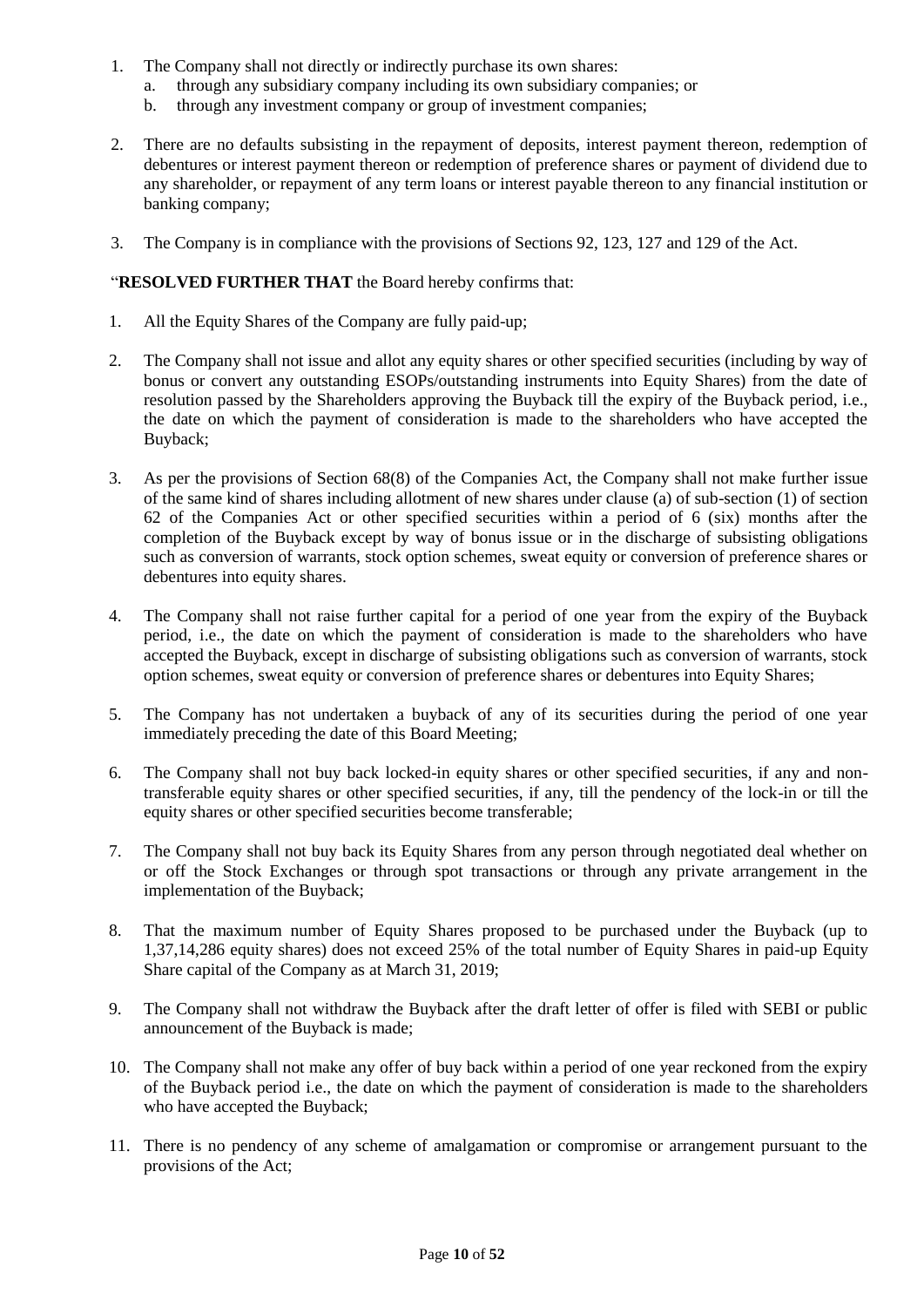- 12. As required under Section 68(2)(d) of the Act, the ratio of the aggregate of secured and unsecured debts owed by the Company shall not be more than twice the paid-up Equity Share capital and free reserves after the Buyback;
- 13. The Equity Shares bought back by the Company will be extinguished and physically destroyed in the manner prescribed under the Buyback Regulations and the Act within 7 (seven) days of the expiry of the Buyback period, i.e., the date on which the payment of consideration is made to the shareholders who have accepted the Buyback;
- 14. The consideration for the Buyback shall be paid only by way of cash;
- 15. The Company shall not allow buy back of its shares unless the consequent reduction of its share capital is affected;
- 16. The Company shall not utilise any borrowed funds, directly or indirectly, whether secured or unsecured, of any form and nature, from banks and financial institutions for fulfilling its obligations under the Buyback;
- 17. the Company shall not buy-back its shares or other specified securities so as to delist its shares or other specified securities from the stock exchange as per Regulation  $4(v)$  of Buyback Regulation;
- 18. The statements contained in all the relevant documents in relation to the Buyback shall be true, material and factual and shall not contain any mis-statements or misleading information.

**RESOLVED FURTHER THAT** the proposed Buyback be implemented through Tender Offer route as prescribed under the Buyback Regulations from the equity shareholders of the Company as on the Record Date including the Promoter(s) of the Company (as disclosed under the shareholding pattern filings made by the Company from time to time under LODR Regulations and the Securities and Exchange Board of India (Substantial Acquisition of Shares and Takeover) Regulations 2011, as amended ("**SEBI Takeover Regulations**") out of its free reserves and securities premium or such other sources as may be permitted by applicable law, and on such terms and conditions as the Board may decide from time to time, and in the absolute discretion of the Board, as it may deem fit.

**RESOLVED FURTHER THAT** as required under the provision to Section 68(6) of the Companies Act and Regulation 8(i)(b) of the Buyback Regulations, the draft of the Declaration of Solvency prepared in the prescribed form placed before the meeting be and is hereby approved, and Mr Nagesh Basavanhalli, Managing Director & CEO, and any other director be and are hereby authorized to finalise and sign the same, for and on behalf of the Board, and Mr. Atindra Basu, Head - Legal, Internal Audit & Company Secretary, be and is hereby authorised to file the same with the Registrar of Companies and SEBI in accordance with applicable law.

"**RESOLVED THAT** Mr. Atindra Basu, Head - Legal, Internal Audit & Company Secretary be and is hereby appointed as the Compliance Officer for the purpose of the proposed Buyback."

"**RESOLVED FURTHER THAT** no information or material that is likely to have a bearing on the decision of investors to participate in the Buyback has been or will be suppressed or withheld or incorporated in a manner that would amount to mis-statement or misrepresentation, and, in the event of it transpiring at any point of time that any information or material has been suppressed or withheld or amount to a mis-statement or misrepresentation, the Board and the Company shall be liable for penalty in terms of the provisions of the Act and the Buyback Regulations."

"**RESOLVED FURTHER THAT** nothing contained herein shall confer any right on any shareholder to offer or any obligation on the Company or the Board to Buyback any Equity Shares, or impair any power of the Company or the Board to terminate any process in relation to the Buyback, if so permissible by law."

"**RESOLVED FURTHER THAT** the Company do maintain a register of securities bought back wherein details of equity shares bought back, consideration paid for the equity shares bought back, date of cancellation of equity shares and date of extinguishing and physically destroying of equity shares and such other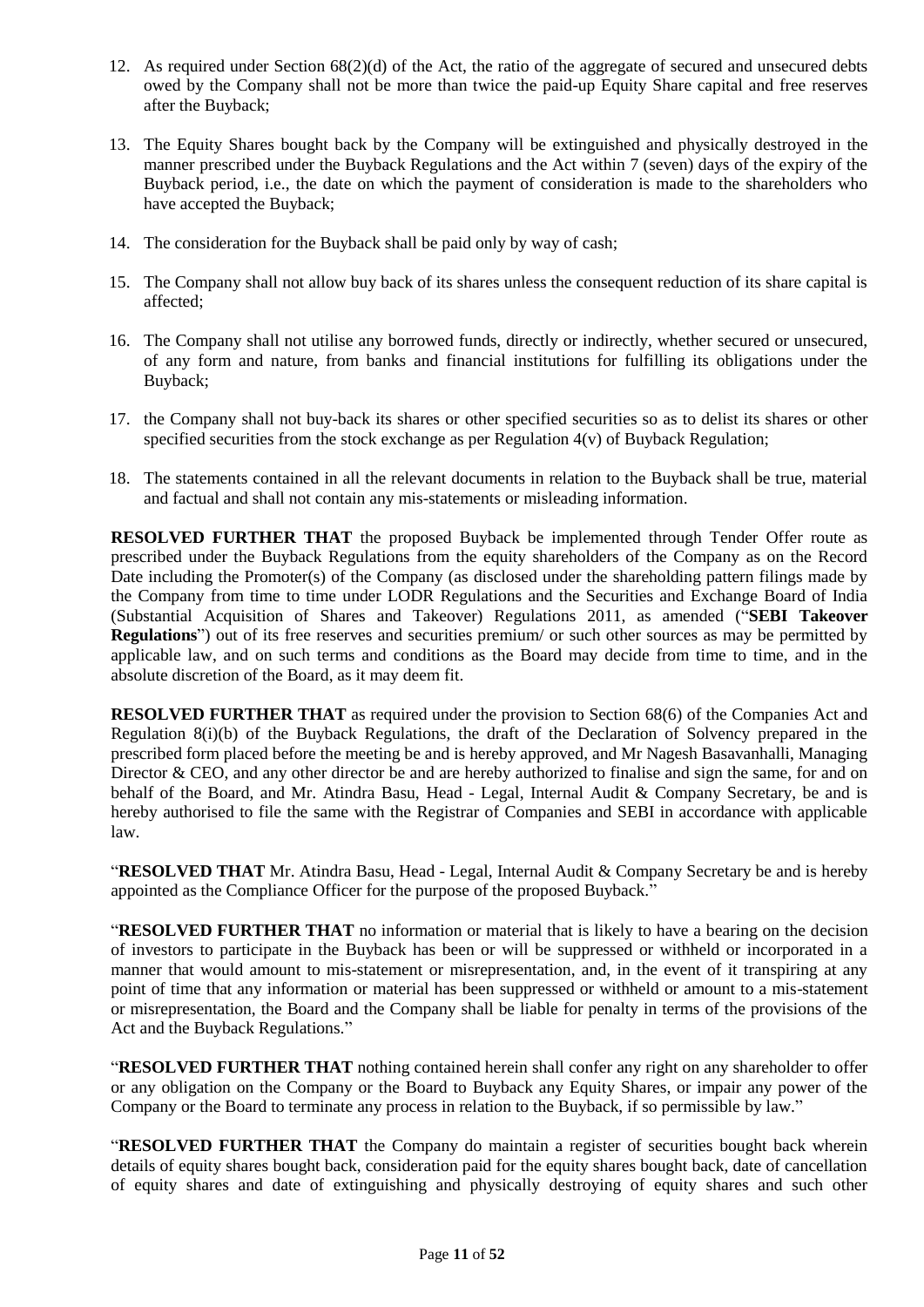particulars as may be prescribed, shall be entered and that the Company Secretary of the Company be and is hereby authorised to authenticate the entries made in the said register."

"**RESOLVED THAT** a Committee (hereinafter referred to as the "**Buyback Committee**") of the Board of Directors and officers of the Company comprising Mr Nagesh Basavanhalli, Managing Director & CEO, Ms Neetu Kashiramka, Chief Financial Officer and Mr Atindra Basu, Head - Legal, Internal Audit and Company Secretary, be and is hereby constituted."

"**RESOLVED FURTHER THAT** without affecting the generality and in addition to the authorities given by the Board to the Company's directors / officers / authorized person(s) elsewhere in these resolutions, the Buyback Committee be and is hereby authorized, empowered and deemed to have been authorized and empowered to exercise all powers and discharge all functions which the Board is authorized, including, inter alia:

- 1. to finalize the terms of the Buyback like Buyback Size, number of shares to be bought back, entitlement ratio, the schedule of activities for Buyback including finalizing the date of opening and closing of Buyback and the timeframe for completion of Buyback;
- 2. to perform and to authorize the performance of all such acts and deeds which are necessary or advisable for the implementation of the Buyback without any further approval of the Board;
- 3. to finalize and execute necessary certifications, confirmations, undertakings etc. that may be required to be provided on behalf of the Board in regard to the proposed Buyback;
- 4. to finalize, sign, execute and submit necessary documents, deeds, affidavits, undertakings, certifications, agreements, forms, returns, applications, letters, etc., seek approval(s) and to represent the Company with the SEBI, Stock Exchanges, Registrar of Companies, National Securities Depository Limited, Central Depository Services (India) Limited and any other regulatory authority in connection with the Buyback;
- 5. to appoint and finalize the terms of appointment of an agency for providing and supervising the electronic platform for e-voting and execute any agreement(s) in this regard;
- 6. to negotiate and finalize the terms of appointment of the merchant banker(s), legal counsel(s), registrar, escrow agent and any other intermediaries / agencies as may be required to be appointed in connection with the Buyback and execute any agreement(s) in this regard; and
- 7. to incur such other expenses as may be necessary with regard to the proposed Buyback including fees to be paid to SEBI / other regulatory authorities, registrar's fees, fees for demat escrow agent and other intermediaries, fee for any consultants / advisers that may be hired, publication expenses, postage expenses, transaction costs viz. brokerage, applicable taxes such as securities transaction tax, GST, stamp duty, etc. and such other expenses that may be necessary or incidental in this regard."
- 8. to seek the approval of the shareholders of the Company through postal ballot including e-voting and to do all necessary actions related thereto, including approving postal ballot notice and appointment of a scrutinizer;
- 9. to prepare, finalise, consider, approve, signing and filing various documents including public announcement, draft letter of offer, letter of offer, certificate of extinguishment of Equity Shares, post offer public announcement and such other documents that may require approval of the Board;
- 10. to fix the record date in accordance with the Buyback Regulations for determining the entitlement of Shareholders to participate in the Buyback ("Record Date");
- 11. to approve the opening / closing and operation of escrow account(s), special account(s) and any other bank account(s) for the purpose of the Buyback and authorize officials to operate the said accounts;
- 12. arranging for bank guarantees as may be necessary for the Buyback in accordance with the applicable law;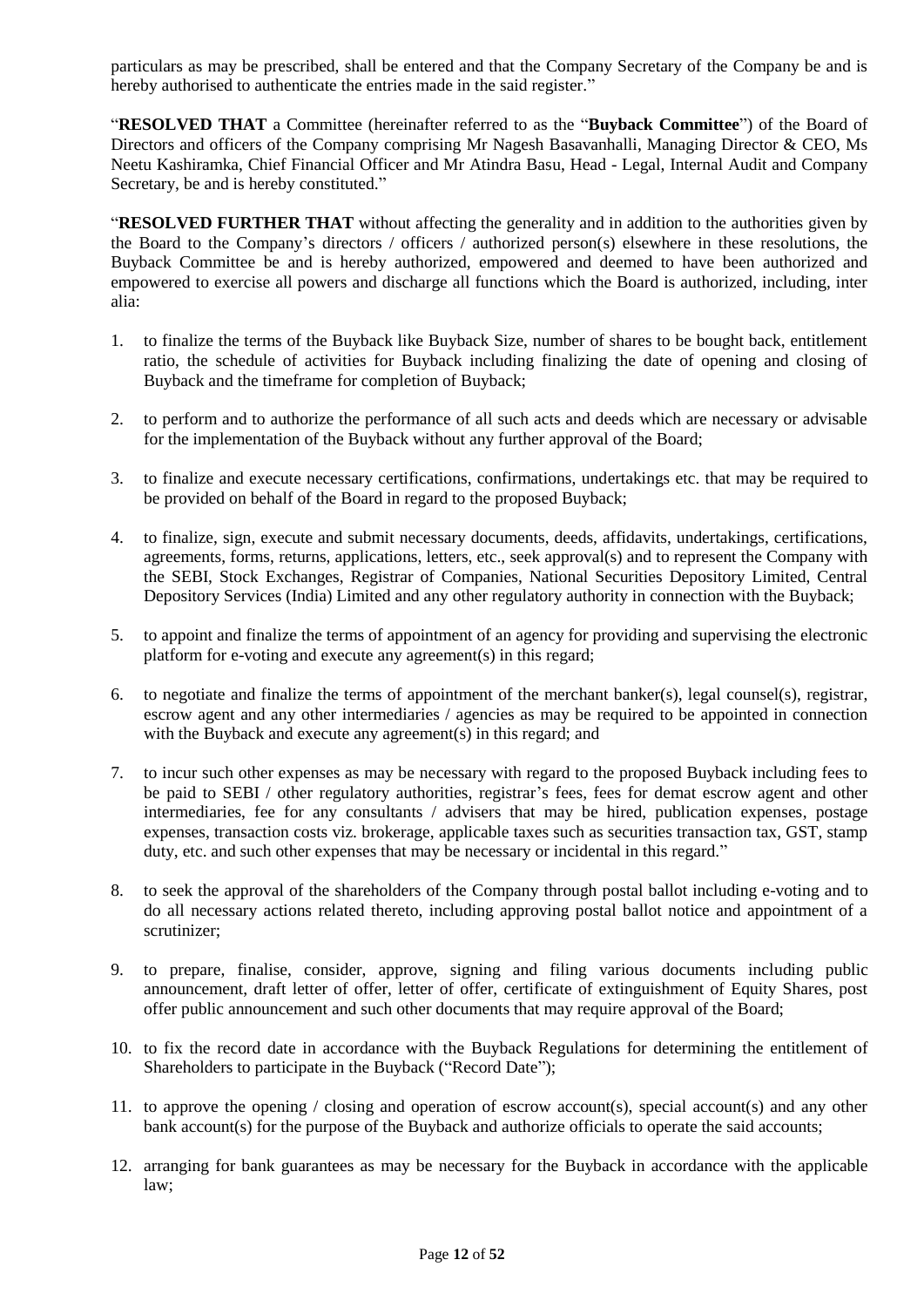- 13. earmarking and making arrangements for adequate sources of funds for the purpose of the Buyback;
- 14. to finalize the appointment of merchant banker(s), legal counsel(s), registrar, brokers, advertising agency, escrow bank, depository participant, printers, consultants, tax advisor, representatives, and any other intermediaries or agencies as may be required for the purpose of the Buyback and sign, execute, endorse, certify, affirm or let in evidence such letters including engagement letters, deeds, consents, announcements, advertisements, certificates, offer documents, agreements and other documents as may be required from time to time;
- 15. to approve and authorize execution of any application(s), agreements, deeds, documents, declarations, writings, etc., (including any alterations or modifications thereof), as may be required from time to time, in connection with the Buyback and file or cause the filing of the same with such appropriate authorities as may be required, including applications for seeking approval from the Reserve Bank of India under the Foreign Exchange Management Act, 1999, as amended, and the rules and regulations framed there under, if any;
- 16. to appoint, authorize, enter into agreement with and issue necessary instructions to the investors service center to redress the grievances of the investors;
- 17. to settle all such questions, difficulties or doubts that may arise in relation to the implementation of the Buyback or may be raised by SEBI, stock exchanges, Registrar of Companies and any other authorities whatsoever in connection to any matter incidental to and ancillary to the Buyback;
- 18. extinguishment of dematerialized shares and physical destruction of share certificates, if any and filing of certificate of extinguishment required to be filed in connection with the Buyback on behalf of the Company and/ or the Board, as required under applicable law;
- 19. to affix the Common Seal of the Company on relevant documents required to be executed for the Buyback in accordance with the articles of association of the Company;
- 20. obtaining all necessary certificates and reports from statutory auditors and other third parties as required under applicable law;
- 21. to make public announcement / issue notice on completion of Buyback etc. in such newspapers as required under the Buyback Regulations;
- 22. dealing with stock exchanges (including the clearing corporations), where the equity shares of the Company are listed, and to sign, execute and deliver such documents as may be necessary or desirable in connection with implementing the Buyback using the "Mechanism for acquisition of shares through Stock Exchange" notified by SEBI vide circular CIR/CFD/POLICYCELL/1/2015 dated April 13, 2015 and circular CFD/DCR2/CIR/P/2016/131 dated December 09, 2016, including any further amendments thereof;
- 23. to authorize the directors and/or the officers of the Company to give effect to the aforesaid resolution, to revoke and substitute such delegation / sub-delegation of authority from time to time in connection with any or all of the above matters, and to add any directors and/or the officers of the Company as members of the Buyback Committee; and
- 24. to open, operate and close one or more depository account (demat escrow account) / trading account / buyer broker account and to open, operate and close special trading window account with both the BSE Limited and the National Stock Exchange of India Limited and to decide the authorized signatories for depository account (demat escrow account) / trading account / buyer broker account / special trading window account.
- 25. to decide the 'designated stock exchange' for the Buyback.
- 26. to verify offers / acceptances received and make payment of consideration to those holders of securities whose offer has been accepted and return the remaining shares or other specified securities to the securities holders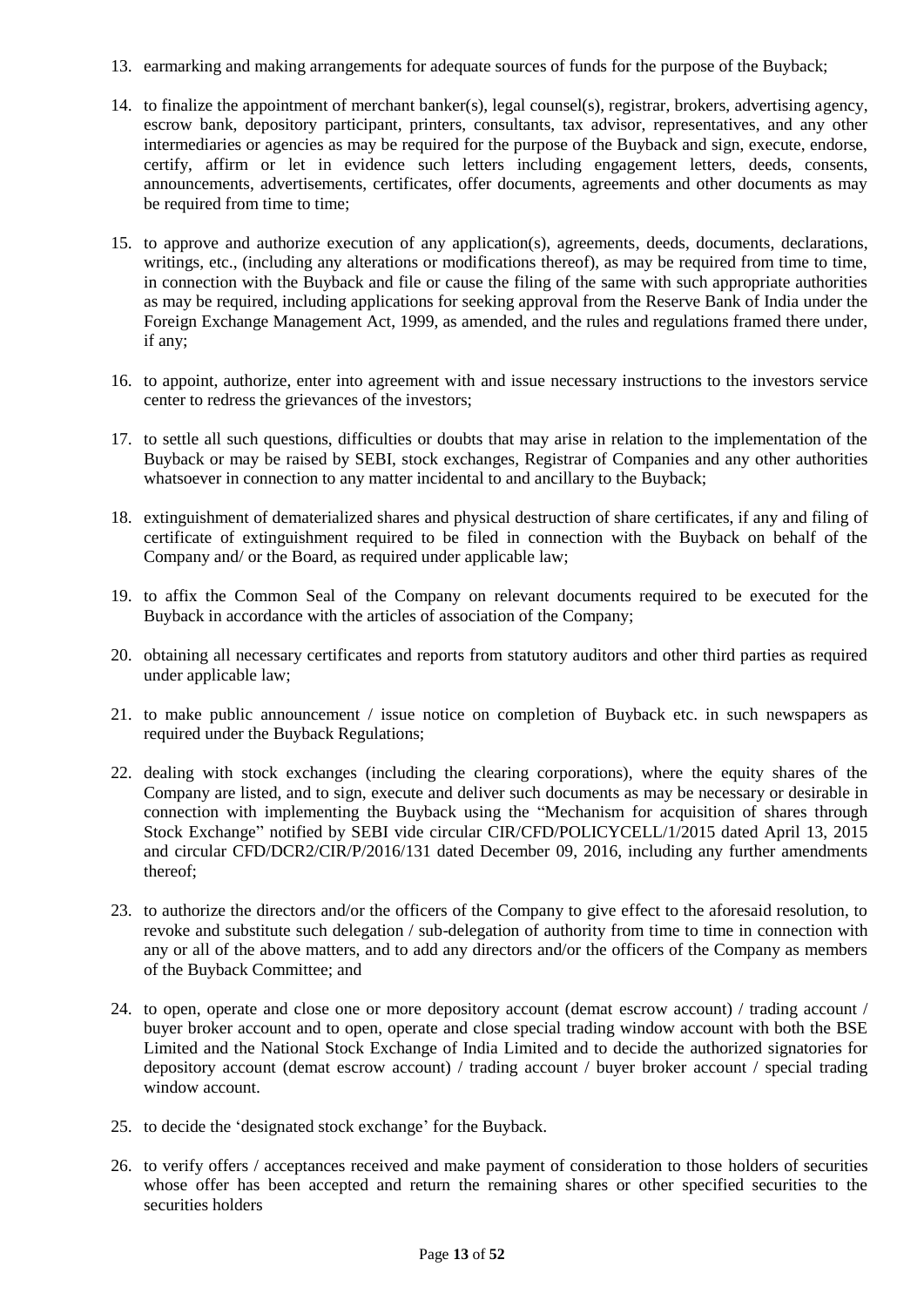27. to do all such acts, deeds, matters and things as they may deem necessary and expedient at their absolute discretion in the above matters without any further approval of the Board."

"**RESOLVED FURTHER THAT** the quorum for any meeting of the Buyback Committee for implementing the Buyback shall be any two members of the Buyback Committee, and the Buyback Committee may regulate its own proceedings and meet as often as required, to discharge its functions."

"**RESOLVED FURTHER THAT** subject to the relevant provisions of the Act, the Buyback Committee is permitted to pass any resolution by circulation and the resolution passed by circulation shall have the same effect and force as if the resolutions have been passed in the meeting of the Buyback Committee."

"**RESOLVED FURTHER THAT** for the purpose of giving effect to this resolution, the Buyback Committee be and is hereby authorized to accept and make any alteration(s), modification(s) to the terms and conditions as it may deem necessary, concerning any aspect of the Buyback, in accordance with the statutory requirements as well as to give such directions as may be necessary or desirable, to settle any questions, difficulties or doubts that may arise and generally, to do all acts, deeds, matters and things as it may, in its absolute discretion deem necessary, expedient, usual or proper in relation to or in connection with or for matters consequential to the Buyback without seeking any further consent or approval of the shareholders or otherwise to the end and intent that they shall be deemed to have given their approval thereto expressly by the authority of this resolution."

"**RESOLVED FURTHER THAT** all acts, deeds, matters and things done by the Buyback Committee for the purpose shall have the same effect as if done by the Board."

4.2 The Buyback Committee (pursuant to the authority granted by the Board of Directors to finalize the terms of the Buyback), took note of: (a) the "Statement of permissible capital payment" prepared by the Company, containing the computation of amount of permissible capital payment towards the Buyback of equity shares in accordance with section  $68(2)(c)$  of the Act, based on the audited standalone and consolidated financial statements as at and for the year ended March 31, 2019, and (b) the report dated May 17, 2019 of the Statutory Auditors of the Company, Deloitte Haskins and Sells, LLP, on the permissible capital payment, and approved the Maximum Buyback Size at their meeting held on May 23, 2019. The extracts of the Buyback Committee resolution are as follows:

"**RESOLVED THAT** pursuant to the authority granted to the Buyback Committee (by the Board of Directors during the Board Meeting) to finalize the terms of the Buyback, the number of fully paid-up equity shares of face value of Rs. 2 each ("**Equity Shares**") to be bought back by the Company (subject to inter alia the approval of the shareholders), shall be up to 1,30,00,000 (One Crore Thirty Lakh Only) Equity Shares (which is within the limit prescribed by the Board of Directors at the Board Meeting), representing 5.32% of the total number of Equity Shares in the paid-up share capital of the Company as at March 31, 2019, at a price of Rs. 175/- (Rupees One Hundred and Seventy Five Only) per Equity Share ("**Buyback Price**") payable in cash for an aggregate consideration amount not exceeding Rs. 227.50 crore (Rupees Two Hundred and Twenty Seven Crore Fifty Lakhs Only) (which is within the limit prescribed by the Board of Directors at the Board Meeting) ("**Buyback Size**") (excluding any expenses incurred or to be incurred for the Buyback like filing fee payable to SEBI, advisors' fees, public announcement publication expenses, printing and dispatch expenses, transaction costs viz. brokerage, applicable taxes such as securities transaction tax, GST, stamp duty, other incidental and related expenses, etc.), being 24.69% and 24.84% of the aggregate of the fully paid-up equity share capital and free reserves as per the latest audited standalone and consolidated financial statements of the Company for the financial year ended March 31, 2019, on a proportionate basis through a tender offer pursuant to the Companies Act, 2013 and the SEBI (Buy-back of Securities) Regulations, 2018 ("**Buyback**"), subject to necessary permissions, sanctions, approval of the members by means of a special resolution through a postal ballot and such other statutory approvals as may be required.

**"RESOLVED FURTHER THAT** the Committee hereby confirms that the revised Buyback Size, does not exceed 25% of the aggregate of the fully paid-up share capital and free reserves as per the latest audited standalone financial statements of the Company for the financial year ended March 31, 2019."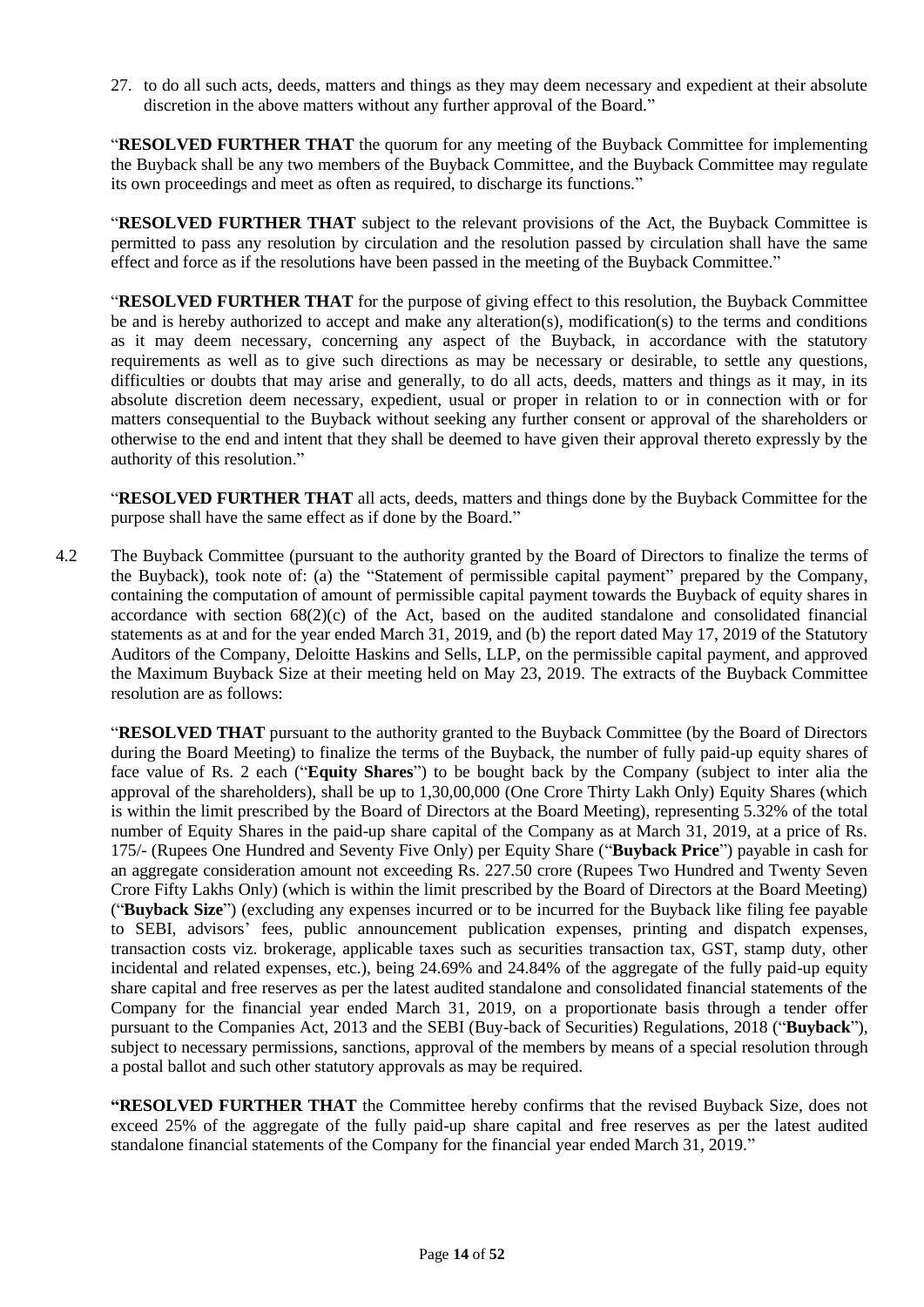### <span id="page-14-0"></span>**5. DETAILS OF PUBLIC ANNOUNCEMENT**

The Company has made a Public Announcement dated June 26, 2019, in relation to the Buyback, which was published on June 27, 2019 in the following newspapers, in accordance with Regulation 7 of the Buyback Regulations, within 2 (two) working days from the date of declaration of results of the postal ballot for special resolution i.e. June 25, 2019:

| <b>Publication</b>       | Language | <b>Editions</b> |
|--------------------------|----------|-----------------|
| <b>Business Standard</b> | English  | All             |
| <b>Business Standard</b> | Hindi    | All             |
| Mumbai Lakshadeep        | Marathi  | Mumbai          |

The Company will publish further notices or corrigenda, if any, in the abovementioned newspapers.

The Public Announcement is available on the SEBI website at [www.sebi.gov.in](http://www.sebi.gov.in/) and on the website of the Company at www.greavescotton.com and on the websites of the Stock Exchanges (i.e www.bseindia.com and www.nseindia.com).

#### <span id="page-14-1"></span>**6. DETAILS OF THE BUYBACK**

6.1 The Buyback has been authorized by the Board by way of the resolutions passed on May 2, 2019 and by the shareholders of the Company by way of a special resolution, passed through postal ballot (including e-voting) pursuant to the notice of postal ballot dated May 23, 2019 ("**Postal Ballot Notice**"), the results of which were announced on June 25, 2019. The details of the Buyback are provided below:

| Name of the Company                                                                                                                     | <b>Greaves Cotton Limited</b>                                                                                                                                                                                                                                                                                                                                                                                                                                                                                                                                                                                                                                                                                                                                                                                                                                                                                                 |
|-----------------------------------------------------------------------------------------------------------------------------------------|-------------------------------------------------------------------------------------------------------------------------------------------------------------------------------------------------------------------------------------------------------------------------------------------------------------------------------------------------------------------------------------------------------------------------------------------------------------------------------------------------------------------------------------------------------------------------------------------------------------------------------------------------------------------------------------------------------------------------------------------------------------------------------------------------------------------------------------------------------------------------------------------------------------------------------|
| proposed to be bought back                                                                                                              | Maximum number of Equity Shares Up to 1,30,00,000 (One Crore Thirty Lakh Only) fully paid-up<br>Equity Shares of face value of $\bar{z}$ 2 each                                                                                                                                                                                                                                                                                                                                                                                                                                                                                                                                                                                                                                                                                                                                                                               |
| Number of Equity<br><b>Shares</b><br>as<br>a l<br>percentage of the existing paid-up<br>Equity Share capital of the Company             | Up to 5.32% of the total number of Equity Shares in the paid-up<br>share capital of the Company as at March 31, 2019                                                                                                                                                                                                                                                                                                                                                                                                                                                                                                                                                                                                                                                                                                                                                                                                          |
| <b>Buyback Price</b>                                                                                                                    | ₹ 175/- (Rupees One Hundred and Seventy Five Only) per Equity<br>Share                                                                                                                                                                                                                                                                                                                                                                                                                                                                                                                                                                                                                                                                                                                                                                                                                                                        |
| accordance with which the Buy-back<br>offer is made                                                                                     | Applicable regulations of SEBI and The Buyback is being made under Sections 68, 69, 70, 110 and any<br>provisions of the Companies Act, in other applicable provisions of the Companies Act and the rules<br>made thereunder, and the applicable provisions of the Buyback<br>Regulations                                                                                                                                                                                                                                                                                                                                                                                                                                                                                                                                                                                                                                     |
| Methodology for the Buyback                                                                                                             | The Buyback shall be undertaken on a proportionate basis from the<br>Eligible Shareholders through the Tender Offer process prescribed<br>under Regulation 4(iv)(a) of the Buyback Regulations, using the<br>Stock Exchange Mechanism as specified in the SEBI Circular.                                                                                                                                                                                                                                                                                                                                                                                                                                                                                                                                                                                                                                                      |
| Buyback Size, i.e. the<br>Maximum<br>amount to be expensed<br>maximum<br>towards the Buyback and its percentage<br>financial statements | The aggregate consideration amount for the Buyback shall not<br>exceed ₹ 227.50 crore (Rupees Two Hundred and Twenty Seven<br>Crore Fifty Lakhs Only), being 24.69% and 24.84% of the<br>with respect to the aggregate of the aggregate of the fully paid-up equity share capital and free reserves<br>fully paid-up equity share capital and as per the latest audited standalone and consolidated financial<br>free reserves as per the latest audited statements, respectively, of the Company for the financial year<br>ended March 31, 2019. This does not include any expenses incurred<br>or to be incurred for the Buyback like filing fee payable to SEBI,<br>advisors' fees, public announcement publication expenses, printing<br>and dispatch expenses, transaction costs viz. brokerage, applicable<br>taxes such as securities transaction tax, GST, stamp duty, other<br>incidental and related expenses, etc. |
| paid-up Equity Share capital of the the Company.<br>Company                                                                             | Shareholding of the Promoters and its Please refer to Paragraph 9.4 of this Draft Letter of Offer for details<br>percentage with respect to the total regarding the shareholding of the Promoters and Promoter Group in                                                                                                                                                                                                                                                                                                                                                                                                                                                                                                                                                                                                                                                                                                       |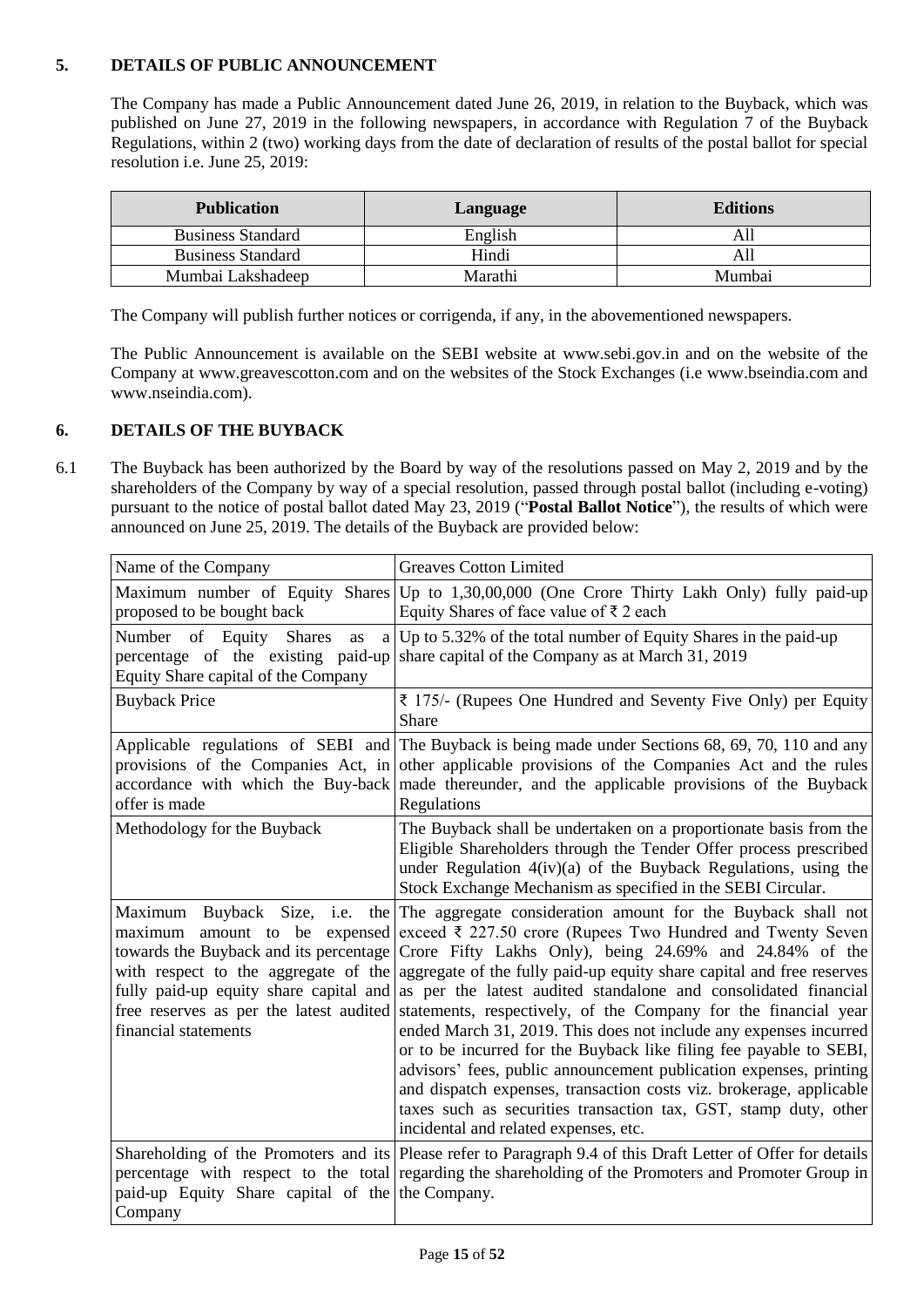| participate in the Buyback                     | Intention of the Promoters and the Interms of the Buyback Regulations, under the tender offer route,<br>persons in control of the Company to the Promoters and Promoter Group have an option to participate in<br>the Buyback. In this regard, the Promoters and Promoter Group<br>entities have <i>vide</i> their letters dated May 23, 2019 expressed that<br>they do not intend to participate in the Buyback.                                                                                                                                                                                     |  |  |
|------------------------------------------------|-------------------------------------------------------------------------------------------------------------------------------------------------------------------------------------------------------------------------------------------------------------------------------------------------------------------------------------------------------------------------------------------------------------------------------------------------------------------------------------------------------------------------------------------------------------------------------------------------------|--|--|
| shareholding<br>Promoters'<br>after<br>Buyback | the Assuming the response to the Buyback is to the extent of 100% (full<br>acceptance) from all the Eligible Shareholders upto their<br>entitlement, the aggregate shareholding and the voting rights of the<br>Promoters and Promoter Group of the Company, may increase to<br>54.81% post Buyback from the current pre Buyback shareholding of<br>51.90%. The Promoters and Promoter Group of the Company is<br>already in control over the Company and therefore change in voting<br>rights, if any, of the Promoters and Promoter Group, due to<br>Buyback, will not result in change in control. |  |  |

- 6.2 Further, under the Companies Act, the number of equity shares that can be bought back in any financial year cannot exceed 25% of the total paid-up equity capital of the Company in that financial year. Since the Company proposes to buy back up to 1,30,00,000 (One Crore Thirty Lakh Only) Equity Shares constituting approximately 5.32% of the total paid-up Equity Shares of the Company as at March 31, 2019, the same is within the aforesaid 25% limit.
- 6.3 The Company is not undertaking this Buyback so as to delist its Equity Shares or other specified securities from the stock exchanges.
- 6.4 Post the Buyback, the non-Promoters and Promoter Group/public shareholding of the Company shall not fall below the minimum level required as per Regulation 38 of the LODR Regulations.

### <span id="page-15-0"></span>**7. AUTHORITY FOR THE BUYBACK**

The Buyback is being undertaken by the Company in accordance with Clause 21 of the Articles, the provisions of Sections 68, 69, 70 and all other applicable provisions, if any, of the Companies Act, the Rules thereunder and the Buyback Regulations. The Board at its meeting held on May 2, 2019, passed a resolution approving the Buyback of Equity Shares of the Company and sought approval of its Shareholders, by a special resolution, through Postal Ballot Notice dated May 23, 2019. The Shareholders of the Company have approved the Buyback by way of a special resolution, through the postal ballot, the results of which were announced on June 25, 2019. The Buyback is subject to such other approvals and permissions, as may be required from statutory, regulatory or governmental authorities under applicable laws.

#### <span id="page-15-1"></span>**8. NECESSITY FOR THE BUYBACK**

Share buyback is the acquisition by a company of its own shares. The objective is to return surplus cash to the shareholders holding equity shares of the Company. Buyback is a more efficient form of distributing surplus cash to the shareholders holding equity shares of the Company *inter alia* for the following reasons:

- (i) The Buyback will help the Company to distribute surplus cash to its shareholders holding Equity Shares broadly in proportion to their shareholding thereby enhancing the overall return for them;
- (ii) The Buyback, which is being implemented through the tender offer route as prescribed under the Buyback Regulations, would involve a reservation of up to 15% of the equity shares, which the Company proposes to buyback, for small shareholders or the actual number of Equity Shares entitled as per the shareholding of small shareholders on the Record Date. The Company believes that this reservation for small shareholders would benefit a significant number of the Company's public shareholders, who would get classified as "Small Shareholders";
- (iii) The Buyback is generally expected to improve return on equity and improve earnings per share by reduction in the equity base of the Company, thereby leading to long term increase in shareholders' value;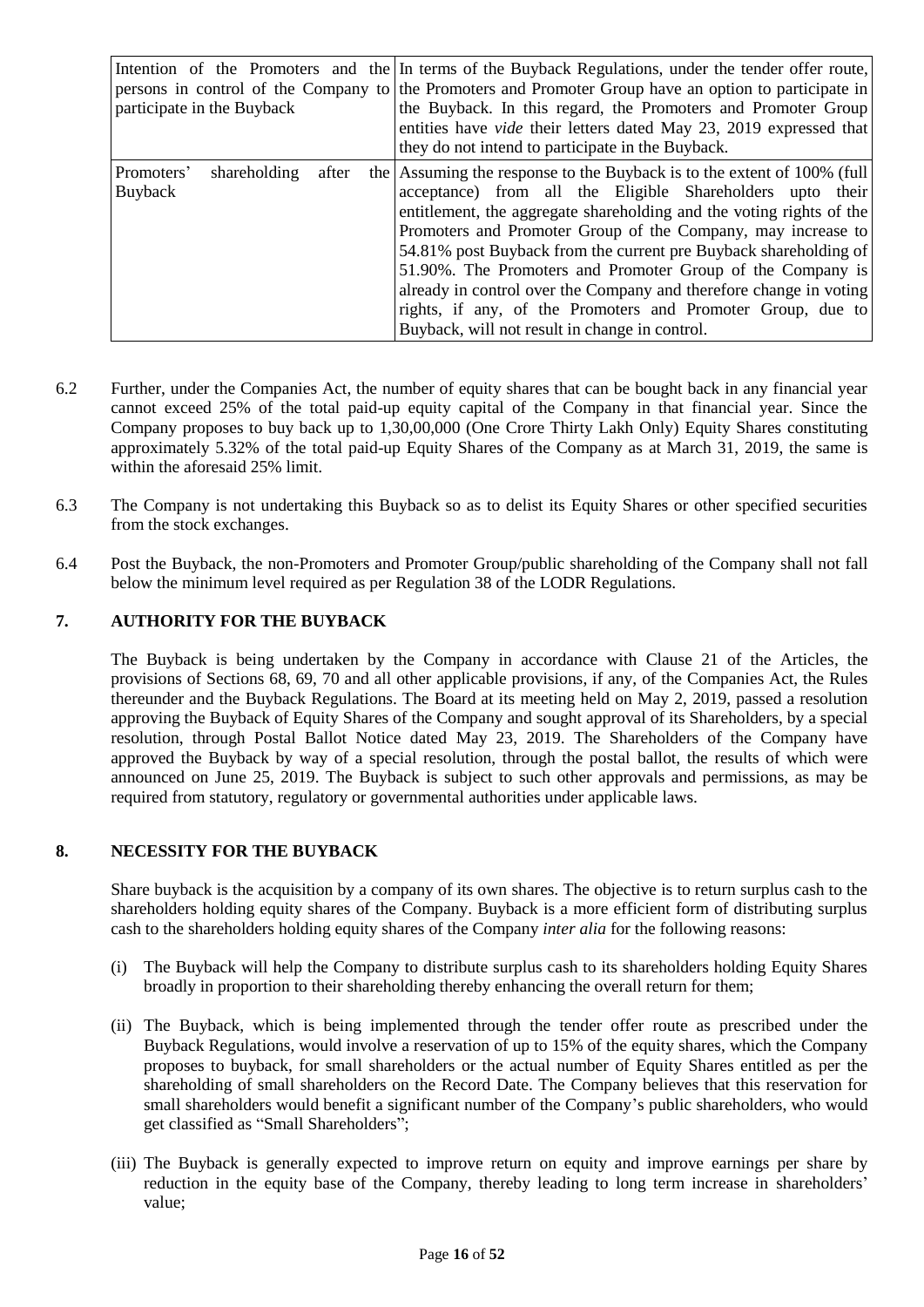- (iv) The Buyback gives an option to the Eligible Shareholders to either (A) participate in the Buyback and receive cash in lieu of their Equity Shares which are accepted under the Buyback, or (B) not to participate in the Buyback and get a resultant increase in their percentage shareholding in the Company post the Buyback, without additional investment; and
- (v) The Buyback will help in achieving an optimal capital structure.

#### <span id="page-16-0"></span>**9. MANAGEMENT DISCUSSION AND ANALYSIS OF THE LIKELY IMPACT OF THE BUYBACK ON THE COMPANY**

- 9.1 We believe that the Buyback is not likely to cause any impact on the profitability or earnings of the Company, except to the extent of reduction in the amount available for investment, which the Company could have otherwise deployed towards generating investment income. In the event that there is full acceptance of the Equity Shares tendered in the Buyback from Eligible Shareholders on a proportionate basis, the funds deployed by the Company towards the Buyback would be ₹ 227.50 crore (Rupees Two Hundred and Twenty Seven Crore Fifty Lakhs Only) excluding transaction costs incurred or to be incurred for the Buyback. This shall impact the investment income earned by the Company, on account of reduced amount of funds available for investments.
- 9.2 The Buyback is not expected to impact growth opportunities for the Company.
- 9.3 The Buyback will not result in a change in control or otherwise affect the existing management structure of the Company.
- 9.4 The aggregate shareholding of the Promoters and Promoter Group and persons in control of the Company as on the date of the Public Announcement is as follows:

| <b>Sl. No.</b> | <b>Name of Shareholder</b>                    | <b>No. of Equity Shares</b> | % Shareholding |
|----------------|-----------------------------------------------|-----------------------------|----------------|
|                | D B H International Private Limited           | 9,87,46,790                 | 40.44          |
|                | Karun Carpets Private Limited                 | 1,42,09,060                 | 5.82           |
|                | <b>Bharat Starch Products Private Limited</b> | 1,37,75,865                 | 5.64           |
|                | Total                                         | 12,67,31,715                | 51.90          |

- 9.5 In terms of the Buyback Regulations, under the tender offer route, the Promoters and Promoter Group have an option to participate in the Buyback. In this regard, the Promoters and Promoter Group entities have vide their letters dated May 23, 2019 expressed that they do not intend to participate in the Buyback.
- 9.6 Aggregate shares purchased or sold by the Promoters and Promoter Group and persons who are in control of the Company during a period of six months preceding the date of the Board Meeting, i.e., May 2, 2019, and the date of the Postal Ballot Notice, i.e. May 23, 2019, and during the period of twelve months preceding the date of the Public Announcement i.e. June 26, 2019, are as follows:

| <b>Name</b>                                      | <b>Aggregate</b><br><b>Number of</b><br><b>Equity</b><br><b>Shares</b><br>purchased/<br>sold | <b>Nature of</b><br><b>Transactions</b> | <b>Maximum</b><br><b>Price Per</b><br><b>Equity</b><br>Share $(₹)$ | Date of<br><b>Maximum</b><br><b>Price</b> | <b>Minimum</b><br><b>Price Per</b><br><b>Equity</b><br>Share $(\bar{\zeta})$ | Date of<br><b>Minimum</b><br><b>Price</b> |
|--------------------------------------------------|----------------------------------------------------------------------------------------------|-----------------------------------------|--------------------------------------------------------------------|-------------------------------------------|------------------------------------------------------------------------------|-------------------------------------------|
| D B H International<br>Private Limited           | 2,77,128                                                                                     | Market<br>Purchase                      | 138.14                                                             | September<br>28, 2018                     | 126.88                                                                       | October 1,<br>2018                        |
| Karun Carpets Private<br>Limited                 | 19,00,861                                                                                    | Market<br>Purchase                      | 137.85                                                             | September<br>28, 2018                     | 114.48                                                                       | December<br>11, 2018                      |
| <b>Bharat Starch Products</b><br>Private Limited | Nil                                                                                          | N/a                                     | N/a                                                                | N/a                                       | N/a                                                                          | N/a                                       |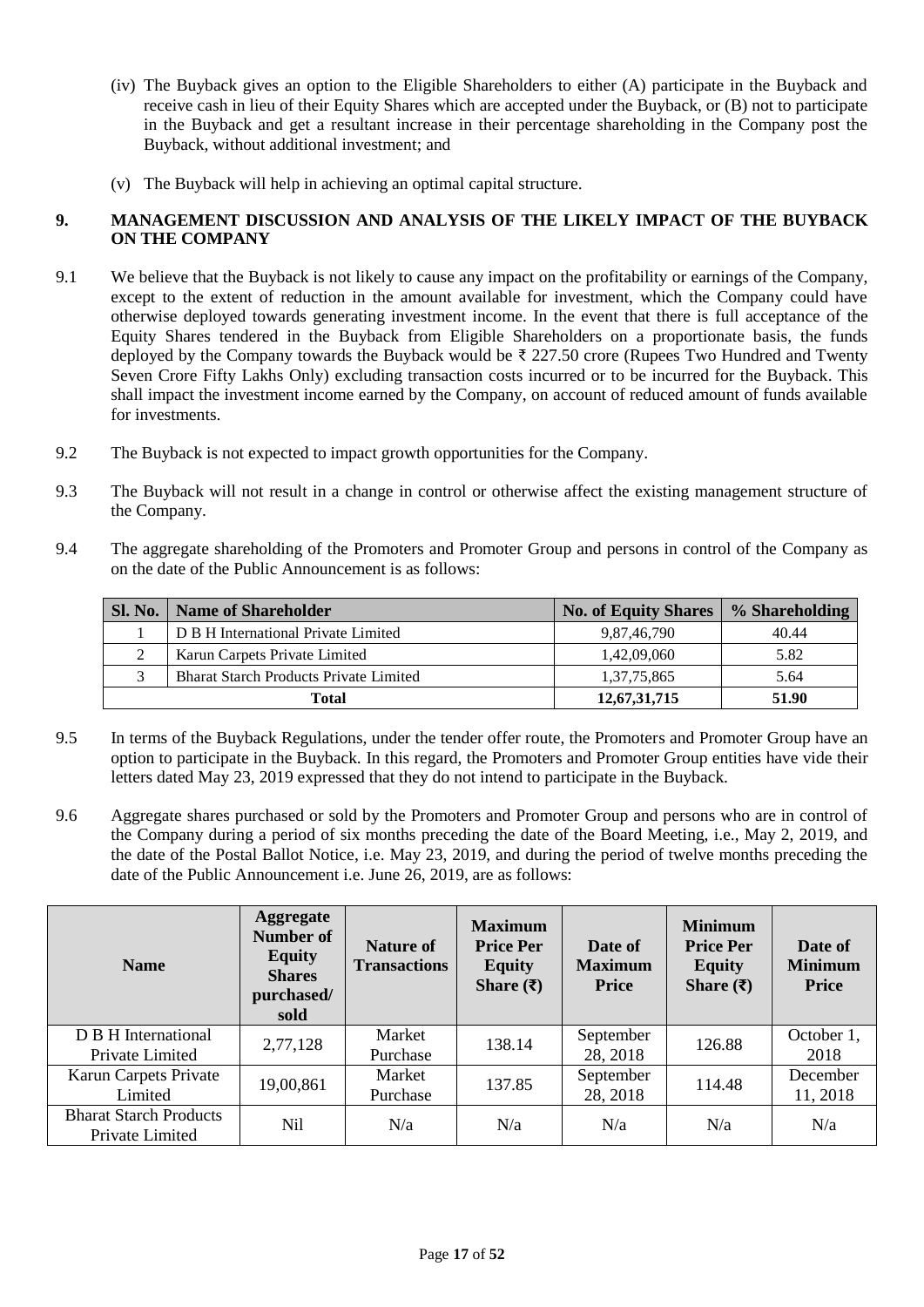9.7 No directors of the companies which form part of the Promoters/ entities forming part of the Promoter Group hold any Equity Shares as on the date of the Public Announcement, except the following:

| S. No. | Name of Director                                      | No. of Equity Shares | % Shareholding |
|--------|-------------------------------------------------------|----------------------|----------------|
|        | Praveen Sachdev (D B H International Private Limited) | .000                 | Negligible     |
|        | Vijay Rai (Bharat Starch Products Private Limited)    | 20,150               | Negligible     |

- 9.8 No directors of companies which are Promoters/ entities forming part of the Promoter Group have purchased or sold Equity Shares during a period of six months preceding the date of the Board Meeting, i.e., May 2, 2019, and the date of the Postal Ballot Notice, i.e. May 23, 2019, and during the period of twelve months preceding the date of the Public Announcement i.e. June 26, 2019.
- 9.9 The Buyback will not result in any benefit to Promoters and Promoter Group, except to the extent of the change in their shareholding as per the response received in the Buyback, as a result of the extinguishment of Equity Shares which will lead to reduction in the equity share capital of the Company post Buyback.
- 9.10 Assuming the response to the Buyback is to the extent of 100% (full acceptance) from all the Eligible Shareholders upto their entitlement, the aggregate shareholding and the voting rights of the Promoters and Promoter Group of the Company, may increase to 54.81% post Buyback from the current pre Buyback shareholding of 51.90%, and the aggregate shareholding of the public shareholders in the Company may decrease to 45.19% post Buyback from the current pre Buyback shareholding of 48.10%.
- 9.11 Consequent to the Buyback and based on the number of Equity Shares bought back from the Non-Resident Shareholders, Indian financial institutions, banks, mutual funds and the public including other bodies corporate, the shareholding of the Promoters and Promoter Group of the Company would undergo a change. Please refer to paragraph 13.6 for further details.
- 9.12 The debt-equity ratio post Buyback on standalone as well as consolidated basis will be compliant with the permissible limit of 2:1 prescribed under Section 68(2)(d) of Companies Act and Regulation 4(ii) of the Buyback Regulations, even if the response to the Buyback is to the extent of 100% (full acceptance) from all the Eligible Shareholders upto their Buyback Entitlement.
- 9.13 The Company shall not issue any Equity Shares or other specified securities (including by way of bonus) till the expiry of the Buyback period, i.e., date on which the payment of consideration to shareholders who have accepted the Buyback is made.
- 9.14 The Company shall not raise further capital for a period of 1 (one) year from the date of the expiry of the Buyback period, i.e., date on which the payment of consideration to shareholders who have accepted the Buyback is made, except in discharge of its subsisting obligations.
- 9.15 The Promoters and Promoter Group of the Company shall not deal in the Equity Shares of the Company in the Stock Exchanges or off-market, including any inter se transfer of shares amongst the Promoters and Promoter Group, during the period between the date of passing of the special resolution through postal ballot and the date of the closure of the Buyback in accordance with the Buyback Regulations.
- 9.16 Salient financial parameters consequent to the Buyback based on the last audited standalone and consolidated financial statements of the Company for the financial year ended March 31, 2019 are as under:

|                                                 | <b>Standalone</b> |             | <b>Consolidated</b> |             |  |
|-------------------------------------------------|-------------------|-------------|---------------------|-------------|--|
| <b>Parameters</b>                               | Pre-              | <b>Post</b> | Pre-                | <b>Post</b> |  |
|                                                 | <b>Buyback</b>    | Buyback*    | <b>Buyback</b>      | Buyback*    |  |
| Net worth $(\bar{\tau}$ in crore)               | 969.16            | 741.66      | 969.12              | 741.62      |  |
| Annualized Average Return on Net worth (%)      | 17.55%            | 19.89%      | 16.82%              | 19.06%      |  |
| Basic Earnings Per Share $(\bar{\zeta})$        | 6.93              | 7.32        | 6.74                | 7.03        |  |
| Book Value per Share $(\bar{x})$                | 39.69             | 32.08       | 39.68               | 32.08       |  |
| P/E as per the latest audited financial results | 20.14             | 19.07       | 20.72               | 19.85       |  |
| Total Debt/ Equity Ratio                        |                   |             |                     |             |  |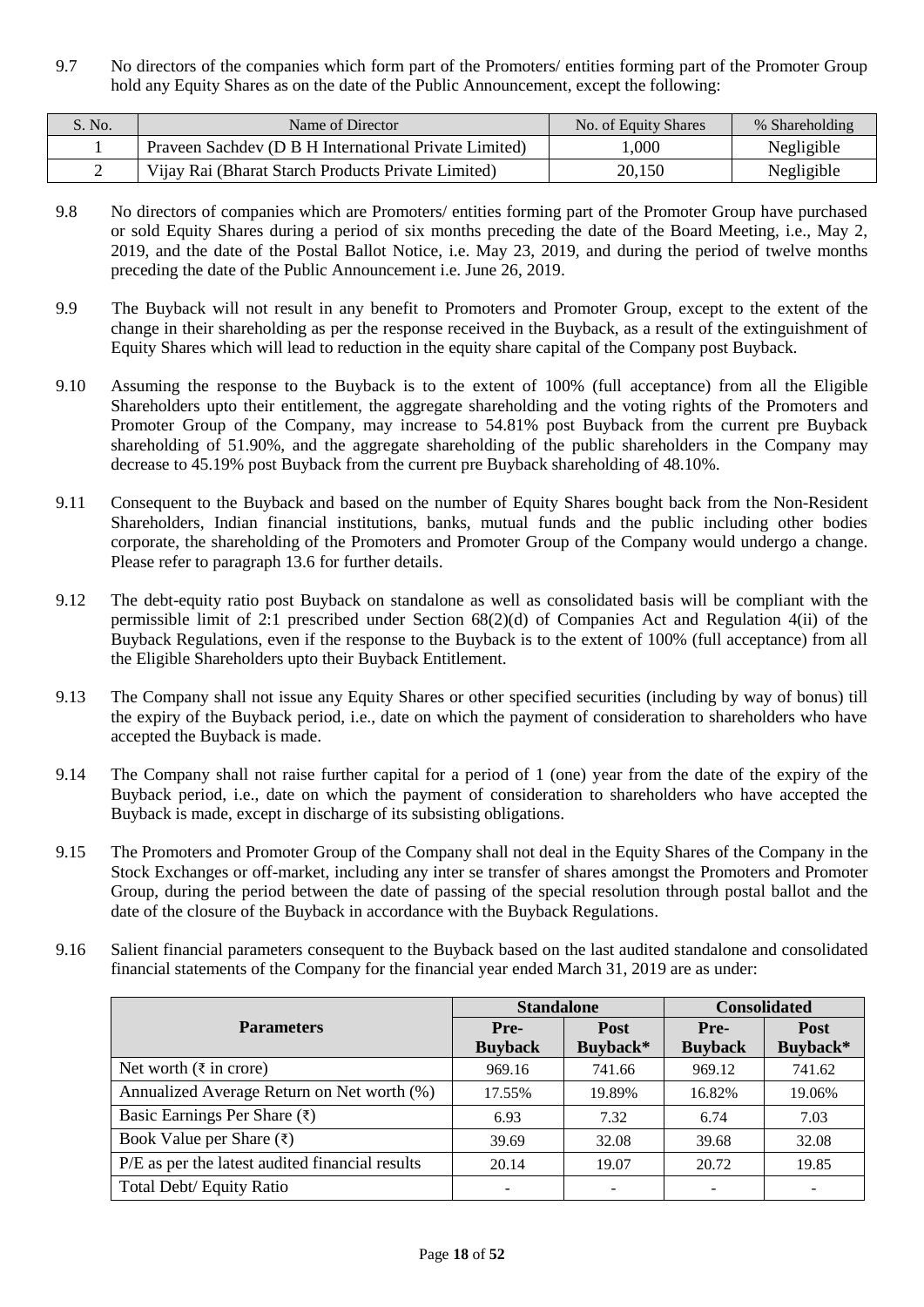*\*(Assuming full acceptance of Equity Shares in the Buyback Offer in the ratio of Buyback and the post buyback numbers are adjusted accordingly)*

The key ratios have been computed as below:

| <b>Key Ratios</b>                               | <b>Basis</b>                                                        |  |  |  |  |  |
|-------------------------------------------------|---------------------------------------------------------------------|--|--|--|--|--|
| Basic Earnings per Share $(\bar{\zeta})$        | Profit After Tax/Weighted Average<br>Number of<br><b>Shares</b>     |  |  |  |  |  |
| Diluted Earnings per Share $(\bar{x})$          | outstanding for the period                                          |  |  |  |  |  |
| Book value per Share $(\bar{\zeta})$            | Net Worth (excluding revaluation reserves and miscellaneous         |  |  |  |  |  |
|                                                 | expenditure to the extent written off, if any)/ Number of Shares at |  |  |  |  |  |
|                                                 | the end of the period                                               |  |  |  |  |  |
| Debt-Equity Ratio                               | Total Debt/ Net Worth (excluding revaluation reserves and           |  |  |  |  |  |
|                                                 | miscellaneous expenditure to the extent written off, if any)        |  |  |  |  |  |
| Return on Average Net Worth                     | Profit After Tax attributable to equity holders of the Company /    |  |  |  |  |  |
|                                                 | Net Worth (excluding revaluation reserves and miscellaneous         |  |  |  |  |  |
|                                                 | expenditure to the extent written off, if any)                      |  |  |  |  |  |
| P/E as per the latest audited financial results | Closing market price of the Equity Shares on BSE at the end of      |  |  |  |  |  |
|                                                 | the year (March 31, 2019) / Basic Earnings per Share for the        |  |  |  |  |  |
|                                                 | period ended March 31, 2019 (Latest audited financial results as    |  |  |  |  |  |
|                                                 | on March 31, 2019)                                                  |  |  |  |  |  |

#### **Notes:**

- 1. Net worth = Equity Share Capital + Reserves & Surplus Miscellaneous Expenditure to the extent not written off.
- 2. Net worth post buy back = Net worth pre buy back minus funds to be utilised for the buy back
- 3. Total Debt = Borrowings (Non-Current and Current) + Current Maturities of Long Term Debt.
- 4. Earnings per Share and Book Value per Share post buy back has been computed after reducing proposed equity shares to be bought back from weighted average number of shares outstanding during the year

## <span id="page-18-0"></span>**10. BASIS OF CALCULATING THE BUYBACK PRICE**

- 10.1 The Equity Shares of the Company are proposed to be bought back at a price of ₹ 175/- per Equity Share.
- 10.2 The Buyback Price of ₹ 175/- (Rupees One Hundred and Seventy Five Only) per Equity Share has been arrived at after considering various factors (i) the trends in the volume weighted average prices and closing price of the Equity Shares on the Stock Exchanges where the Equity Shares of the Company are listed, (ii) the net worth of the Company, and (iii) the impact on the earnings per Equity Share.
- 10.3 The Buyback Price represents:
	- (i) premium of 30.4% and 30.8% to the volume weighted average market price of the Equity Shares on the BSE and the NSE, respectively, during the 3 (three) months period preceding April 26, 2019, being the date of intimation to the Stock Exchanges regarding the date of the Board Meeting to consider the proposal of the Buyback **("Intimation Date");**
	- (ii) premium of 36.4% and 37.2% to the volume weighted average market price of the Equity Shares on the BSE and the NSE, respectively, during the 6 (six) months preceding the Intimation Date; and
	- (iii) premium of 24.9% and 24.7% over the closing price of the Equity Shares on the BSE and the NSE respectively, as on the Intimation Date**.**
- 10.4 The closing market price of the Equity Shares as on the Intimation Date was ₹ 140.10 and ₹ 140.30 on the BSE and the NSE respectively.
- 10.5 For details in relation to the trends in the market price of the Equity Shares, please see paragraph 16 (*Stock Market Data*) on page no. 28.

### <span id="page-18-1"></span>**11. SOURCES OF FUNDS FOR THE BUYBACK**

11.1 Assuming full acceptance, the funds that would be employed by the Company for the purpose of the Buyback of 1,30,00,000 Equity Shares at a price of ₹175 per Equity Share the maximum amount required for Buyback will not exceed ₹ 227.50 crore (Rupees Two Hundred and Twenty Seven Crore Fifty Lakhs Only) (excluding any expenses incurred or to be incurred for the Buyback like filing fee payable to SEBI, advisors' fees, public announcement publication expenses, printing and dispatch expenses, transaction costs viz. brokerage,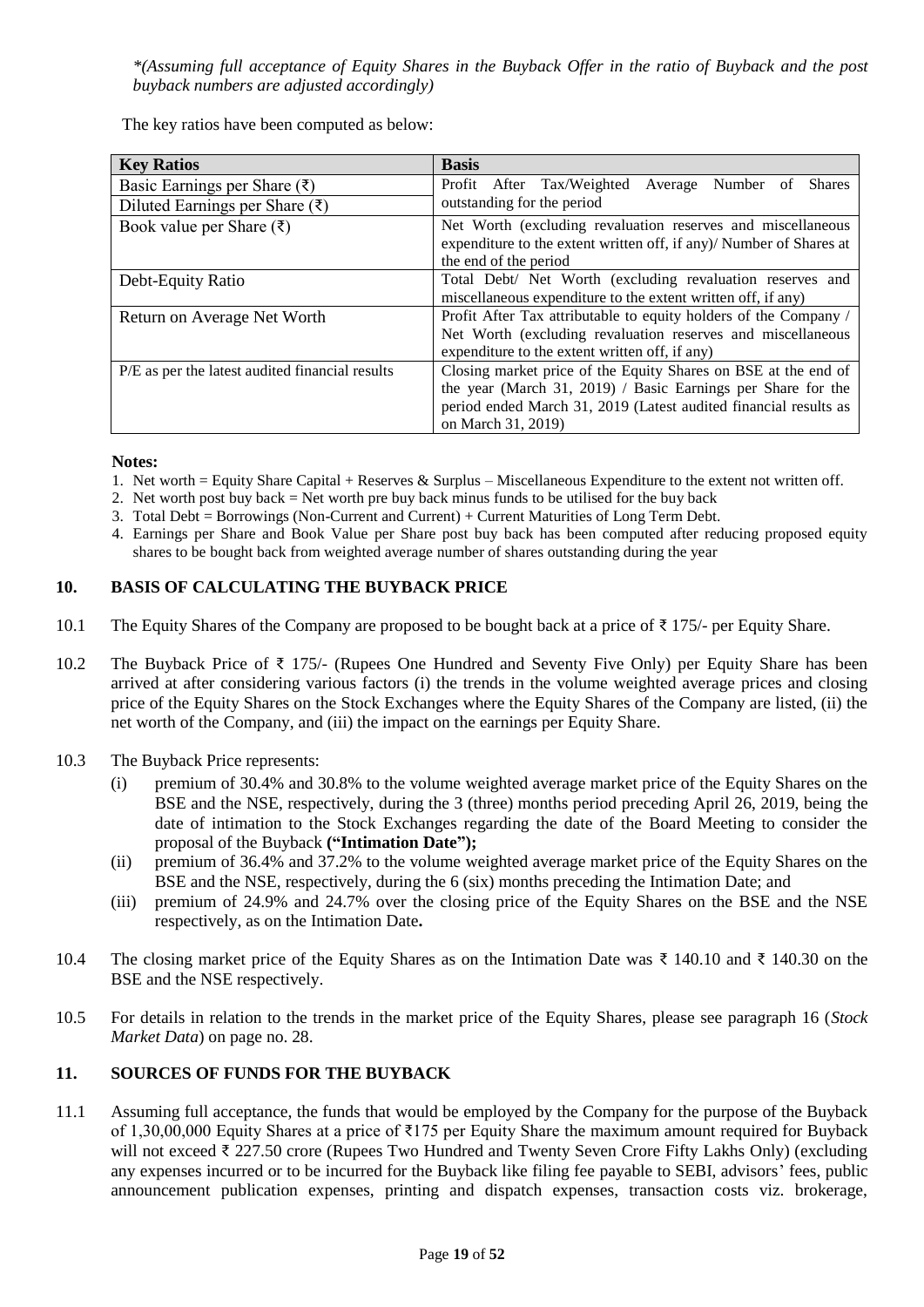applicable taxes such as securities transaction tax, GST, stamp duty, other incidental and related expenses, etc.).

- 11.2 The funds for the implementation of the proposed Buyback will be sourced out of free reserves and securities premium of the Company and any other source as may be permitted by the Buyback Regulations or the Act. Borrowed funds from banks and financial institutions, if any, will not be used for the Buyback. The funds for the implementation of the proposed Buyback will be funded from current balances of cash and cash equivalents, current investment and/or internal accruals of the Company. The Company does not intend to raise additional debt for the explicit purposes of the Buyback.
- 11.3 The Company shall transfer from its free reserves or securities premium account, a sum equal to the nominal value of the equity shares bought back through the Buyback to the Capital Redemption Reserve account and details of such transfer shall be disclosed in its subsequent audited financial statements.

### <span id="page-19-0"></span>**12. DETAILS OF ESCROW ACCOUNT AND AMOUNT DEPOSITED THEREIN**

- 12.1 In accordance with Regulation 9(xi) of the Buyback Regulations, the Company has appointed Kotak Mahindra Bank Limited, a banking company incorporated under the Companies Act, 1956 and registered as a banking company within the meaning of the Banking Regulation Act, 1949, and having its registered office at 27 BKC, C27, G Block, Bandra Kurla Complex, Bandra (East), Mumbai 400 051, as the Escrow Agent for the aforementioned Buyback. An Escrow Agreement has been executed amongst the Company, the Manager to the Buyback and the Escrow Agent on July 4, 2019.
- 12.2 In terms of the Escrow Agreement, the Company (a) shall open an escrow account in the name and style "Greaves Cotton Limited Buyback – Escrow Account"; and (b) undertakes to deposit an amount of at least  $\bar{\tau}$ 37,75,00,000 (Rupees Thirty Seven Crore Seventy Five Lakh only) in cash on or before the Buyback Opening Date, being an amount equivalent to the aggregate of 25% of ₹ 100 crores and 10% of the Maximum Buyback Size less ₹ 100 crores, by way of security for the fulfillment of its obligations under the Buyback, in compliance with the provisions of Regulation 9(xi) of the Buyback Regulations. The Manager to the Buyback shall be empowered to operate the Escrow Account in accordance with the Buyback Regulations.
- 12.3 The amount of cash to be deposited in the Escrow Account shall be in accordance with the Buyback Regulations.
- 12.4 The Company has adequate and firm financial resources to fulfill the obligations under the Buyback and the same has been certified by N K R & Co (Firm Registration No. 127820W), Chartered Accountants, having its office at A 18, Everest Building, Tardeo Road, Tardeo, Mumbai 400034 (Tel: 022-23515414 / 2784) (vide their certificate dated June 26, 2019).
- 12.5 Based on the aforementioned certificate, the Manager to the Buyback confirms that it is satisfied that firm arrangements for fulfilling the obligations under the Buyback are in place and that the Company has the ability to implement the Buyback in accordance with the Buyback Regulations.

### <span id="page-19-1"></span>**13. CAPITAL STRUCTURE AND SHAREHOLDING PATTERN**

13.1 The present capital structure of the Company as on date of this Draft Letter of Offer is as follows:

| <b>Parameters</b>                                         | <b>Pre-Buyback</b><br>$(in \, \bar{\mathbf{\mathsf{z}}}\, \text{Core})$ |
|-----------------------------------------------------------|-------------------------------------------------------------------------|
| <b>Authorised Share Capital</b>                           |                                                                         |
| 25,00,000 Redeemable Preference Shares of ₹ 100/- each    | 25.00                                                                   |
| 25,00,00,000 Equity Shares of ₹ 2/- each                  | 50.00                                                                   |
| <b>Total</b>                                              | 75.00                                                                   |
| <b>Issued, Subscribed and Fully Paid-Up Share Capital</b> |                                                                         |
| 24,42,06,795 Equity Shares of ₹ 2/- each                  | 48.84                                                                   |
| <b>Total</b>                                              | 48.84                                                                   |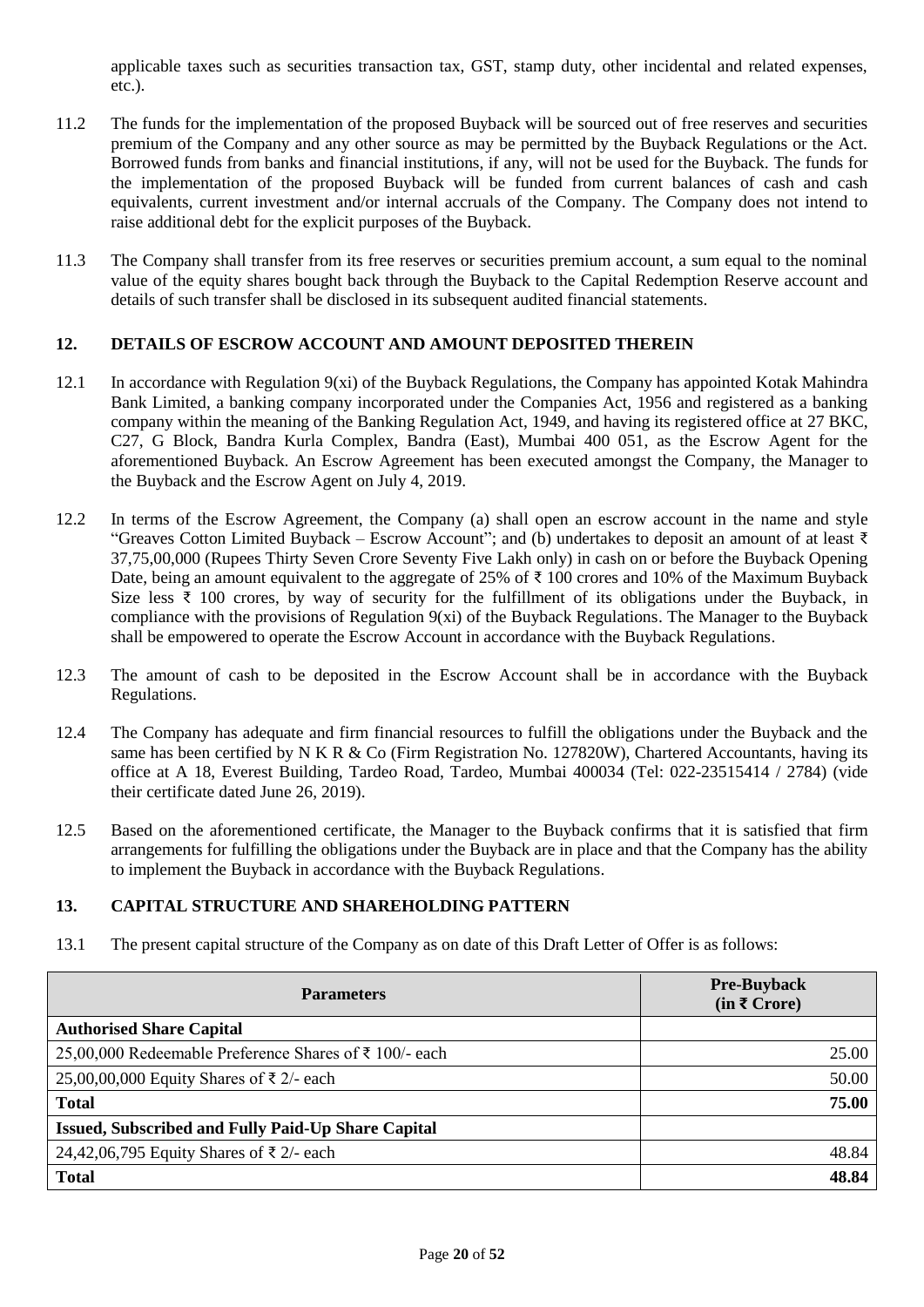13.2 Assuming full acceptance in the Buyback of 1,30,00,000 equity shares, the capital structure post Buyback would be as follows:

| <b>Parameters</b>                                      | Post-Buyback<br>$(in \, \bar{\mathbf{\mathsf{z}}}\, \text{Core})$ |
|--------------------------------------------------------|-------------------------------------------------------------------|
| <b>Authorised Share Capital</b>                        |                                                                   |
| 25,00,000 Redeemable Preference Shares of ₹ 100/- each | 25.00                                                             |
| 25,00,00,000 Equity Shares of ₹ 2/- each               | 50.00                                                             |
| <b>Total</b>                                           | 75.00                                                             |
| Issued, Subscribed and Fully Paid-Up Share Capital     |                                                                   |
| 23,12,06,795 Equity Shares of ₹2/- each                | 46.24                                                             |
| <b>Total</b>                                           | 46.24                                                             |

- 13.3 As on the date of the Draft Letter of Offer, there are no partly paid up equity shares and calls in arrears.
- 13.4 As on the date of the Draft Letter of Offer, there are no convertible debentures or preference shares or any other convertible instruments of the Company.
- 13.5 No buy-back has been undertaken by the Company in the last three years.
- 13.6 The shareholding pattern of the Company before the Buyback, i.e., as on the Record Date, and after the Buyback (assuming full acceptance of 1,30,00,000 equity shares in the Buyback), is as follows:

|                                                                                                                                 |                            | <b>Pre-Buyback</b>             | <b>Post-Buyback</b>                      |                               |
|---------------------------------------------------------------------------------------------------------------------------------|----------------------------|--------------------------------|------------------------------------------|-------------------------------|
| <b>Particulars</b>                                                                                                              | Number of<br><b>Shares</b> | % to existing<br>share capital | No. of<br><b>Shares</b> post<br>Buyback* | % holding<br>post<br>Buyback* |
| Promoters and Promoter Group                                                                                                    | 12,67,31,715               | 51.90                          | 12,67,31,715                             | 54.81                         |
| Foreign Investors (Including ADRs,<br>Non-Resident Indians, FIIs, FPIs,<br>Foreign Nationals, and Overseas<br>Corporate Bodies) | $\lceil \bullet \rceil$    | $\left[\bullet\right]$         | 10,44,75,080                             | 45.19                         |
| Financial Institutions/ Banks/ NBFCs<br>& Mutual Funds                                                                          | $\lceil \bullet \rceil$    | $\lceil \bullet \rceil$        |                                          |                               |
| Others (Public, Bodies Corporate,<br>Clearing Members, Trusts and HUF)                                                          | $\lceil \bullet \rceil$    | $\lceil \bullet \rceil$        |                                          |                               |
| <b>Total</b>                                                                                                                    | 24,42,06,795               | 100                            | 23, 12, 06, 795                          | 100                           |

*\* Assuming full acceptance of 1,30,00,000 Equity Shares in the Buyback in the ratio of their entitlement.*

13.7 There is no pending scheme of amalgamation or compromise or arrangement involving the Company pursuant to the provisions of the Act.

### <span id="page-20-0"></span>**14. BRIEF INFORMATION OF THE COMPANY**

- 14.1 The Company was incorporated as 'Greaves Cotton and Company Limited' on March 29, 1922 at Mumbai as a public limited company under the Companies Act, 1913. Subsequently, the name of the Company was changed to 'Greaves Limited' on August 19, 1993 and to 'Greaves Cotton Limited' on November 25, 2003. The Company currently has its registered office at Unit No. 701, 7th Floor, Tower 3, Equinox Business Park, LBS Marg, Kurla West, Mumbai - 400 070.
- 14.2 The equity shares of the Company were listed at BSE Limited (Code: 501455) on May 13, 1958 and National Stock Exchange of India Limited (Code: GREAVESCOT) on September 09, 2004.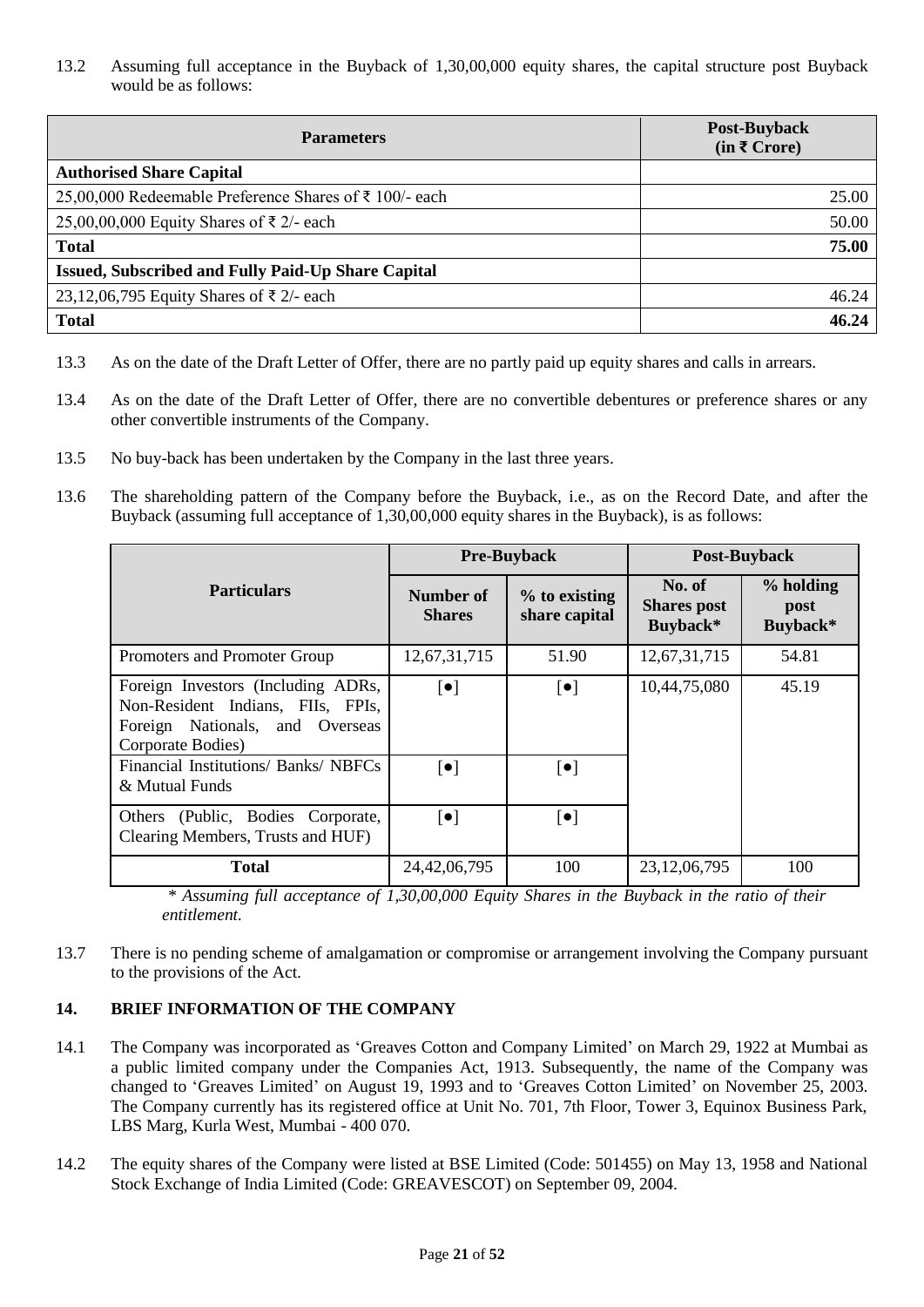- 14.3 The paid-up equity share capital of the Company as per standalone financials for the year ended March 31, 2019 was ₹ 48.84 crore and total free reserves for the year ended March 31, 2019 was ₹ 872.66 crore.
- 14.4 The Company is engaged in manufacturing of engines, engine applications and trading of power tillers, spares related to engines and infrastructure equipment etc. The Company has manufacturing facilities in the states of Maharashtra and Tamil Nadu. The products are mainly sold in India with some export to Middle East, Africa & South East Asia Region. Further, the Board at its meeting held on August 29, 2018, approved the proposal of investment in Ampere Vehicles Private Limited ("**Ampere**"). Ampere is engaged in last mile mobility electric segment. It has in house capabilities in designing, developing, manufacturing and marketing of electric vehicles with a wide range of applications.
- 14.5 For the financial years ended March 31, 2017, 2018 and 2019 the Company recorded, on a standalone basis, revenue from operations of ₹ 1,819.09 crore, ₹ 1,839.70 crore and ₹ 1,987.82 crore, respectively. The net profit after tax for the financial years ended March 31, 2017, 2018 and 2019 was ₹180.63 crore, ₹ 202.62 crore and  $\bar{\xi}$  169.30 crore, respectively.
- 14.6 For the financial years ended March 31, 2017, 2018 and 2019 the Company recorded, on a consolidated basis, revenue from operations of ₹ 1,819.27 crore, ₹ 1,839.70 crore and ₹ 2,015.32 crore, respectively. The net profit after tax for the financial years ended March 31, 2017, 2018 and 2019 was ₹ 180.66 crore, ₹ 202.19 crore and  $\bar{\xi}$  162.63 crore, respectively.

| Date of<br>allotment/<br>resolution/<br>change | <b>Number of</b><br><b>Equity</b><br><b>Shares</b> | Face<br><b>Value</b><br>(3) | <b>Issue</b><br>price<br>per<br><b>Equity</b><br><b>Share</b><br>$(\overline{\mathbf{z}})$ | <b>Consideration</b><br>(cash, bonus,<br>consideration<br>other than<br>cash) | <b>Nature of Allotment</b>                                                                                                                    | <b>Cumulative</b><br>number of<br><b>Equity</b><br><b>Shares</b> | <b>Cumulative</b><br><b>Equity Share</b><br>Capital $(\bar{\mathbf{\mathsf{z}}})$ |
|------------------------------------------------|----------------------------------------------------|-----------------------------|--------------------------------------------------------------------------------------------|-------------------------------------------------------------------------------|-----------------------------------------------------------------------------------------------------------------------------------------------|------------------------------------------------------------------|-----------------------------------------------------------------------------------|
| Upto Mach 31,<br>1965                          |                                                    | ÷                           |                                                                                            |                                                                               | Subscription<br>to<br>Memorandum<br>of<br>Association/<br>further<br>allotments <sup>(1)</sup>                                                | 1,35,000                                                         | 1,35,00,000                                                                       |
| January 17,<br>1967                            | 54,000                                             | 100                         | $\overline{\phantom{0}}$                                                                   | <b>Bonus</b>                                                                  | Bonus issue<br>in<br>the<br>ratio of 2:5                                                                                                      | 1,89,000                                                         | 1,89,00,000                                                                       |
| February 21,<br>1973                           | 94,500                                             | 100                         | $\overline{a}$                                                                             | <b>Bonus</b>                                                                  | Bonus issue<br>in<br>the<br>ratio of 1:2                                                                                                      | 2,83,500                                                         | 2,83,50,000                                                                       |
| May 28, 1977                                   | 1,41,750                                           | 100                         | $\overline{a}$                                                                             | <b>Bonus</b>                                                                  | Bonus issue<br>in<br>the<br>ratio of 1:2                                                                                                      | 4,25,250                                                         | 4,25,25,000                                                                       |
| March 23, 1984                                 | 2,12,625                                           | 100                         | $\overline{\phantom{a}}$                                                                   | <b>Bonus</b>                                                                  | Bonus issue in<br>the<br>ratio of 1:2                                                                                                         | 6,37,875                                                         | 6,37,87,500                                                                       |
| June 24, 1986                                  | 19,250                                             | 100                         | $\overline{a}$                                                                             | Other than<br>cash                                                            | Allotment<br>upon<br>amalgamation<br>of<br>Lombardini<br>Limited<br>with the Company                                                          | 6,57,125                                                         | 6,57,12,500                                                                       |
| December 15,<br>$1988^{(2)}$                   | 3,28,562                                           | 100                         | $\overline{\phantom{a}}$                                                                   | <b>Bonus</b>                                                                  | Bonus issue in<br>the<br>ratio of 1:2                                                                                                         | 9,85,687                                                         | 9,85,68,700                                                                       |
| May 24, 1990 <sup>(3)</sup>                    | $\equiv$                                           | $\frac{1}{2}$               | $\overline{a}$                                                                             |                                                                               | Sub-division of equity<br>shares of face value of<br>$\bar{z}$ 100 (Rupees One<br>Hundred only) each to<br>₹<br>(Rupees<br>10<br>Ten<br>only) | 98,56,870                                                        | 9,85,68,700                                                                       |
| March 9, 1992                                  | 50                                                 | 10                          | $\overline{a}$                                                                             | Other than<br>cash                                                            | Allotment<br>upon<br>amalgamation<br>of<br>Chitram Limited with<br>the Company                                                                | 98,56,920                                                        | 9,85,69,200                                                                       |

### 14.7 **Following is the equity share capital history of the Company since inception:**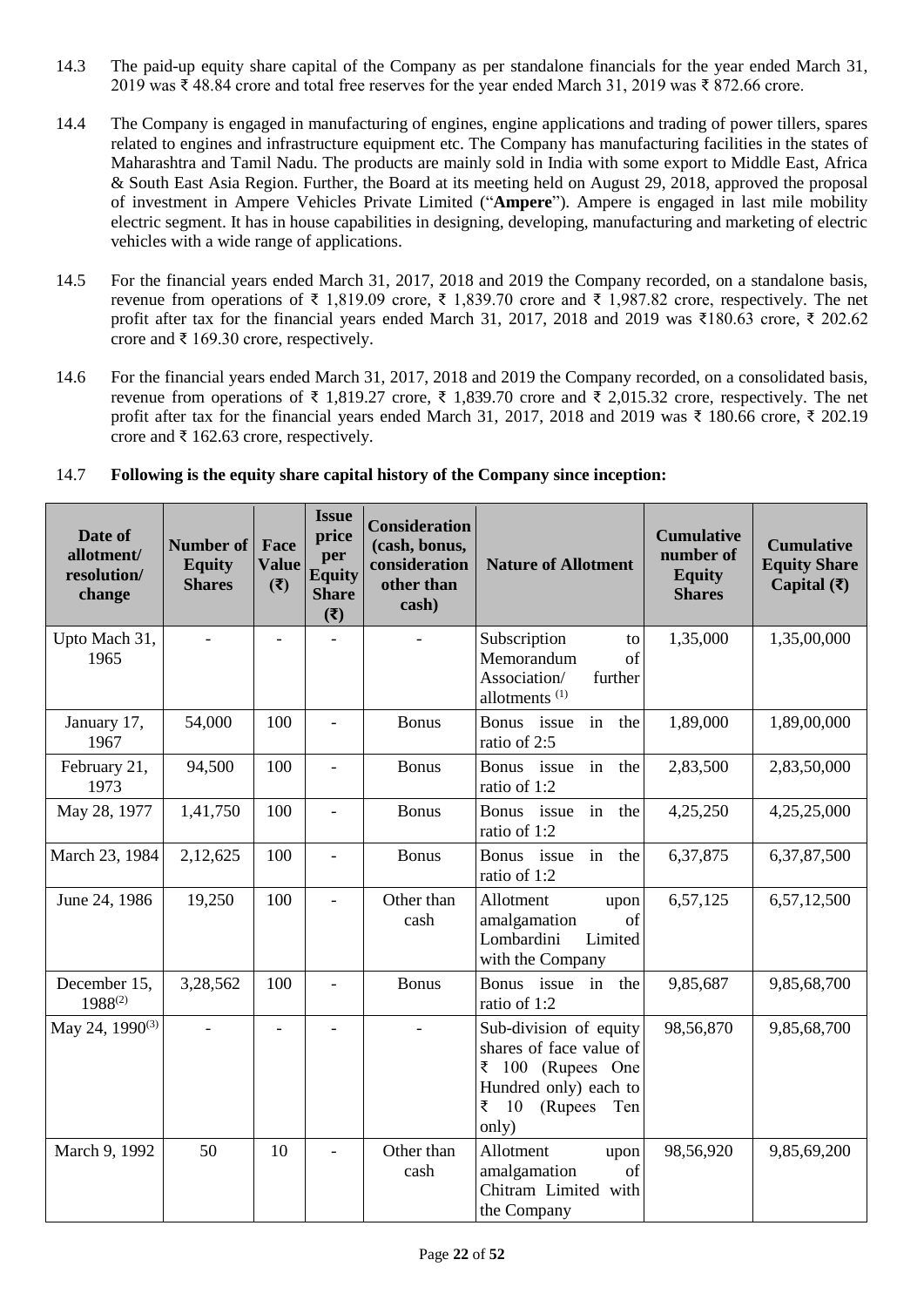| June 12, 1992                | 38,58,029   | 10 | 40                       | Cash               | Allotted<br>upon<br>conversion<br>of<br>debentures                                                                                                    | 1,37,14,949    | 13,71,49,490    |
|------------------------------|-------------|----|--------------------------|--------------------|-------------------------------------------------------------------------------------------------------------------------------------------------------|----------------|-----------------|
| February 13,<br>1993         | 1,37,40,949 | 10 | 80                       | Cash               | Rights Issue in ratio of<br>1:1                                                                                                                       | 2,74,55,898    | 27,45,58,980    |
| March 16, 1993               | 28,552      | 10 | $\blacksquare$           | Other than<br>cash | Allotment<br>upon<br>amalgamation<br>of<br>Greaves<br>Semi<br>Conductors<br>Limited<br>with the Company                                               | 2,74,84,450    | 27,48,44,500    |
| July 22, 1993                | 13, 18, 173 | 10 | $\overline{\phantom{a}}$ | Other than<br>cash | Allotment<br>upon<br>amalgamation<br>of<br>David Brown Greaves<br>Limited<br>with<br>the<br>Company                                                   | 2,88,02,623    | 28,80,26,230    |
| July 22, 1993                | 6,73,730    | 10 |                          | Other than<br>cash | Allotment<br>upon<br>amalgamation<br>of<br>Ruston<br>$\&$<br>Hornsby<br>Limited<br>with<br>the<br>Company                                             | 2,94,76,353    | 29,47,63,530    |
| July 27, 1995 <sup>(4)</sup> | 1,47,38,176 | 10 |                          | <b>Bonus</b>       | Bonus issue in the<br>ratio of 1:2                                                                                                                    | 4, 42, 14, 529 | 44, 21, 45, 290 |
| August 30,<br>1999(5)        | 4,26,830    | 10 |                          | Other than<br>cash | Allotment<br>upon<br>amalgamation<br>of<br>Rajasthan Polymers &<br>Resigns Limited with<br>the Company                                                | 4,46,41,359    | 44, 64, 13, 590 |
| April 25, 2003               | (10, 137)   | 10 | $\overline{\phantom{0}}$ |                    | Forfeited due to non-<br>payment of allotment /<br>call money by the<br>shareholders for shares<br>allotted to them under<br>the rights issue of 1993 | 4,46,31,222    | 44, 63, 12, 220 |
| November 17,<br>2004         | 10,00,000   | 10 | 76                       | Cash               | Allotted to Promoters                                                                                                                                 | 4,56,31,222    | 45, 63, 12, 220 |
| November 05,<br>2005         | 16,00,000   | 10 | 76                       | Cash               | Allotment<br>to<br>Promoters<br>upon<br>conversion of Equity<br><b>Warrants Series A</b>                                                              | 4,72,31,222    | 47, 23, 12, 220 |
| May 16, 2006                 | 16,00,000   | 10 | 76                       | Cash               | Allotted to Promoters<br>upon conversion<br>of<br><b>Equity Warrants Series</b><br>B                                                                  | 4,88,31,222    | 48, 83, 12, 220 |
| June 29, 2007                | 10,137      | 10 | 336                      | Cash               | Forfeited shares were<br>allotted<br>to<br>key<br>employees<br>of<br>the<br>Company                                                                   | 4,88,41,359    | 48, 84, 13, 590 |
| November 25,<br>2010         |             |    |                          |                    | Sub-division of equity<br>shares of face value of<br>₹<br>- 10<br>(Rupees)<br>Ten<br>each to $\bar{\xi}$ 2<br>only)<br>(Rupees Two only)              | 24,42,06,795   | 48, 84, 13, 590 |

**Notes:**

<sup>(1)</sup> The relevant documents for allotments made by the Company since the date of incorporation of the Company upto March 31, 1965 are not available.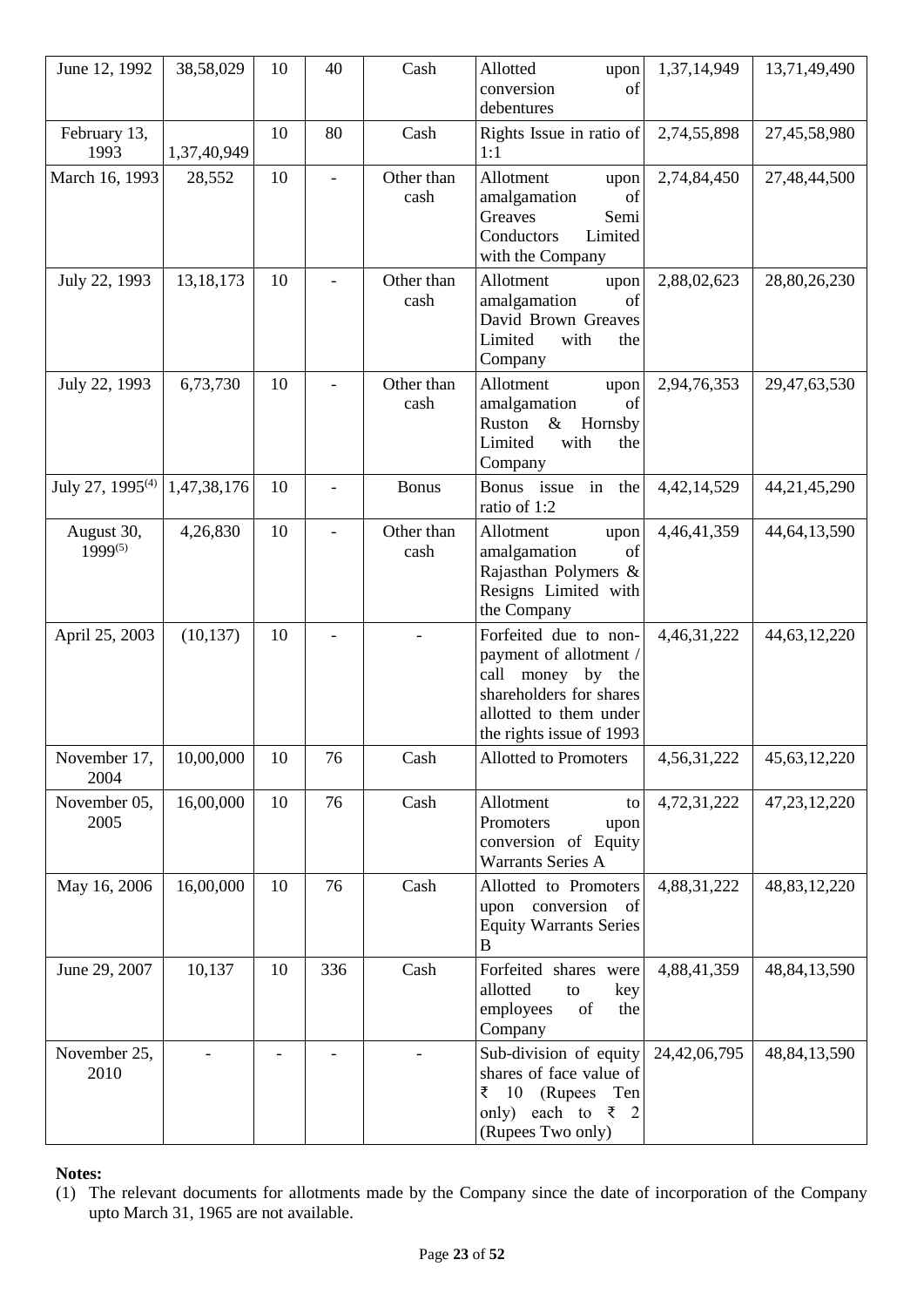- (2) Date of annual general meeting where the shareholders of the Company approved the bonus issue.
- (3) Date of extraordinary general meeting where the shareholders of the Company approved the sub-division.
- (4) Date of annual general meeting where the shareholders of the Company approved the bonus issue.
- (5) Date on which the Equity Shares issued upon amalgamation of Rajasthan Polymers and Resigns Limited were listed on BSE.
- 14.8 The details of the Board of Directors of the Company as on the date of the Public Announcement is as follows:

| <b>Sr</b><br>N <sub>0</sub> | Name,<br><b>Occupation</b> , Age<br>and DIN                                                             | <b>Designation</b>                                    | <b>Qualifications</b>                                                                                                                                              | Date of<br>Appointment/<br>Re-<br>appointment | <b>Other Directorships</b>                                                                                                                                                                                                                                                                                                                                                                                                                                                                                            |
|-----------------------------|---------------------------------------------------------------------------------------------------------|-------------------------------------------------------|--------------------------------------------------------------------------------------------------------------------------------------------------------------------|-----------------------------------------------|-----------------------------------------------------------------------------------------------------------------------------------------------------------------------------------------------------------------------------------------------------------------------------------------------------------------------------------------------------------------------------------------------------------------------------------------------------------------------------------------------------------------------|
|                             | 1. Karan Thapar<br>Occupation:<br><b>Business</b><br>Age: 62 years<br>DIN: 00004264                     | Chairman                                              | CA                                                                                                                                                                 | September 29,<br>1991                         | <b>EICL</b> Limited<br>$\bullet$<br>Premium Transmission Private<br>$\bullet$<br>Limited<br><b>Bharat Starch Products Private</b><br>$\bullet$<br>Limited<br>D B H International Private<br>$\bullet$<br>Limited<br>Karun Carpets Private Limited<br>$\bullet$<br><b>DBH</b> Consulting Limited<br>$\bullet$<br><b>DBH</b> Stephan Limited<br>$\bullet$<br><b>DBH</b> Melior Limited<br>$\bullet$                                                                                                                     |
| 2.                          | Nagesh<br>Basavanhalli<br>Occupation:<br><b>Business</b><br>Executive<br>Age: 53 years<br>DIN: 01886313 | Managing<br>Director &<br><b>CEO</b>                  | B.E. (Mechanical) -<br>M.S., University of<br>Texas, MBA -<br>University of<br>Chicago Booth<br><b>School of Business</b>                                          | September 27,<br>2016                         | Greaves Leasing Finance Limited<br>$\bullet$<br>Dee Greaves Limited<br>$\bullet$<br>Premium Transmission Private<br>$\bullet$<br>Limited<br>Ampere Vehicles Private Limited<br>$\bullet$<br><b>Breach Candy Hospital Trust</b><br>$\bullet$                                                                                                                                                                                                                                                                           |
|                             | 3. Vijay Dilbagh Rai<br>Occupation:<br>Professional<br>Age: 72 years<br>DIN: 00075837                   | Non-<br>Executive,<br>Non-<br>Independent<br>Director | B. Tech.<br>(Mechanical), IIT -<br>Kharagpur                                                                                                                       | March 21, 2002                                | Akola Chemicals (India) Limited<br>$\bullet$<br><b>EICL</b> Limited<br>$\bullet$<br>Punjab Chemicals and Crop<br>$\bullet$<br><b>Protection Limited</b><br>Greaves Leasing Finance Limited<br>٠<br>Bombay Gymkhana Limited<br>$\bullet$<br><b>Saurav Chemicals Limited</b><br>$\bullet$<br>Pimex India Private Limited<br>$\bullet$<br>D B H International Private<br>$\bullet$<br>Limited<br>Good Relations (India) Private<br>$\bullet$<br>Limited<br><b>Bharat Starch Products Private</b><br>$\bullet$<br>Limited |
|                             | 4. Kewal Handa<br>Occupation:<br>Professional<br>Age: 66 years<br>DIN: 00056826                         | Independent<br>Director                               | M.Com, ACMA,<br>ACS, Pfizer<br>Leadership - Harvard<br><b>USA, Marketing</b><br>Programme -<br>Colombia, USA, Sr.<br>Management<br>Residential - IIM,<br>Ahmedabad | May 06, 2016                                  | Clariant Chemicals (India)<br>$\bullet$<br>Limited<br>Mukta Arts Limited<br>$\bullet$<br>R M Drip and Sprinklers Systems<br>$\bullet$<br>Limited<br><b>Borosil Glass Works Limited</b><br>$\bullet$<br>Union Bank of India<br>$\bullet$<br>Salus Lifecare Private Limited<br>$\bullet$<br><b>Conexus Social Responsibility</b><br>$\bullet$<br><b>Services Private Limited</b><br>Omsav Pharma Research Private<br>$\bullet$<br>Limited                                                                               |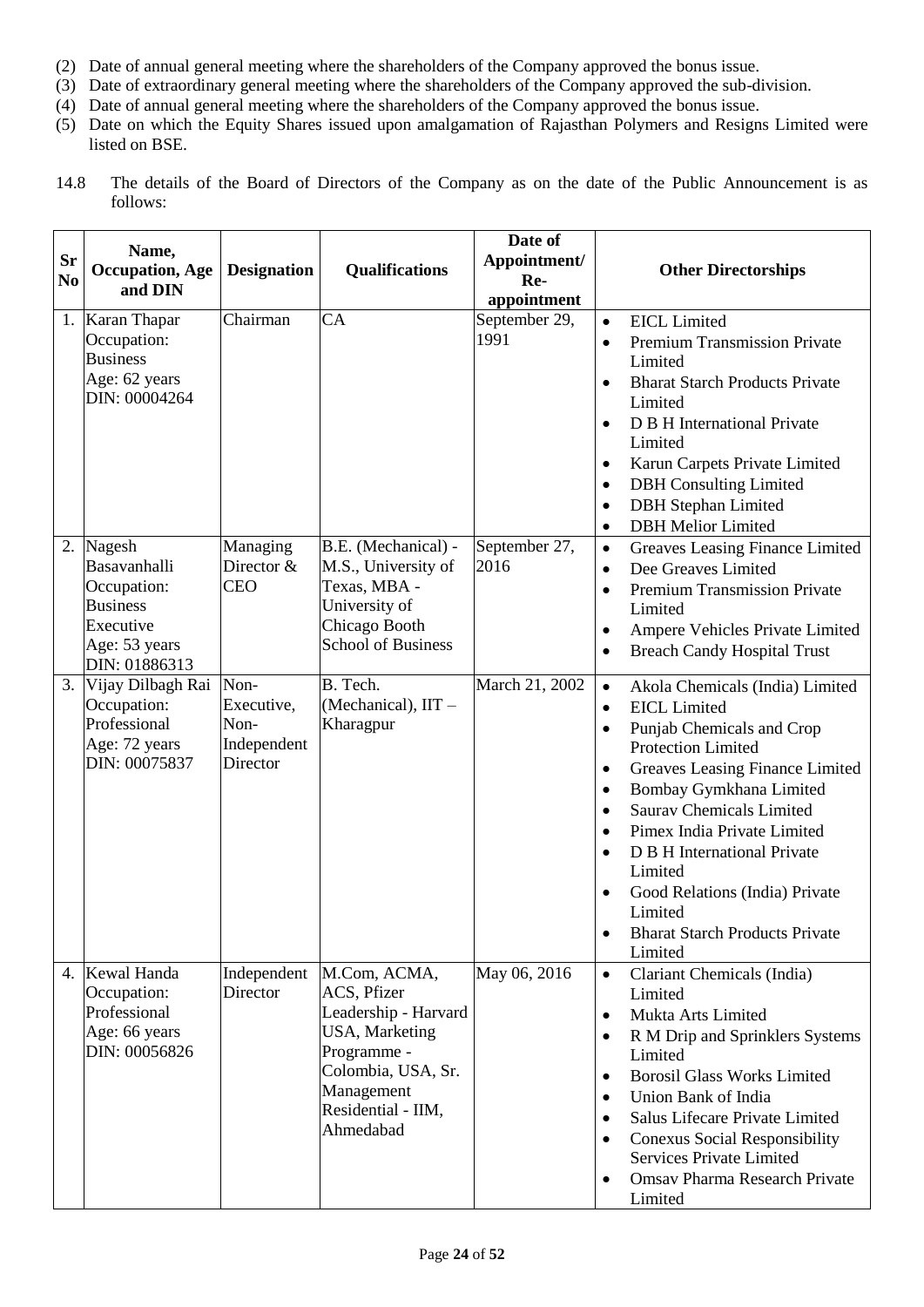| <b>Sr</b><br>N <sub>0</sub> | Name,<br><b>Occupation</b> , Age<br>and DIN                                                 | <b>Designation</b>      | <b>Qualifications</b>                                                                                                                                              | Date of<br>Appointment/<br>Re-<br>appointment | <b>Other Directorships</b>                                                                                                                                                                                                                                                                                                                                                                                                                                                                                                                                                                 |
|-----------------------------|---------------------------------------------------------------------------------------------|-------------------------|--------------------------------------------------------------------------------------------------------------------------------------------------------------------|-----------------------------------------------|--------------------------------------------------------------------------------------------------------------------------------------------------------------------------------------------------------------------------------------------------------------------------------------------------------------------------------------------------------------------------------------------------------------------------------------------------------------------------------------------------------------------------------------------------------------------------------------------|
|                             |                                                                                             |                         |                                                                                                                                                                    |                                               | Oaknet Heathcare Private Limited<br>$\bullet$                                                                                                                                                                                                                                                                                                                                                                                                                                                                                                                                              |
|                             |                                                                                             |                         |                                                                                                                                                                    |                                               | Constellation Alpha Capital Corp.<br>$\bullet$                                                                                                                                                                                                                                                                                                                                                                                                                                                                                                                                             |
|                             | 5. Vinay Sanghi<br>Occupation:<br>Professional<br>Age: 50 years<br>DIN: 00309085            | Independent<br>Director | Bachelor's degree<br>from Sydenham<br>College of<br>Commerce and<br>Economics, Mumbai                                                                              | August 04, 2017                               | Suraj Sanghi Finance Limited<br>$\bullet$<br><b>Mohan Three Wheelers Private</b><br>$\bullet$<br>Limited<br>Project Automobiles (Bombay)<br>$\bullet$<br>Private Limited<br><b>MXC Solutions India Private</b><br>$\bullet$<br>Limited<br>Vinay Leasing and Finance<br>$\bullet$<br>Private Limited<br>Sah & Sanghi Auto Agencies<br>$\bullet$<br>Private Limited<br><b>Automotive Exchange Private</b><br>$\bullet$<br>Limited<br>Shriram Automall India Limited<br>$\bullet$<br>Cartrade Finance Private Limited<br>$\bullet$<br><b>GIC Corporate Leaders</b><br>$\bullet$<br>Foundation |
|                             | 6. Arvind Kumar<br>Singhal<br>Occupation:<br>Professional<br>Age: 60 years<br>DIN: 00709084 | Independent<br>Director | B. E. (Electronics &<br>Communication), IIT<br>Roorkee, MBA -<br>UCLA                                                                                              | November 01,<br>2013                          | Welspun India Limited<br>$\bullet$<br>Metro Brands Limited<br>$\bullet$<br><b>Blue Star Limited</b><br>$\bullet$<br><b>Technopak Advisors Private</b><br>$\bullet$<br>Limited<br><b>Avensa Chemical Solutions</b><br>$\bullet$<br>Private Limited<br>Caleffi Bed and Bath (India)<br>$\bullet$<br>Private Limited<br>Amrylis Farmworks Private<br>٠<br>Limited<br>Stylenama Retail Private Limited<br>$\bullet$<br><b>Premium Transmission Private</b><br>$\bullet$<br>Limited<br><b>Technopak Skills Foundation</b><br>٠                                                                  |
|                             | 7. Vikram Tandon<br>Occupation:<br>Professional<br>Age: 70 years<br>DIN: 01727251           | Independent<br>Director | B. Tech (Hons.), IIT<br>- Delhi                                                                                                                                    | August 07, 2007                               | <b>ESAB</b> India Limited<br>$\bullet$                                                                                                                                                                                                                                                                                                                                                                                                                                                                                                                                                     |
|                             | 8. Navneet Singh<br>Occupation:<br>Professional<br>Age: 68 years<br>DIN: 01896854           | Independent<br>Director | $CA$ (England $\&$<br>Wales), CA (ICAI)                                                                                                                            | August 01, 2013                               | <b>NIL</b><br>$\bullet$                                                                                                                                                                                                                                                                                                                                                                                                                                                                                                                                                                    |
|                             | 9. Sree Kirat Patel<br>Occupation:<br>Professional<br>Age: 61 years<br>DIN: 03554790        | Independent<br>Director | <b>Bachelor</b> of<br>Commerce, H. R.<br>College of<br>Economics, Bombay<br>University, Bachelor<br>of Law, Government<br>Law College,<br><b>Bombay University</b> | February 14,<br>2017                          | Mondelez India Foods Private<br>$\bullet$<br>Limited                                                                                                                                                                                                                                                                                                                                                                                                                                                                                                                                       |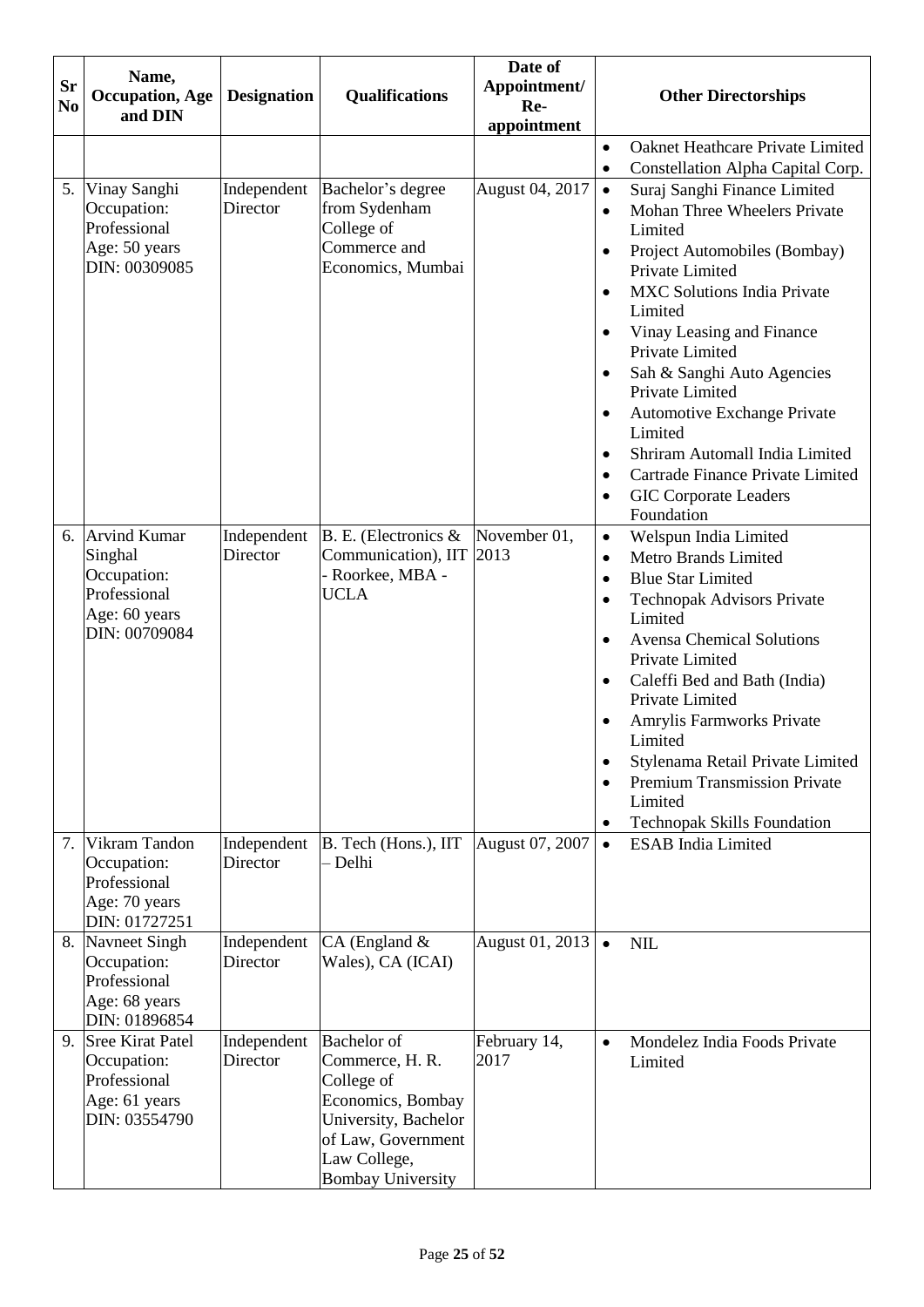14.9 The details of changes in Board of Directors during the last 3 years from the date of the Public Announcement are as under:

| S.<br>No. | <b>Name</b>                | <b>Date of Appointment</b> | <b>Date of Cessation</b> | <b>Reason</b>                                                                                                                                                                     |
|-----------|----------------------------|----------------------------|--------------------------|-----------------------------------------------------------------------------------------------------------------------------------------------------------------------------------|
| 1.        | Mr. Sunil Pahilajani       |                            | September 16, 2016       | Resigned                                                                                                                                                                          |
| 2.        | Mr. Nagesh<br>Basavanhalli | September 27, 2016         |                          | Appointed as Managing Director $\&$<br><b>CEO</b>                                                                                                                                 |
| 3.        | Ms. Monica Chopra          |                            | December 26, 2016        | Resigned                                                                                                                                                                          |
| 4.        | Ms. Sree Patel             | February 14, 2017          |                          | Appointed as independent director                                                                                                                                                 |
| 5.        | Mr. Vijay Rai              |                            | October 12, 2017         | Completion of second term as<br>independent director                                                                                                                              |
| 6.        | Mr. Vijay Rai              | October 13, 2017           |                          | Appointed as an additional director,<br>and as a non-executive, non-<br>independent director from August<br>13, 2018, at the Annual General<br>Meeting for financial year 2017-18 |
| 7.        | Mr. Vinay Sanghi           | August 4, 2017             |                          | Appointed as independent director                                                                                                                                                 |

### <span id="page-25-0"></span>**15. FINANCIAL INFORMATION ABOUT THE COMPANY**

15.1 The brief audited financial information of the Company as extracted from the audited standalone results for the last three financial years are provided below:

|                                                |                                                |                                                | (Amount in $\bar{\tau}$ crores)                |
|------------------------------------------------|------------------------------------------------|------------------------------------------------|------------------------------------------------|
|                                                |                                                | <b>Audited</b>                                 |                                                |
| <b>Particulars</b>                             | For the year ended on<br><b>March 31, 2019</b> | For the year ended on<br><b>March 31, 2018</b> | For the year ended on<br><b>March 31, 2017</b> |
| Revenue from operations                        | 1,987.82                                       | 1,839.70                                       | 1,819.09                                       |
| Other income                                   | 41.63                                          | 45.29                                          | 46.69                                          |
| <b>Total Income</b>                            | 2,029.45                                       | 1,884.99                                       | 1,865.78                                       |
| <b>Total Expenses (excluding</b>               | 1,713.09                                       | 1,584.41                                       | 1,575.66                                       |
| Finance cost, Depreciation &                   |                                                |                                                |                                                |
| Amortisation and Tax)                          |                                                |                                                |                                                |
| Less Depreciation&                             | 48.33                                          | 52.35                                          | 46.66                                          |
| Amortisation                                   |                                                |                                                |                                                |
| <b>Less Finance Cost</b>                       | 3.33                                           | 0.81                                           | 0.81                                           |
| Profit before exceptional items                | 264.20                                         | 247.42                                         | 242.65                                         |
| & taxes                                        |                                                |                                                |                                                |
| Add Exceptional items                          | (17.87)                                        | 48.17                                          | 5.98                                           |
| Profit Before Tax                              | 246.33                                         | 295.59                                         | 248.63                                         |
| Provision for tax (including<br>deferred tax)  | 77.03                                          | 92.97                                          | 68.00                                          |
| Profit from continuing<br>operations after tax | 169.30                                         | 202.62                                         | 184.11                                         |
| Loss from discontinued<br>operations           |                                                |                                                | (3.50)                                         |
| Tax on discontinued operations                 |                                                |                                                | 0.02                                           |
| Profit After Tax                               | 169.30                                         | 202.62                                         | 180.63                                         |
| Paid-up Equity Share Capital                   | 48.84                                          | 48.84                                          | 48.84                                          |
| Other Equity                                   | 920.32                                         | 911.56                                         | 872.13                                         |
| Net worth                                      | 969.16                                         | 960.40                                         | 920.97                                         |
| Debt                                           |                                                |                                                |                                                |
| Total debt                                     |                                                |                                                |                                                |

(*Amount in ₹, except certain ratios)*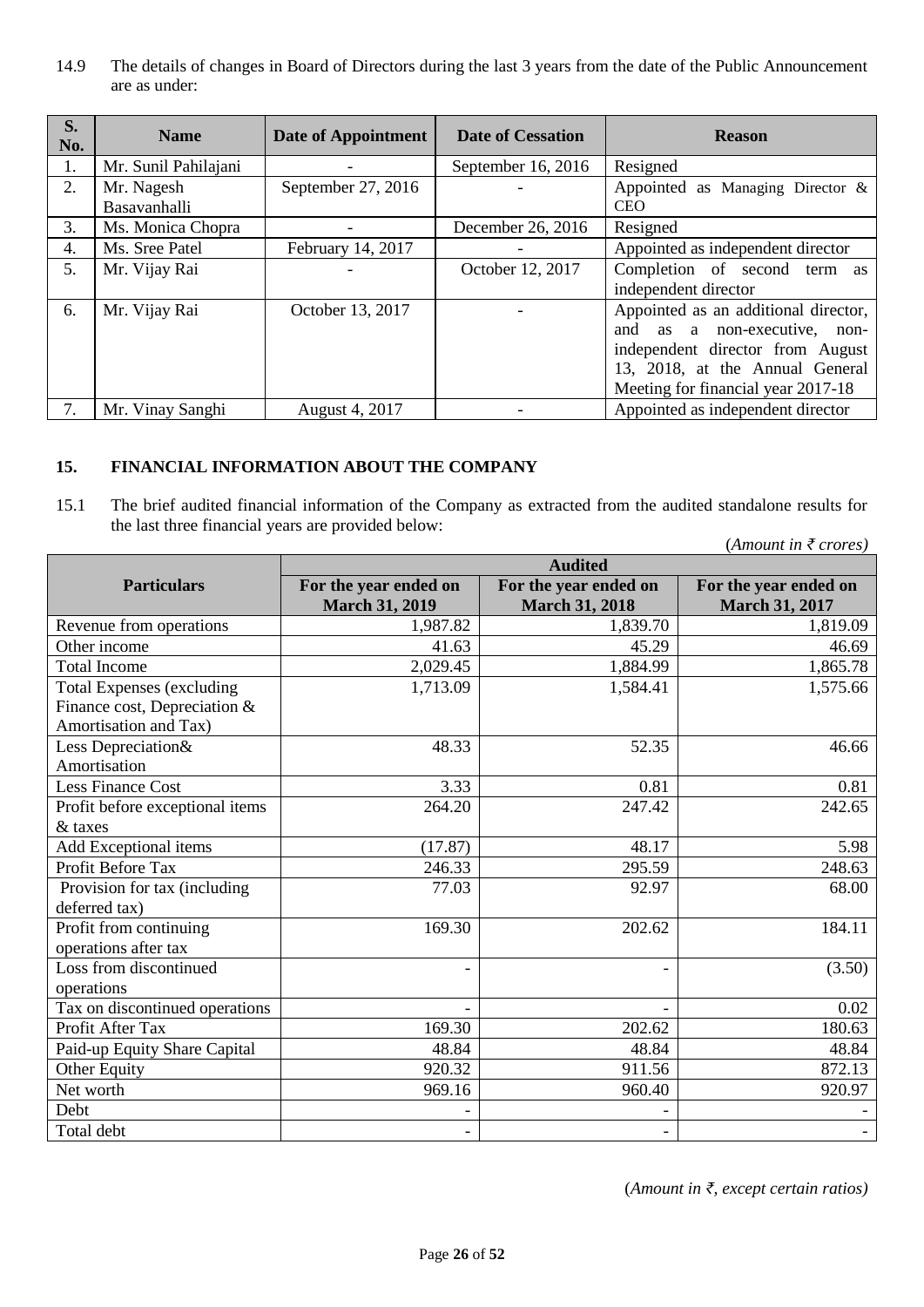| <b>Key Ratios</b>               | For the year ended on<br><b>March 31, 2019</b><br>(Audited) | For the year ended on<br><b>March 31, 2018</b><br>(Audited) | For the year ended on<br><b>March 31, 2017</b><br>(Audited) |
|---------------------------------|-------------------------------------------------------------|-------------------------------------------------------------|-------------------------------------------------------------|
| Basic Earnings per Share        | 6.93                                                        | 8.30                                                        | 7.40                                                        |
| Diluted Earnings per Share      | 6.93                                                        | 8.30                                                        | 7.40                                                        |
| Book value per Share            | 39.69                                                       | 39.33                                                       | 37.71                                                       |
| Debt / Equity Ratio             |                                                             |                                                             |                                                             |
| Return on Average Net Worth (%) | 17.55%                                                      | 21.54%                                                      | 19.98%                                                      |
| Total Debt / Net Worth          | -                                                           |                                                             |                                                             |

### 15.2 The brief audited financial information of the Company as extracted from the audited consolidated results for the last three financial years are provided below:

|                                  |                       |                       | (Amount in $\bar{\tau}$ crores) |
|----------------------------------|-----------------------|-----------------------|---------------------------------|
|                                  |                       | <b>Audited</b>        |                                 |
| <b>Particulars</b>               | For the year ended on | For the year ended on | For the year ended on           |
|                                  | <b>March 31, 2019</b> | <b>March 31, 2018</b> | <b>March 31, 2017</b>           |
| Revenue from operations          | 2,015.32              | 1839.70               | 1819.27                         |
| Other income                     | 41.80                 | 45.61                 | 46.99                           |
| <b>Total Income</b>              | 2057.12               | 1885.31               | 1866.26                         |
| <b>Total Expenses (excluding</b> | 1743.12               | 1584.36               | 1575.88                         |
| Finance cost, Depreciation &     |                       |                       |                                 |
| Amortisation and Tax)            |                       |                       |                                 |
| Less: Depreciation &             | 52.17                 | 52.44                 | 46.89                           |
| Amortisation                     |                       |                       |                                 |
| Less: Finance Cost               | 4.04                  | 0.81                  | 0.81                            |
| Profit before exceptional items  | 257.79                | 247.70                | 242.68                          |
| & taxes                          |                       |                       |                                 |
| <b>Exceptional</b> items         | (17.87)               | 47.46                 | 5.98                            |
| Profit Before Tax                | 239.92                | 295.16                | 248.66                          |
| Provision for tax (including     | 77.29                 | 92.97                 | 68.00                           |
| deferred tax)                    |                       |                       |                                 |
| Profit from continuing           | 162.63                | 202.19                | 84.14                           |
| operations after tax             |                       |                       |                                 |
| Loss from discontinued           |                       |                       | (3.50)                          |
| operations                       |                       |                       |                                 |
| Tax on discontinued operations   |                       |                       | 0.02                            |
| Profit After Tax                 | 162.63                | 202.19                | 180.66                          |
| Profit/(Loss) attributable to    | 164.71                | 202.19                | 180.66                          |
| equity holders of the Company    |                       |                       |                                 |
| Profit/(Loss) attributable to    | (2.08)                |                       |                                 |
| Non-controlling interest         |                       |                       |                                 |
| Paid-up Equity Share Capital     | 48.84                 | 48.84                 | 48.84                           |
| Other Equity                     | 920.28                | 916.11                | 876.45                          |
| Net worth                        | 969.12                | 964.95                | 925.29                          |
| Debt                             |                       |                       |                                 |
| Total debt                       |                       |                       |                                 |

(*Amount in ₹, except certain ratios)*

| <b>Key Ratios</b>          | For the year ended on<br><b>March 31, 2019</b><br>(Audited) | For the year ended on<br><b>March 31, 2018</b><br>(Audited) | For the year ended on<br><b>March 31, 2017</b><br>(Audited) |  |
|----------------------------|-------------------------------------------------------------|-------------------------------------------------------------|-------------------------------------------------------------|--|
| Basic Earnings per Share   | 6.74                                                        | 8.28                                                        | 7.40                                                        |  |
| Diluted Earnings per Share | 6.74                                                        | 8.28                                                        | 7.40                                                        |  |
| Book value per Share       | 39.68                                                       | 39.51                                                       | 37.89                                                       |  |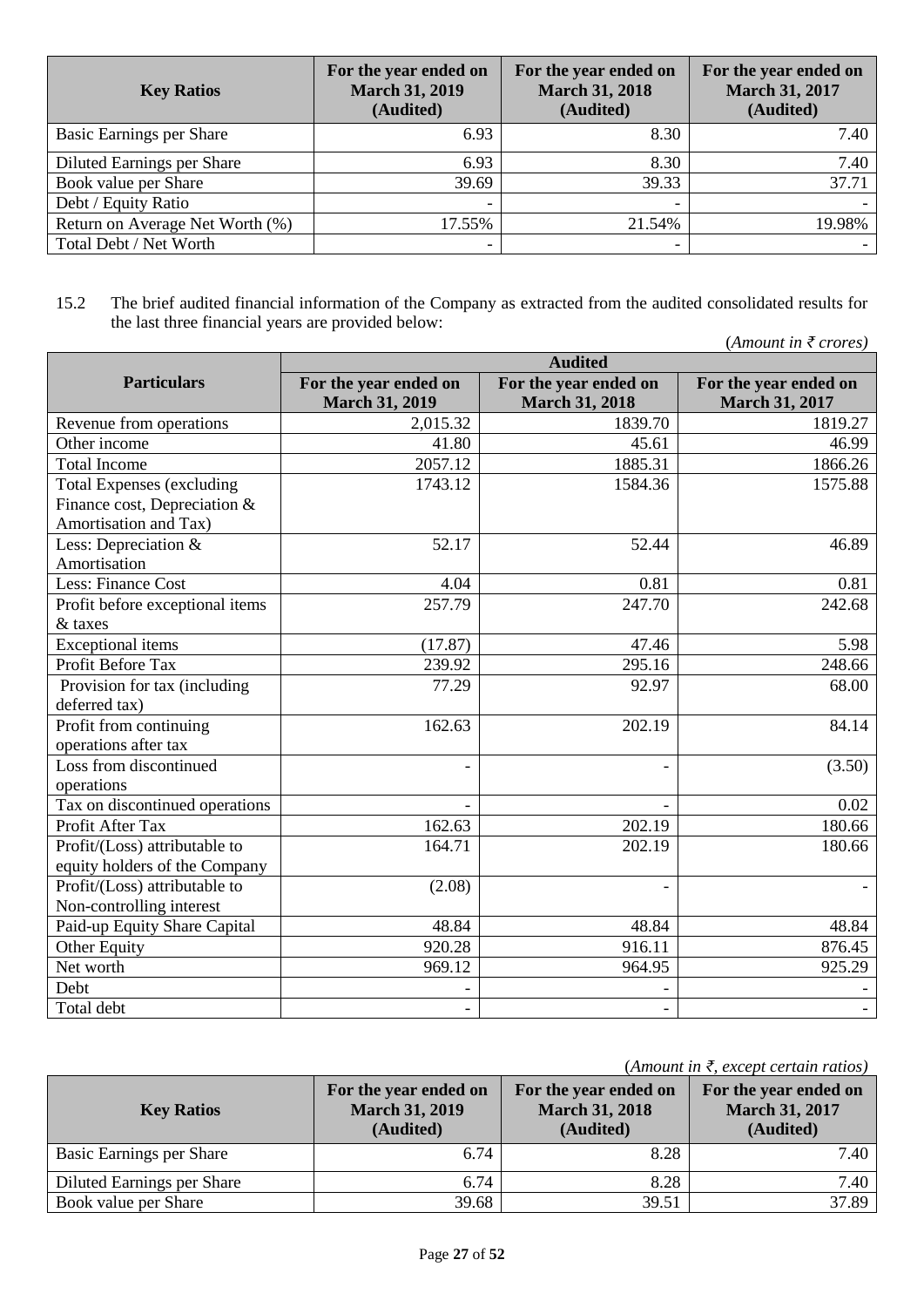| Debt /<br>/ Equity Ratio        | -     |                 |        |
|---------------------------------|-------|-----------------|--------|
| Return on Average Net Worth (%) | 6.82% | $\angle 1.39\%$ | 19.89% |
| Total Debt / Net Worth          |       |                 |        |

The key ratios have been computed as below:

| <b>Key Ratios</b>                          | <b>Basis</b>                                                                   |
|--------------------------------------------|--------------------------------------------------------------------------------|
| Basic Earnings per Share $(\bar{\zeta})$   | Profit After Tax/Weighted Average Number of Shares outstanding for the period  |
| Diluted Earnings per Share $(\bar{\zeta})$ |                                                                                |
| Book value per Share $(\bar{\zeta})$       | Net Worth (excluding revaluation reserves and miscellaneous expenditure to the |
|                                            | extent written off, if any)/ Number of Shares at the end of the period         |
| Debt-Equity Ratio                          | Total Debt/ Net Worth (excluding revaluation reserves and miscellaneous        |
|                                            | expenditure to the extent written off, if any)                                 |
| Return on Average Net Worth                | Profit After Tax attributable to equity holders of the Company / Net Worth     |
|                                            | (excluding revaluation reserves and miscellaneous expenditure to the extent    |
|                                            | written off, if any)                                                           |
| Total Debt / Net Worth                     | Total Debt/ Net Worth (excluding revaluation reserves and miscellaneous        |
|                                            | expenditure to the extent written off, if any)                                 |

The Company shall comply with the SEBI (Substantial Acquisition of Shares and Takeovers) Regulations, 2011, as amended, wherever and if applicable. The Company hereby declares that it has complied with Sections 68, 69 and 70 and other applicable provisions of the Companies Act, 2013.

## <span id="page-27-0"></span>**16. STOCK MARKET DATA**

- 16.1 The Equity Shares of the Company are currently listed on BSE and NSE.
- 16.2 The high, low and average market prices in the preceding three financial years and the monthly high, low and average market prices for the six months preceding the date of the Public Announcement and the corresponding volumes, on NSE (stock exchange where the Company's Equity Shares are most frequently traded) are as follows:

| <b>Period</b>                 | High <sup>(1)</sup><br>(3) | Date of<br>High <sup>(2)</sup> | Number of<br><b>Equity Shares</b><br>traded on that<br>date | Low <sup>(1)</sup> (₹) | Date of<br>Low <sup>(2)</sup> | Number of<br><b>Equity Shares</b><br>traded on that $\left \text{Price}^{(1)}\left(\overline{\mathbf{\xi}}\right)\right $<br>date | Average | <b>Number of</b><br><b>Equity Shares</b><br>traded in the<br>period |
|-------------------------------|----------------------------|--------------------------------|-------------------------------------------------------------|------------------------|-------------------------------|-----------------------------------------------------------------------------------------------------------------------------------|---------|---------------------------------------------------------------------|
|                               |                            |                                |                                                             |                        | <b>Preceding 3 Years</b>      |                                                                                                                                   |         |                                                                     |
| Financial<br>Year 2016-<br>17 | 177                        | March 30.<br>2017              | 690437                                                      | 115.35                 | December 26.<br>2016          | 50447                                                                                                                             | 136.92  | 75,072,476                                                          |
| Financial<br>Year 2017-<br>18 | 178.55                     | May 4,<br>2017                 | 699855                                                      | 112.35                 | December 18,<br>2017          | 486184                                                                                                                            | 142.45  | 139,058,731                                                         |
| Financial<br>Year 2018-<br>19 | 165.00                     | September<br>4,2018            | 2830097                                                     | 111.05                 | October 24,<br>2018           | 816503                                                                                                                            | 131.14  | 138, 182, 678                                                       |
|                               |                            |                                |                                                             |                        | <b>Preceding 6 Months</b>     |                                                                                                                                   |         |                                                                     |
| December 1<br>to 31, 2018     | 128.75                     | December<br>20, 2018           | 1,063,545                                                   | 112.40                 | December 11,<br>2018          | 166,616                                                                                                                           | 121.44  | 6,697,497                                                           |
| January 1 to<br>31, 2019      | 126.00                     | January 17,<br>2019            | 242,603                                                     | 114.60                 | January 28,<br>2019           | 271,947                                                                                                                           | 120.19  | 5,650,239                                                           |
| February 1<br>to 28, 2019     | 126.35                     | February<br>28, 2019           | 494,628                                                     | 116.30                 | February 18,<br>2019          | 146,308                                                                                                                           | 120.03  | 5,568,608                                                           |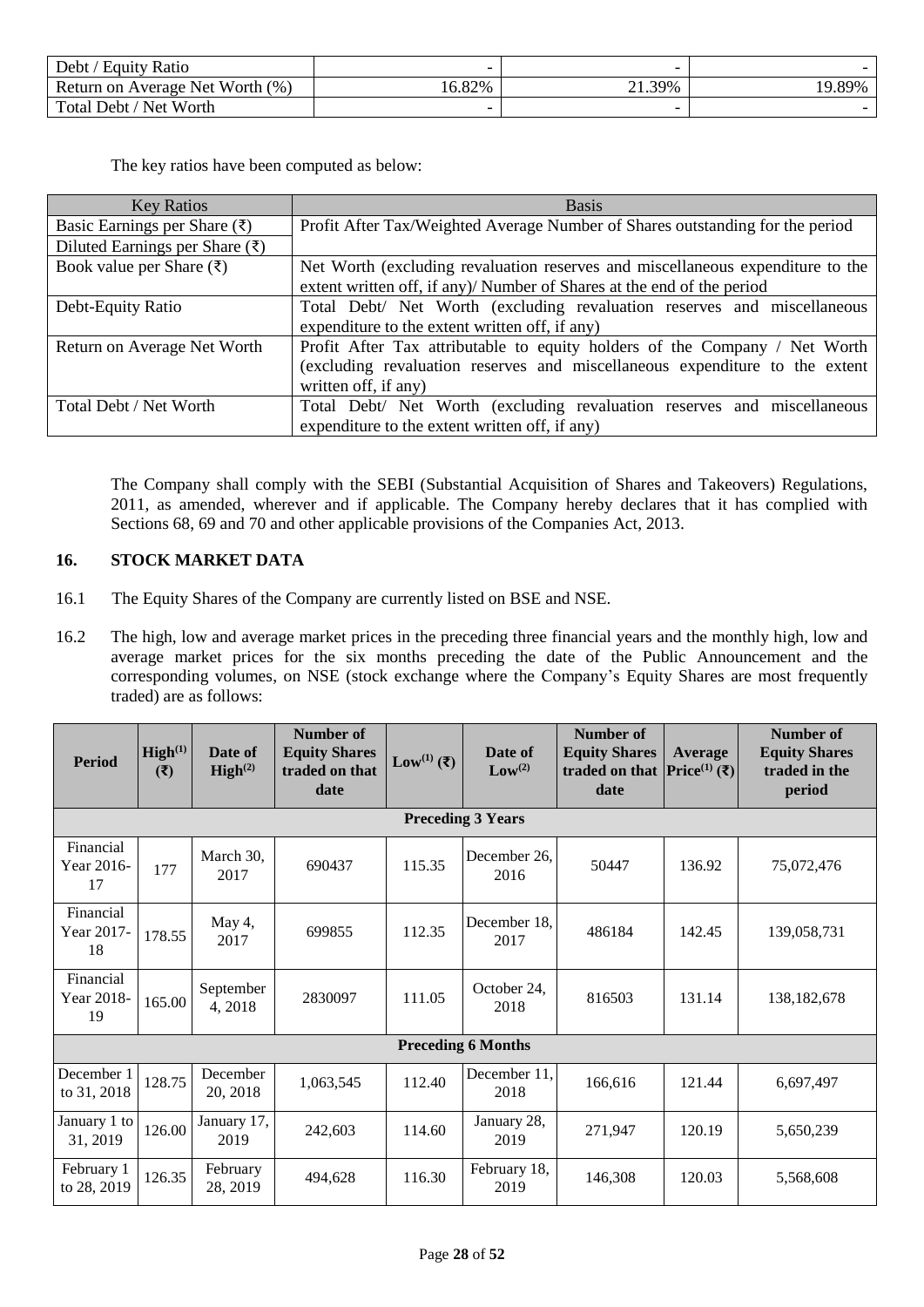| <b>Period</b>          | High <sup>(1)</sup><br>$(\overline{\mathbf{t}})$ | Date of<br>$\text{High}^{(2)}$ | Number of<br><b>Equity Shares</b><br>traded on that<br>date | Low <sup>(1)</sup> ( $\bar{\tau}$ ) | Date of<br>Low <sup>(2)</sup> | Number of<br><b>Equity Shares</b><br>traded on that $\left \text{Price}^{(1)}\left(\overline{\mathbf{\xi}}\right)\right $<br>date | Average | <b>Number of</b><br><b>Equity Shares</b><br>traded in the<br>period |
|------------------------|--------------------------------------------------|--------------------------------|-------------------------------------------------------------|-------------------------------------|-------------------------------|-----------------------------------------------------------------------------------------------------------------------------------|---------|---------------------------------------------------------------------|
| March 1 to<br>31, 2019 | 147.90                                           | March 15,<br>2019              | 1,563,237                                                   | 127.30                              | March 1,<br>2019              | 676,367                                                                                                                           | 136.49  | 7,820,135                                                           |
| April 1 to<br>30, 2019 | 154.40                                           | April 10,<br>2019              | 593,890                                                     | 138.15                              | April 1, 2019                 | 464,503                                                                                                                           | 145.24  | 5,708,026                                                           |
| May 1 to 31,<br>2019   | 152.85                                           | May 2,<br>2019                 | 1,360,089                                                   | 134.00                              | May 16, 2019                  | 83,737                                                                                                                            | 142.65  | 6,119,396                                                           |

*Source: www.nseindia.com*

*Notes:*

*(1) High and Low price for the period are based on intra-day prices and Average Price is based on average of closing price.*

*(2) In case where the same price falls on two or more days, the day with the highest traded shares is considered.*

16.3 The high, low and average market prices in the preceding three financial years and the monthly high, low and average market prices for the six months preceding the date of the Public Announcement and the corresponding volumes, on BSE are as follows:

| Period                        | High <sup>(1)</sup><br>(3) | Date of<br>$\text{High}^{(2)}$ | <b>Number of</b><br><b>Equity Shares</b><br>traded on that<br>date | Low <sup>(1)</sup> ( $\bar{\zeta}$ ) | Date of<br>Low <sup>(2)</sup> | <b>Number of</b><br><b>Equity Shares</b><br>traded on that<br>date | Average<br>Price <sup>(1)</sup> (₹) | <b>Number of</b><br><b>Equity Shares</b><br>traded in the<br>period |
|-------------------------------|----------------------------|--------------------------------|--------------------------------------------------------------------|--------------------------------------|-------------------------------|--------------------------------------------------------------------|-------------------------------------|---------------------------------------------------------------------|
|                               |                            |                                |                                                                    |                                      | <b>Preceding 3 Years</b>      |                                                                    |                                     |                                                                     |
| Financial<br>Year 2016-<br>17 | 176.90                     | March 30,<br>2017              | 105,377                                                            | 115.20                               | December 26.<br>2016          | 31,330                                                             | 136.84                              | 14,633,748                                                          |
| Financial<br>Year 2017-<br>18 | 178.00                     | May 4,<br>2017                 | 186,854                                                            | 112.45                               | March 23,<br>2018             | 102,448                                                            | 142.50                              | 22,416,102                                                          |
| Financial<br>Year 2018-<br>19 | 165.00                     | September<br>4,2018            | 345,441                                                            | 111.10                               | October 24,<br>2018           | 73,157                                                             | 131.04                              | 22,450,096                                                          |
|                               |                            |                                |                                                                    |                                      | <b>Preceding 6 Months</b>     |                                                                    |                                     |                                                                     |
| December 1<br>to 31, 2018     | 129.10                     | December<br>20, 2018           | 307,720                                                            | 113.50                               | December 10,<br>2018          | 43,351                                                             | 121.47                              | 1,280,069                                                           |
| January 1 to<br>31, 2019      | 128.00                     | January 31,<br>2019            | 46,166                                                             | 115.00                               | January 28,<br>2019           | 38,139                                                             | 120.15                              | 632,228                                                             |
| February 1 to<br>28, 2019     | 126.30                     | February<br>28, 2019           | 61,048                                                             | 116.05                               | February 26,<br>2019          | 14,883                                                             | 119.91                              | 442,567                                                             |
| March 1 to<br>31, 2019        | 147.50                     | March 15,<br>2019              | 162,688                                                            | 127.00                               | March 1,<br>2019              | 41,250                                                             | 136.27                              | 894,929                                                             |
| April 1 to 30,<br>2019        | 153.85                     | April 10,<br>2019              | 79,500                                                             | 138.00                               | April 1, 2019                 | 60,967                                                             | 144.94                              | 677,288                                                             |
| May 1 to 31,<br>2019          | 153.00                     | May 2,<br>2019                 | 115,505                                                            | 134.00                               | May 16, 2019                  | 10,611                                                             | 142.57                              | 672,838                                                             |

*Source: www.bseindia.com*

*Notes:*

*(1) High and Low price for the period are based on intra-day prices and Average Price is based on average of closing price.*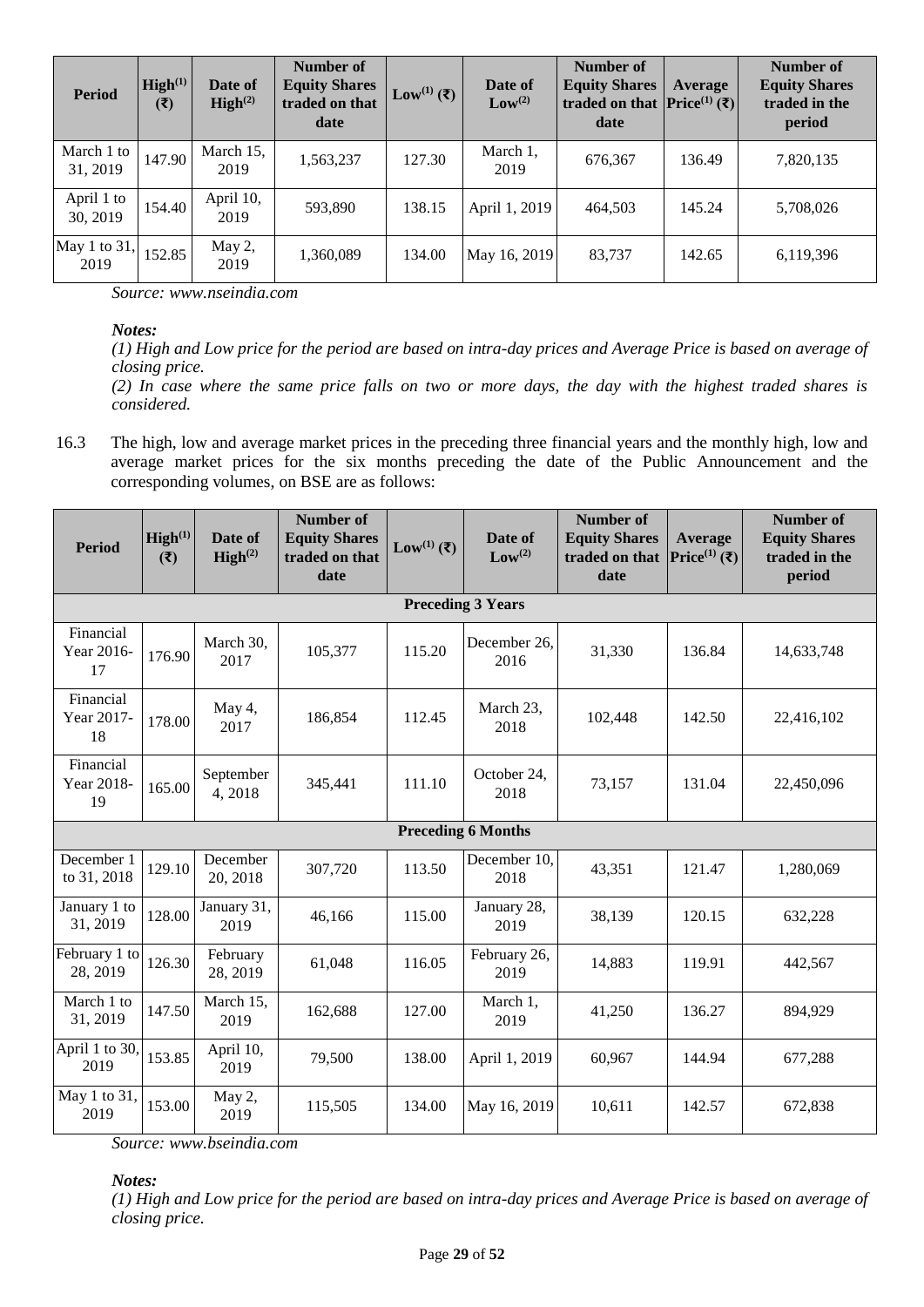*(2) In case where the same price falls on two or more days, the day with the highest traded shares is considered.*

16.4 The notice of the Board Meeting convened to consider the proposal of the Buyback was given to the BSE and NSE on April 26, 2019. The Board, at its meeting held on May 2, 2019, approved the proposal for the Buyback at ₹ 175/- (Rupees One Hundred and Seventy Five only) per share and the intimation was sent to BSE and NSE on the same day. The closing market prices of the Equity Shares on NSE and BSE, during this period, are summarized below:

| Event                                                                        | Date           | BSE $(\overline{\zeta})$ | NSE $(\overline{\zeta})$ |
|------------------------------------------------------------------------------|----------------|--------------------------|--------------------------|
| Notice of the Board Meeting convened to consider the proposal of the Buyback | April 26, 2019 | 140.10                   | 140.30                   |
| 1 Trading Day post notice of the Board Meeting                               | April 30, 2019 | 146.65                   | 147.50                   |
| 1 Trading Day prior to the Board Meeting                                     | 30 April, 2019 | 146.65                   | 147.50                   |
| Date of the Board Meeting                                                    | May 2, 2019    | 148.40                   | 149.25                   |
| 1 Trading Day post the Board Meeting                                         | May 3, 2019    | 147.70                   | 147.80                   |

### <span id="page-29-0"></span>**17. DETAILS OF STATUTORY APPROVALS**

- 17.1 The Board at its meeting held on May 2, 2019 approved the proposal for the Buyback. The Equity Shareholders approved the Buyback by way of a special resolution through postal ballot, the results of which were announced on June 25, 2019.
- 17.2 The Buyback offer is subject to approvals, if any required, under the provisions of the Act, the Buyback Regulations, and applicable rules and regulations as specified by RBI under FEMA and/or such other acts in force for the time being.
- 17.3 The Buyback of Shares from Non-Resident Shareholders, Overseas Corporate Bodies (OCBs) and Foreign Portfolio Investors (FPIs), and members of foreign nationality, if any, etc., will be subject to approvals, if any, of the appropriate authorities, including RBI under FEMA, as applicable. It is the obligation of such Non-Resident Shareholders, to obtain such approvals and submit such approvals along with the tender form, so as to enable them to tender equity shares in the buyback and for the Company to purchase such Equity Shares, tendered. The Company will have the right to make payment to the Eligible Shareholders in respect of whom no prior RBI approval is required and not accept Equity Shares from the Eligible Shareholders in respect of whom prior RBI approval is required in the event copies of such approvals are not submitted. Non-Resident Shareholders (excluding OCBs) permitted under the automatic process prescribed under applicable FEMA Regulations, read with the consolidated Foreign Direct Investment policy issued by the Government of India, are not required to obtain approvals from RBI.
- 17.4 Erstwhile OCB are required to obtain specific prior approval from RBI for tendering Equity Shares in the Buyback Offer. The Company shall not accept Equity Shares from OCB Shareholders in respect of whom such RBI approval is required and copies of such approvals are not submitted.
- 17.5 By agreeing to participate in the Buyback the Non-Resident Shareholders give the Company the authority to make, sign, execute, deliver, acknowledge and perform all applications to file regulatory reportings, if required, including FC-TRS form, if necessary and undertake to provide assistance to the Company for such regulatory reporting, if required by the Company.
- 17.6 As of date, there is no other statutory or regulatory approval required to implement the Buyback, other than that indicated above. If any statutory or regulatory approval becomes applicable subsequently, the Buyback Offer will be subject to such statutory or regulatory approval(s). In the event of any delay in receipt of any statutory / regulatory approvals, changes to the proposed timetable of the Buyback Offer, if any, shall be intimated to the Stock Exchanges.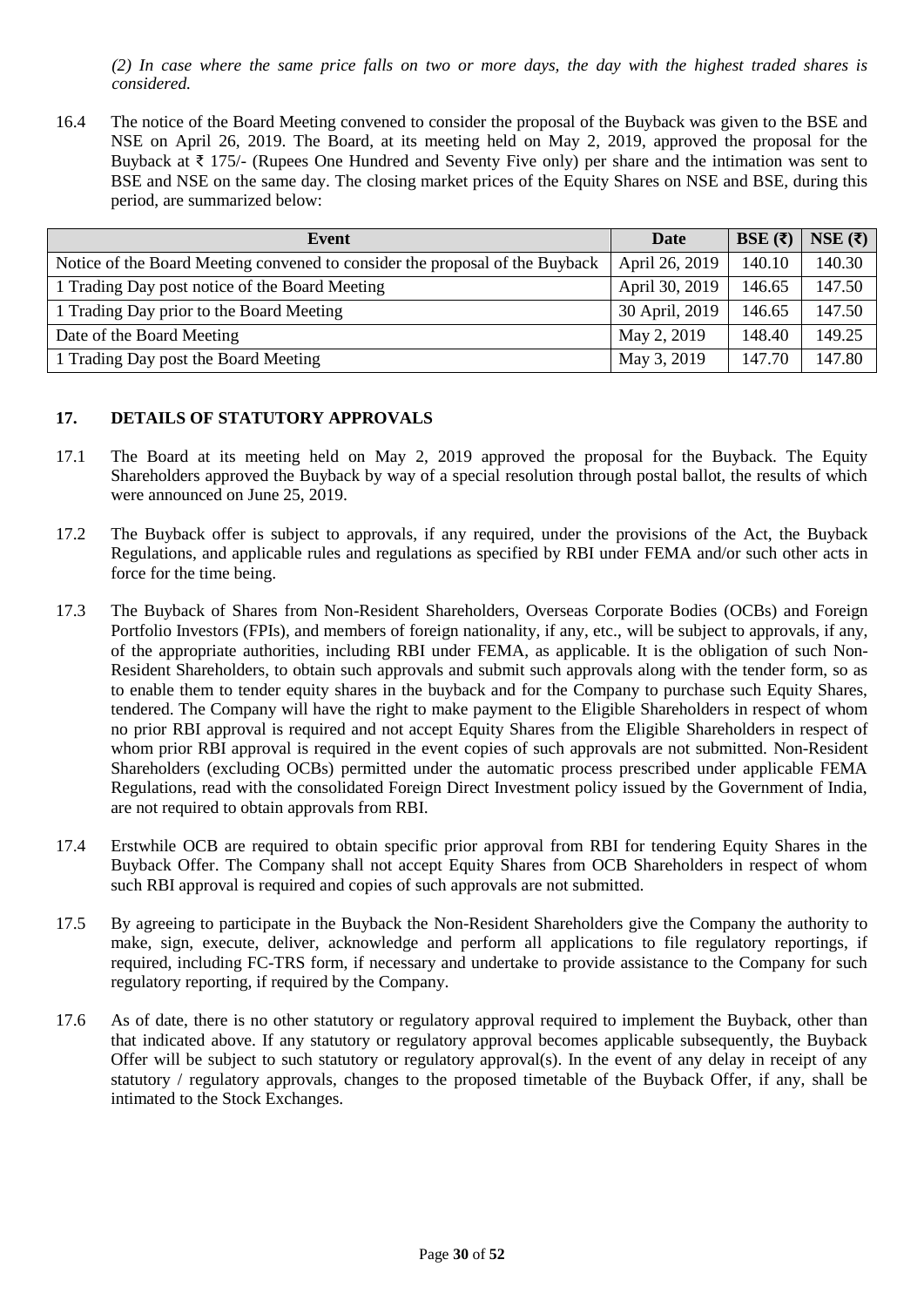#### <span id="page-30-0"></span>**18. DETAILS OF THE REGISTRAR TO THE BUYBACK AND INVESTOR SERVICE CENTRE**

The Company has appointed the following as the Registrar to the Buyback:

# **KARVY FINTECH**

Karvy Fintech Private Limited **Address:** Karvy Selenium Tower B Plot No 31 & 32, Financial District Nanakramguda, Serilingampally Mandal, Hyderabad - 500032 **Contact Person**: M Murali Krishna **Tel:** +91 (40) 6716 2222 **Fax:** +91 (40) 2343 1551 **E-mail**: GCL.buyback@karvy.com **Website:** https://www.karvyfintech.com **SEBI Registration Number:** INR000000221

In case of any query, the Shareholders may contact the Registrar to the Buyback, from Monday to Friday between 10:00 a.m. to 5:00 p.m. on all working days except public holidays at the above-mentioned address.

Eligible Shareholders are required to submit their form(s) with their broker for bidding. After entering a valid bid, the Shareholder Broker /Eligible Shareholder, shall send the Tender Form, along with the requisite documents, either by registered post / courier, to the Registrar to the Buyback, super scribing the envelope as "Greaves Cotton Limited Buyback Offer 2019", or hand deliver the same to the Registrar at the address mentioned above in paragraph 18. Eligible Shareholders holding Equity Shares in the dematerialized form are requested to refer to paragraph 20.21.

#### **PLEASE NOTE THAT IT IS NOT MANDATORY FOR ELIGIBLE SHAREHOLDERS HOLDING AND TENDERING EQUITY SHARES IN DEMAT FORM TO SUBMIT THE TENDER FORM AND THE TRS.**

#### **ELIGIBLE SHAREHOLDERS ARE REQUESTED TO NOTE THAT THE TENDER FORM, TRS AND OTHER RELEVANT DOCUMENTS SHOULD NOT BE SENT TO THE COMPANY OR TO THE MANAGER TO THE BUYBACK.**

### <span id="page-30-1"></span>**19. PROCESS AND METHODOLOGY FOR THE BUYBACK**

- 19.1 The Buy-back shall be available to all Eligible Shareholders holding Equity Shares in the dematerialized form as on the Record Date. The Buy-back shall be undertaken on a proportionate basis through the tender offer process prescribed under Regulation 4(iv)(a) of the Buy-Back Regulations. Additionally, the Buy-back shall, subject to applicable laws, be facilitated by tendering of Equity Shares by the Shareholders and settlement of the same, through the stock exchange mechanism as specified in the SEBI Circulars.
- 19.2 The Company proposes to Buyback upto 1,30,00,000 (One Crore Thirty Lakh Only) Equity Shares from the existing Eligible Shareholders of Equity Shares of the Company, on a proportionate basis, through the Tender Offer route at a price of ₹ 175/- (Rupees One Hundred and Seventy Five only) per Equity Share, payable in cash for an aggregate amount not exceeding ₹ 227.50 (Rupees Two Hundred and Twenty Seven Crore Fifty Lakhs Only), excluding any expenses incurred or to be incurred for the buyback like filing fee payable to sebi, advisors' fees, public announcement publication expenses, printing and dispatch expenses, transaction costs viz. Brokerage, applicable taxes such as securities transaction tax, GST, stamp duty, other incidental and related expenses, etc., which represents 24.84% of the aggregate of the fully paid-up equity share capital and free reserves as per the last standalone audited financial statements of the Company as on March 31, 2019 and is therefore within the limit of 25% of the Company's total paid-up equity share capital and free reserves as per the last standalone audited accounts as on March 31, 2019. The Equity Shareholders approved the Buyback by way of a special resolution through postal ballot, the results of which were announced on June 25, 2019. The Buyback is in accordance with Clause 21 of the Articles of Association of the Company and subject to the provisions of Sections 68, 69 and 70 and all other applicable provisions, if any, of the Companies Act and in compliance with Buyback Regulations and subject to such other approvals, permissions and sanctions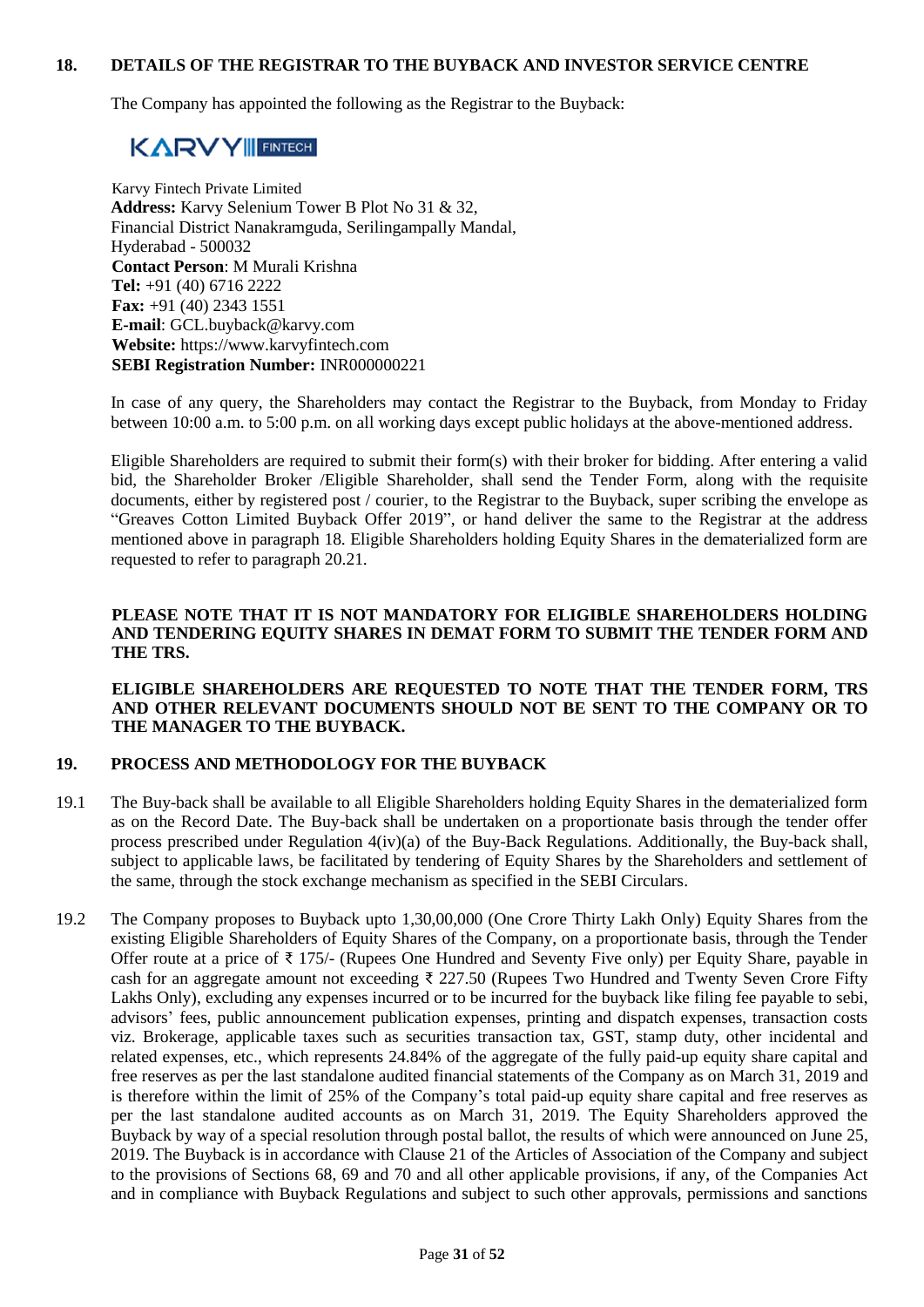as may be necessary, from time to time from statutory authorities including but not limited to SEBI, Stock Exchanges, RBI etc.

### 19.3 **THE COMPANY EXPRESSES NO OPINION AS TO WHETHER ELIGIBLE SHAREHOLDERS SHOULD PARTICIPATE IN THE BUYBACK AND, ACCORDINGLY, ELIGIBLE SHAREHOLDERS ARE ADVISED TO CONSULT THEIR OWN ADVISORS TO CONSIDER PARTICIPATION IN THE BUYBACK.**

- 19.4 The aggregate shareholding of the Promoters and Promoter Group as on the date of the public announcement is 12,67,31,715 Equity Shares, which represents 51.90% of the existing equity share capital of the Company. In terms of the Buyback Regulations, under the tender offer route, the Promoters and Promoter Group have an option to participate in the Buyback. In this regard, the Promoters and Promoter Group entities have vide their letters dated May 23, 2019 expressed that they do not intend to participate in the Buyback.
- 19.5 Assuming the response to the Buyback is to the extent of 100% (full acceptance) from all the Eligible Shareholders upto their entitlement, the aggregate shareholding and the voting rights of the Promoters and Promoter Group of the Company, may increase to 54.81% post Buyback from the current pre Buyback shareholding of 51.90%, and the aggregate shareholding of the public shareholders in the Company may decrease to 45.19% post Buyback from the current pre Buyback shareholding of 48.10%.

#### 19.6 **Record Date, Ratio of Buyback as per the Buyback Entitlement of each category**

- 19.6.1 The Buyback Committee on June 26, 2019 has fixed Friday, July 12, 2019 as the Record Date for the purpose of determining the entitlement and the names of the Equity Shareholders, who are eligible to participate in the Buyback Offer.
- 19.6.2 The Equity Shares proposed to be bought back by the Company shall be divided in two categories:
	- (i) Reserved category for Small Shareholders ("**Reserved Category**"); and
	- (ii) General category for all Eligible Shareholders other than Small Shareholders ("**General Category**")
- 19.6.3 As defined under Regulation 2(i)(n) of the Buyback Regulations, a "Small Shareholder" is a Shareholder who holds Equity Shares whose market value, on the basis of closing price on Stock Exchanges as on Record Date, is not more than  $\bar{\tau}$  2,00,000/- (Rupees two lakh only). As on the Record Date, the closing price on  $\lceil \bullet \rceil$ , having the highest trading volume was  $\bar{\tau}$   $\lceil \bullet \rceil$  per Equity Share, accordingly all Shareholders holding not more than [●] Equity Shares as on the Record Date are classified as 'Small Shareholders' for the purpose of the Buyback Offer.
- 19.6.4 Based on the above definition, there are  $\lceil \bullet \rceil$  Small Shareholders with aggregate shareholding of  $\lceil \bullet \rceil$ Equity Shares, as on the Record Date, which constitutes [●]% of the outstanding number of Equity Shares of the Company and [●]% of the maximum number of Equity Shares which are proposed to be bought back as part of this Buyback Offer.
- 19.6.5 In compliance with Regulation 6 of the Buyback Regulations, the reservation for the Small Shareholders, will be [●] Equity Shares which is higher of:
	- (i) Fifteen percent of the number of Equity Shares which the Company proposes to Buyback i.e. 15% of [●] Equity Shares which works out to [●] Equity Shares; or
	- (ii) The number of Equity Shares to which the Small Shareholders are entitled, as per their shareholding as on Record Date i.e.  $[(\bullet][\bullet]) \times [\bullet]]$  which works out to  $[\bullet]$  Equity Shares.

All the outstanding fully paid up Equity Shares have been used for computing the entitlement of Small Shareholders.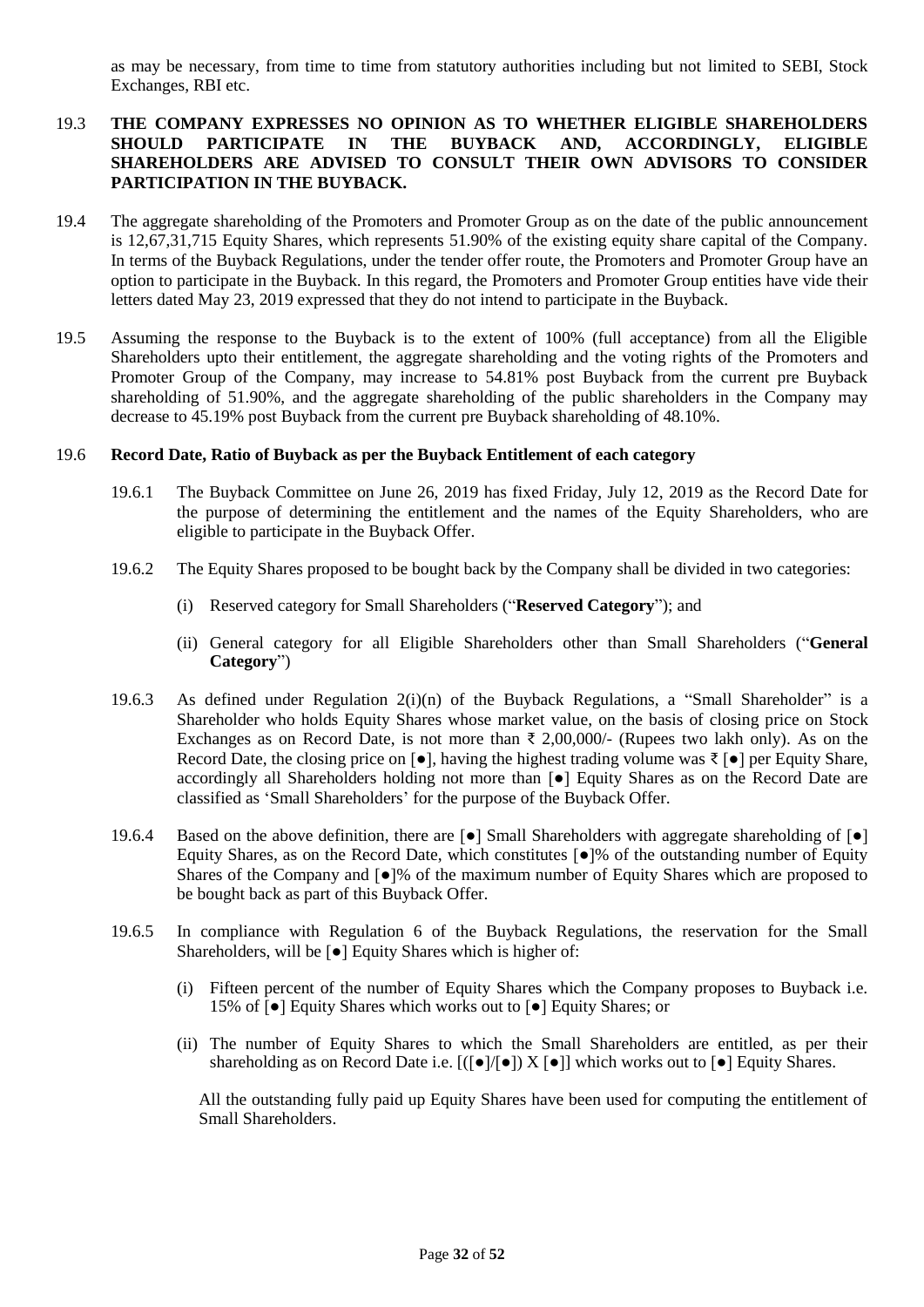- 19.6.6 Based on the above analysis and in accordance with Regulation 6 of the Buyback Regulations, [●] Equity Shares have been reserved for the Small Shareholders ("**Reserved Category**") and accordingly, the General Category for all other Eligible Shareholders shall consist of [●] Equity Shares ("**General Category**").
- 19.6.7 Based on the above, the entitlement ratio of Buyback for both categories is decided as below:

### 19.7 **Category Entitlement Ratio of Buyback**

| <b>Category</b>          | <b>Entitlement Ratio of Buyback*</b>                                                                         |  |  |  |  |  |  |
|--------------------------|--------------------------------------------------------------------------------------------------------------|--|--|--|--|--|--|
| <b>Reserved Category</b> | [●] Equity Shares out of every [●] fully paid-up Equity Shares held on the<br><b>Record Date</b>             |  |  |  |  |  |  |
| <b>General Category</b>  | <b>Solution</b> Equity Shares out of every [•] fully paid-up Equity Shares held on the<br><b>Record Date</b> |  |  |  |  |  |  |

*\*The above Ratio of Buyback is approximate and providing indicative Buyback Entitlement. Any computation of entitled Equity Shares using the above Ratio of Buyback may provide a slightly different number due to rounding-off. The actual Buyback Entitlement for Reserved category for Small Shareholders is [●]% and General category for all other Eligible Shareholders is [●]%.*

#### 19.8 **Fractional entitlements**

If the entitlement under Buyback, after applying the above mentioned ratios to the Equity Shares held on Record Date, is not a round number (i.e. not in the multiple of 1 Equity Share) then the fractional entitlement shall be ignored for computation of entitlement to tender Equity Shares in the Buyback Offer, for both categories of Eligible Shareholders.

On account of ignoring the fractional entitlement, those Small Shareholders who hold [●] or less Equity Shares as on Record Date, will be dispatched a Tender Form with zero entitlement. Such Small Shareholders are entitled to tender additional Equity Shares as part of the Buyback Offer and will be given preference in the acceptance of one Equity Share, if such Small Shareholders have tendered additional Equity Shares. The Company shall make best efforts subject to Buyback Regulations in accepting Equity Shares tendered by such Eligible Shareholders to the extent possible and permissible.

### 19.9 **Basis of acceptance of Equity Shares validly tendered in the Reserved Category**

Subject to the provisions contained in this Draft Letter of Offer, the Company will accept the Shares tendered in the Buyback Offer by the Small Shareholders in the Reserved Category in the following order of priority:

- 19.9.1 Full acceptance (100%) of Shares from Small Shareholders in the Reserved Category who have validly tendered their Shares, to the extent of their Buyback Entitlement, or the number of Shares tendered by them, whichever is less.
- 19.9.2 Post the acceptance as described in paragraph 19.9.1 above, in case, there are any Shares left to be bought back from the Small Shareholders in the Reserved Category, the Small Shareholders who were entitled to tender zero Shares (on account of fractional entitlement), and have tendered additional Shares, shall be given preference and one Equity Share each from the additional Shares tendered by these Small Shareholders shall be bought back in the Reserved Category.
- 19.9.3 Post the acceptance as described in paragraph 19.9.1 and 19.9.2, in case, there are any validly tendered unaccepted Shares in the Reserved Category (**"Reserved Category Additional Shares"**) and Shares left to be bought back in Reserved Category, the Reserved Category Additional Shares shall be accepted in a proportionate manner and the acceptances shall be made in accordance with the Buyback Regulations, i.e. valid acceptances per Eligible Shareholder shall be equal to the Reserved Category Additional Shares tendered by the Eligible Shareholder divided by the total Reserved Category Additional Shares and multiplied by the total number of Shares remaining to be bought back in Reserved Category. For the purpose of this calculation, the Reserved Category Additional Shares taken into account for such Small Shareholders, from whom one Equity Share has been accepted in accordance with paragraph 19.9.1, shall be reduced by one.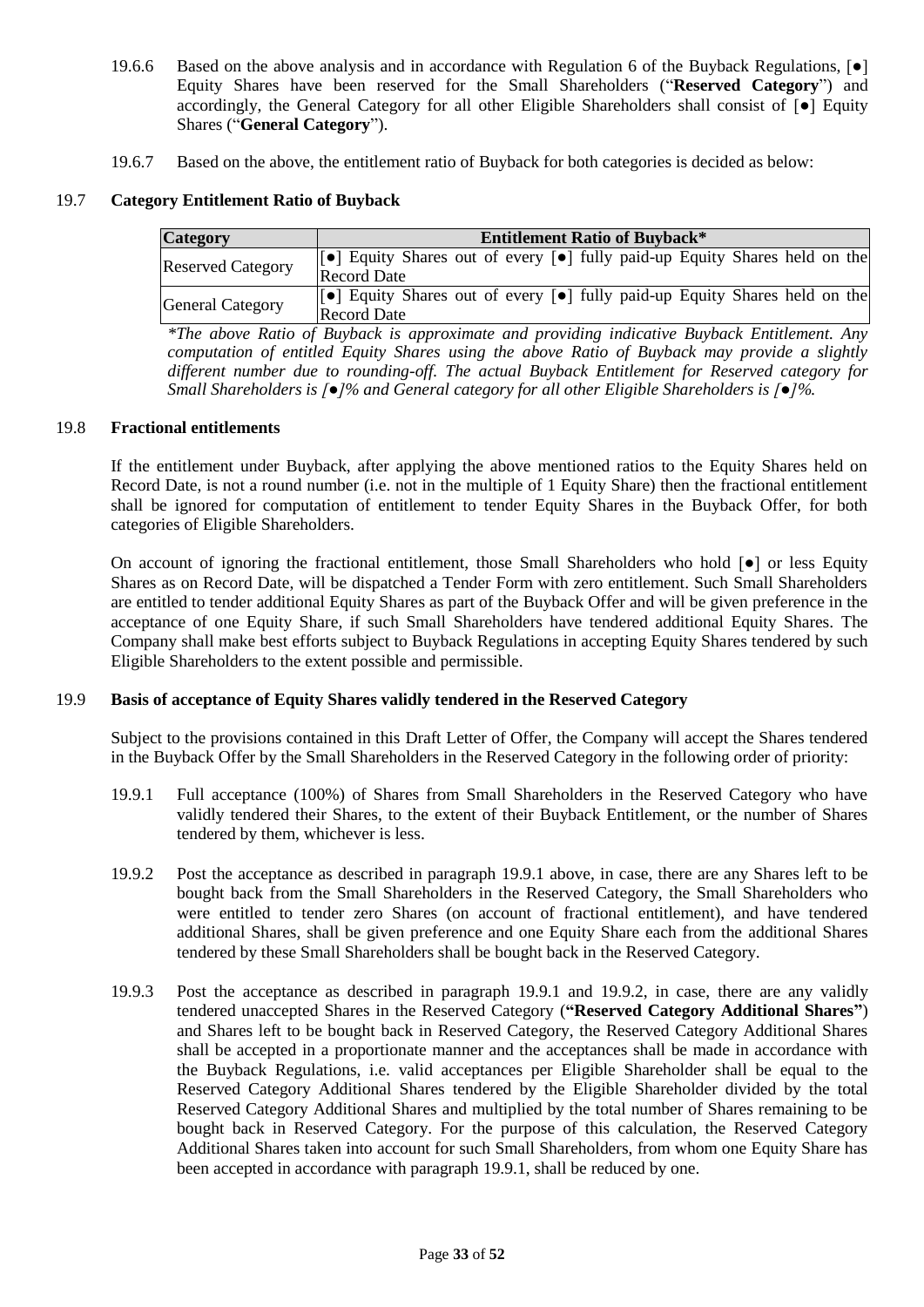- 19.9.4 Adjustment for fractional results in case of proportionate acceptance, as described in paragraph 19.9.3, will be made as follows:
	- (i) For any Small Shareholder, if the number of Additional Shares to be accepted, calculated on a proportionate basis is not in the multiple of 1 (one) and the fractional acceptance is greater than or equal to 0.50 (point five zero), then the fraction would be rounded off to the next higher integer.
	- (ii) For any Small Shareholder, if the number of Additional Shares to be accepted, calculated on a proportionate basis is not in the multiple of 1 and the fractional acceptance is less than 0.50, then the fraction shall be ignored.

#### 19.10 **Basis of acceptance of Equity Shares validly tendered in the General Category**

Subject to the provisions contained in this Draft Letter of Offer, the Company will accept the Shares tendered in the Buyback Offer by Eligible Shareholders (other than Small Shareholders) in the General Category in the following order of priority:

- 19.10.1 Full acceptance (100%) of Shares from Eligible Shareholders in the General Category who have validly tendered their Shares, to the extent of their Buyback Entitlement, or the number of Shares tendered by them, whichever is less.
- 19.10.2 Post the acceptance as described in paragraph 19.10.1, in case, there are any validly tendered unaccepted Shares in the General Category ("**General Category Additional Shares"**) and Shares left to be bought back in General Category, the General Category Additional Shares shall be accepted in a proportionate manner and the acceptances shall be made in accordance with the Buyback Regulations, i.e. valid acceptances per Shareholder shall be equal to the General Category Additional Shares by the Shareholder divided by the total General Category Additional Shares and multiplied by the total number of Shares remaining to be bought back in General Category.
- 19.10.3 Adjustment for fractional results in case of proportionate acceptance, as described in paragraph 19.10.2, will be made as follows:
	- (i) For any Eligible Shareholder, if the number of Additional Shares to be accepted, calculated on a proportionate basis is not in the multiple of 1 and the fractional acceptance is greater than or equal to 0.50, then the fraction would be rounded off to the next higher integer.
	- (ii) For any Eligible Shareholder, if the number of Additional Shares to be accepted, calculated on a proportionate basis is not in the multiple of 1 and the fractional acceptance is less than 0.50, then the fraction shall be ignored.

#### 19.11 **Basis of acceptance of Equity Shares between the two categories**

- 19.11.1 After acceptances of tenders, as mentioned in paragraph 19.9 and 19.10, in case, there are any Shares left to be bought back in one category ("**Partially Filled Category**") and there are additional unaccepted validly tendered Shares **(**"**Further Additional Shares**"**)** in the second category ("**Over Tendered Category**"), then the Further Additional Shares in the Over Tendered Category shall be accepted in a proportionate manner i.e. valid acceptances per Shareholder shall be equal to Further Additional Shares validly tendered by the Shareholder in the Over Tendered Category divided by the total Further Additional Shares in the Over Tendered Category and multiplied by the total Shares left to be bought back in the Partially Filled Category.
- 19.11.2 If the Partially Filled Category is the General Category and the Over Tendered Category is the Reserved Category, then any Small Shareholder who has received a Tender Form with zero Buyback Entitlement and who has tendered Additional Shares shall be eligible for priority acceptance of one Equity Share before acceptance in paragraph 19.11.1 out of the Shares left to be bought back in the Partially Filled Category provided no acceptance could take place from such Shareholder in accordance with paragraph 19.9.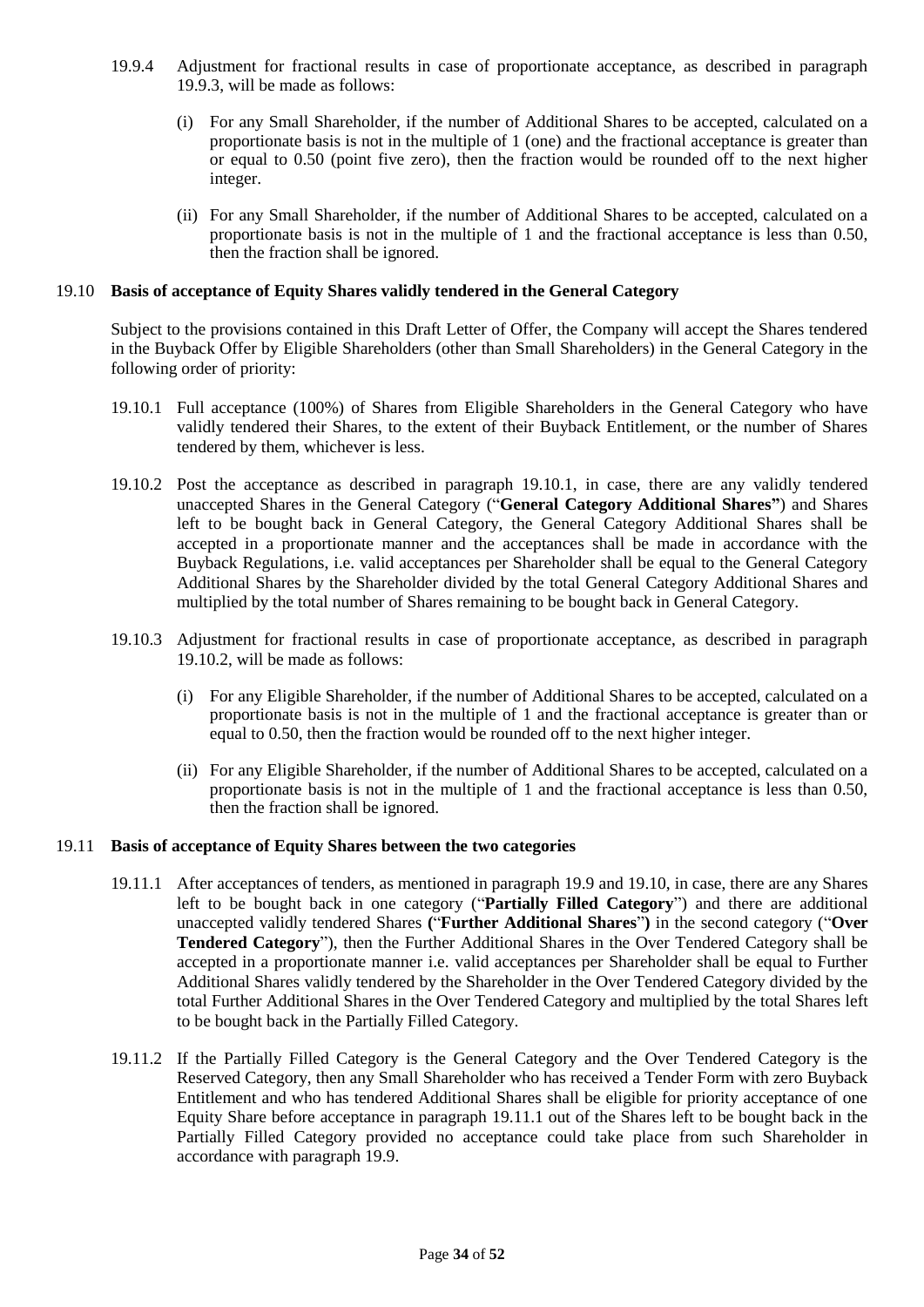- 19.11.3 Adjustment for fraction results in case of proportionate acceptance, as defined in paragraph 19.11.1 and 19.11.2:
	- (i) For any Eligible Shareholder, if the number of Further Additional Shares to be accepted, calculated on a proportionate basis is not in the multiple of 1 and the fractional acceptance is greater than or equal to 0.50, then the fraction would be rounded off to the next higher integer.
	- (ii) For any Eligible Shareholder, if the number of Further Additional Shares to be accepted, calculated on a proportionate basis is not in the multiple of 1 and the fractional acceptance is less than 0.50, then the fraction shall be ignored.
- 19.11.4 In case of any practical issues, resulting out of rounding-off of Shares or otherwise, the Buyback Committee or any person(s) authorized by the Buyback Committee will have the authority to decide such final allocation with respect to such rounding-off or any excess of Equity Shares or any shortage of Equity Shares after allocation of Equity Shares as set out in the process described in paragraph 19.

#### 19.12 **For avoidance of doubt, it is clarified that, in accordance with the clauses above:**

- 19.12.1 Shares accepted under the Buyback from each Eligible Shareholder, shall be lower of the following:
	- (i) the number of Shares tendered by the respective Eligible Shareholder and
	- (ii) the number of Shares held by the respective Eligible Shareholder, as on the Record Date.
- 19.12.2 Shares tendered by any Eligible Shareholder over and above the number of Shares held by such Eligible Shareholder as on the Record Date shall not be considered for the purpose of acceptance.

#### 19.13 **Clubbing of Entitlement**

In order to ensure that the same shareholders with multiple demat accounts/ folios do not receive a higher entitlement under the Small Shareholder category, the Company will club together the Equity Shares held by such shareholders with a common PAN for determining the category (Small Shareholder or General) and entitlement under the Buyback. In case of joint shareholding, the Company will club together the Equity Shares held in cases where the sequence of the PANs of the joint shareholders is identical. The shareholding of institutional investors like mutual funds, pension funds / trusts, insurance companies, etc. with a common PAN will not be clubbed together for determining the category and will be considered separately where these Equity Shares are held for different schemes and have a different demat account nomenclature based on information prepared by the Registrar as per the shareholder records received from the Depositories. Further, the Equity Shares held under the category of "clearing members" or "corporate body margin account" or "corporate body – broker" as per the beneficial position data as on Record Date with common PAN are not proposed to be clubbed together for determining their entitlement and will be considered separately, where these Equity Shares are assumed to be held on behalf of clients.

#### <span id="page-34-0"></span>**20. PROCEDURE FOR TENDERING SHARES AND SETTLEMENT**

- 20.1 The Buyback is open to all Eligible Shareholders of the Company holding Equity Shares in dematerialized form on the Record Date.
- 20.2 The Company proposes to effect the Buyback through the Tender Offer route, on a proportionate basis. The Letter of Offer and Tender Form, outlining the terms of the Buyback as well as the detailed disclosures as specified in the Buyback Regulations, will be mailed/dispatched to Eligible Shareholders.
- 20.3 The Eligible Shareholders who have registered their email IDs with the depositories / the Company, shall be dispatched the Letter of Offer through electronic means. The Eligible Shareholders who have not registered their email ids with the depositories / the Company, shall be dispatched the Letter of Offer through physical mode by registered post / speed post / courier. In case of non-receipt of Letter of Offer and the Tender Form, please follow the procedure as mentioned in paragraph 20.24 below.
- 20.4 The Company will not accept any Equity Shares offered for Buyback which are under any restraint order of a court for transfer/ sale of such shares or where loss of share certificates has been notified to the Company and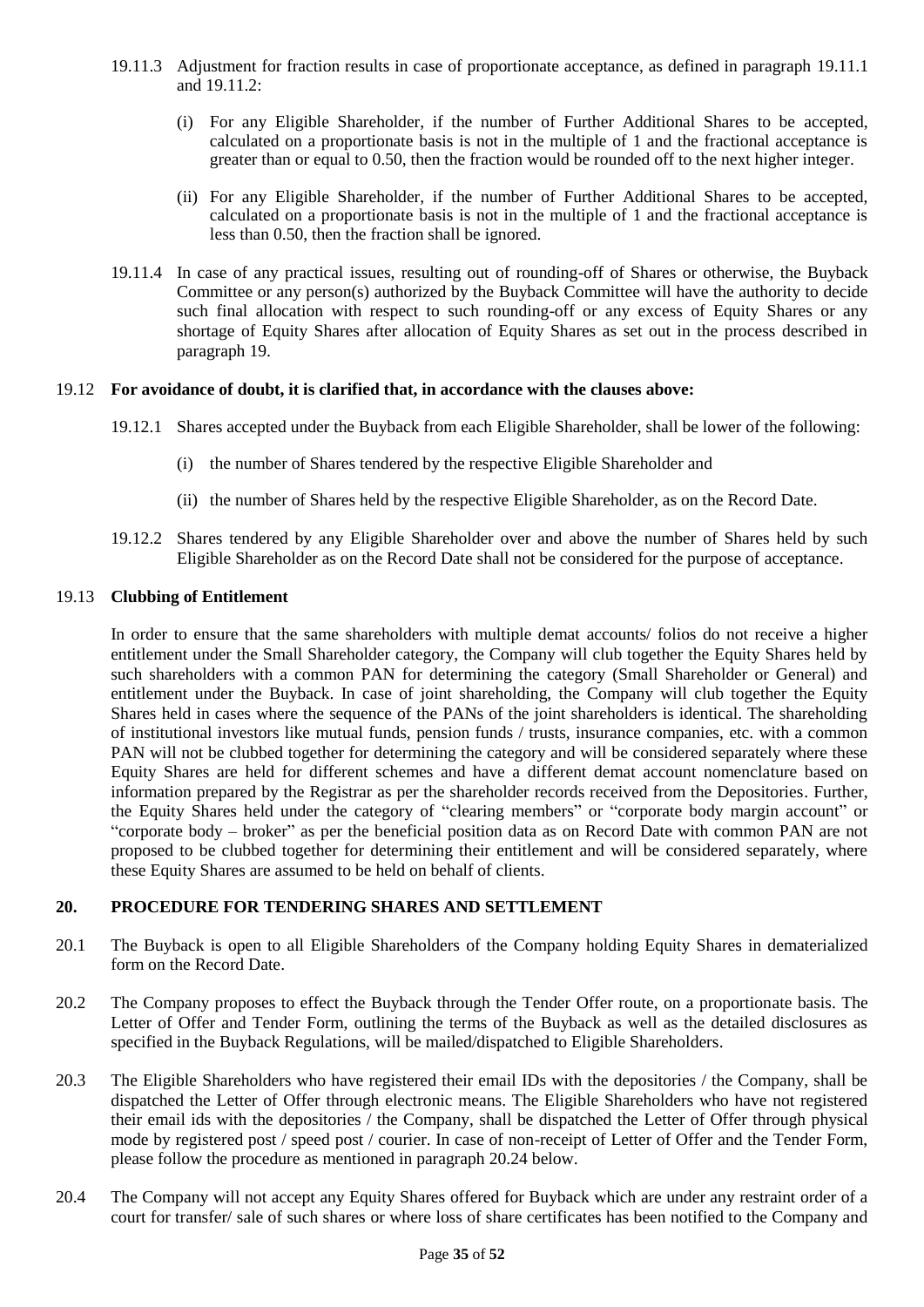the duplicate share certificates have not been issued either due to such request being under process as per the provisions of law or otherwise. The Company shall comply with Regulation 24(v) of the Buyback Regulations which states that the Company shall not buyback locked-in Equity Shares and non-transferable Equity Shares till the pendency of the lock-in or till such Equity Shares become transferable. The Company shall also not accept the Equity Shares offered for Buyback where the title to such Equity Shares is under dispute or otherwise not clear.

- 20.5 Eligible Shareholders will have to transfer the Equity Shares from the same demat account in which they were holding the Equity Shares as on the Record Date and in case of multiple demat accounts, Eligible Shareholders are required to tender the applications separately from each demat account. In case of any changes in the demat account in which the Equity Shares were held as on Record Date, such Eligible Shareholders should provide sufficient proof of the same to the Registrar to the Buyback and such tendered Equity Shares may be accepted subject to appropriate verification and validation by the Registrar to the Buyback. The Board or Buyback Committee authorized by the Board will have the authority to decide such final allocation in case of non-receipt of sufficient proof by such Eligible Shareholder.
- 20.6 Eligible Shareholders' participation in Buyback is voluntary. Eligible Shareholders holding Equity Shares of the Company may choose to participate and get cash in lieu of shares to be accepted under the Buyback or they may choose not to participate. Eligible Shareholders holding Equity Shares of the Company may also accept a part of their entitlement. Eligible Shareholders holding Equity Shares of the Company also have the option of tendering Additional Shares (over and above their entitlement) and participate in the shortfall created due to non-participation of some other Eligible Shareholders, if any. The acceptance of any Equity Shares tendered in excess of the Buyback Entitlement by the Eligible Shareholder shall be in terms of the procedure outlined herein.
- 20.7 The maximum tender under the Buyback by any Eligible Shareholder cannot exceed the number of Equity Shares held by the Eligible Shareholder as on the Record Date.
- 20.8 The Company shall accept all the Equity Shares validly tendered for the Buyback by Eligible Shareholders, on the basis of their Buyback Entitlement as on the Record Date.
- 20.9 As elaborated under paragraph 19.6 above, the Equity Shares proposed to be bought as a part of the Buyback are divided into two categories: (a) Reserved Category for Small Shareholders and (b) the General Category for all other Eligible Shareholders. The Buyback Entitlement of Eligible Shareholders in each category shall be calculated accordingly.
- 20.10 After accepting the Equity Shares tendered on the basis of Buyback Entitlement, Equity Shares left to be bought as a part of the Buyback, if any, in one category shall first be accepted, in proportion to the Equity Shares tendered, over and above their Buyback Entitlement, by Eligible Shareholders in that category, and thereafter, from Eligible Shareholders who have tendered over and above their Buyback Entitlement, in other category.
- 20.11 The Buyback shall be implemented using the "Mechanism for acquisition of shares through Stock Exchange" notified by SEBI Circular and following the procedure prescribed in the Companies Act, the Share Capital Rules and the Buyback Regulations and as may be determined by the Board (including the Buyback committee authorized to complete the formalities of the Buyback) and on such terms and conditions as may be permitted by law from time to time.
- 20.12 For implementation of the Buyback, the Company has appointed Ambit Capital Private Limited as the registered broker to the Company (the "**Company's Broker**") to facilitate the process of tendering of Equity Shares through Stock Exchange Mechanism for the Buyback as described in the paragraph 20.11 through whom the purchases and settlements on account of the Buyback would be made by the Company. In the tendering process, the Company's Broker may also process the orders received from the Eligible Shareholders. The contact details of the Company's Broker are as follows:



**Ambit Capital Private Limited** Ambit House, 449, Senapati Bapat Marg, Lower Parel, Mumbai - 400 013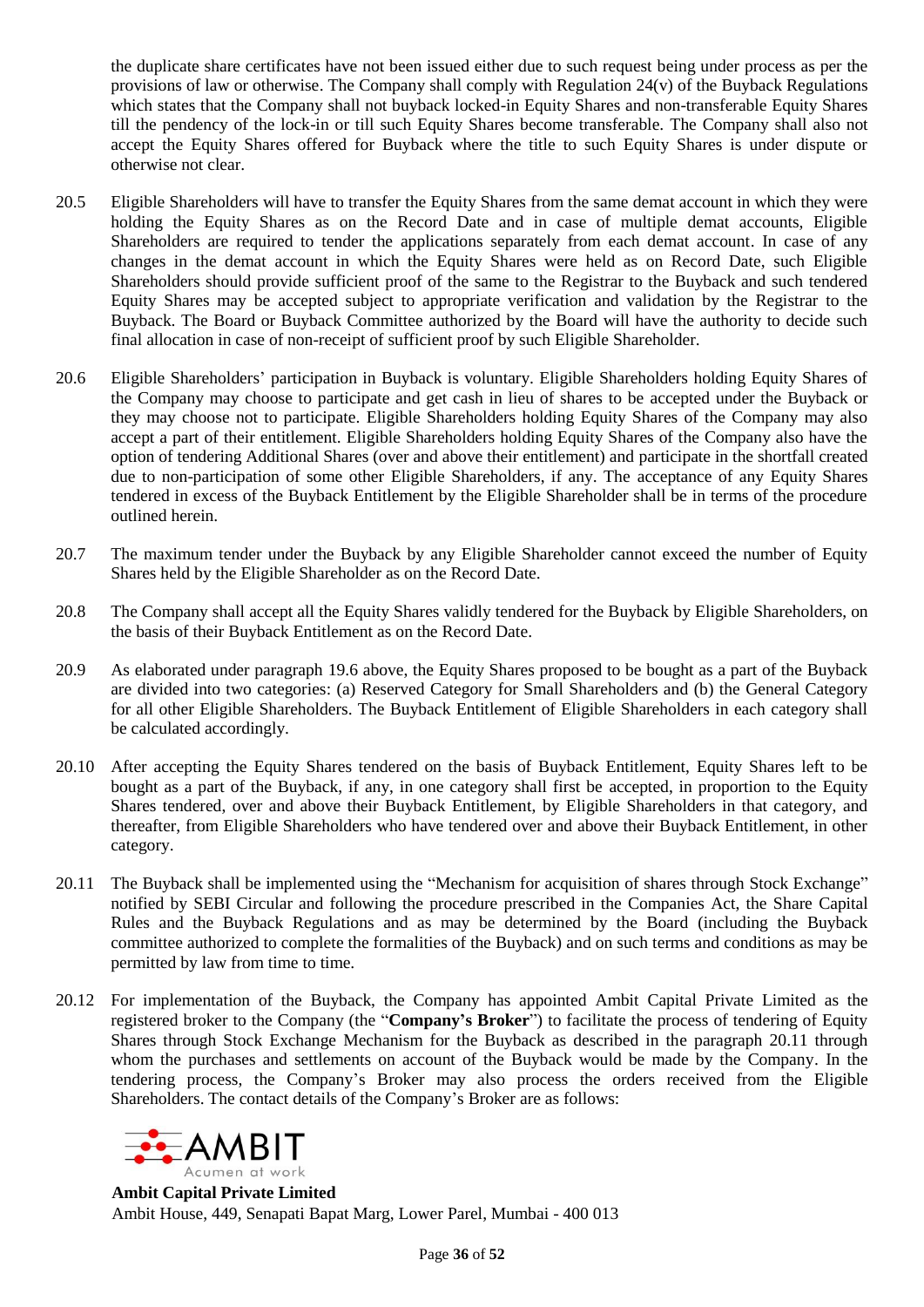Tel:  $+ 91 (22) 6623 3000$ ; Fax:  $+ 91 (22) 6623 3100$ ; Contact Person: Sameer Parkar E-mail ID: Sameer.Parkar@ambit.co Website: www.ambit.co SEBI Registration Number: INZ000259334 CIN: U74140MH1997PTC107598

- 20.13 The Company will request the Stock Exchanges to provide the separate acquisition window to facilitate placing of sell orders by the Eligible Shareholders who wish to tender Equity Shares in the Buyback. BSE will be the designated stock exchange for the Buyback ("**Designated Stock Exchange**"). The details of the platform will be specified by the Stock Exchanges from time to time.
- 20.14 All Eligible Shareholders may place orders in the Acquisition Window, through their respective stock brokers ("**Shareholder Broker**").
- 20.15 In the event Shareholder Broker(s) are not registered with the Stock Exchanges or if the Eligible Shareholders do not have any stock broker, then that Eligible Shareholder can approach any stock broker registered with the Stock Exchange and can make a bid by using quick unique client code ("**UCC**") facility through that stock broker registered with the either of the Stock Exchange after submitting the details as may be required by the stock broker to be in compliance with the Buyback Regulations. In case Eligible Shareholders is not able to bid using quick UCC facility through any other stock broker registered with the either of the Stock Exchanges, then the Eligible Shareholders may approach the Company's Broker, to bid by using quick UCC facility after submitting requisite documents.

Eligible Shareholders approaching a stock broker registered with the either of the Stock Exchanges (with whom they do not have an account) may have to submit the requisite documents as may be required. The requirement of documents and procedures may vary from broker to broker.

- 20.16 All Eligible Shareholders, through their respective Shareholder Broker will be eligible and responsible to place orders in the acquisition window. All Eligible Shareholders can enter orders for Equity Shares in demat form.
- 20.17 At the beginning of the tendering period, the order for buying up to 1,30,00,000 Equity Shares shall be placed by the Company through the Company Broker. During the Tendering Period, the order for selling the Equity Shares will be placed in the acquisition window by Eligible Shareholders through their respective Shareholder Brokers during normal trading hours of the secondary market.
- 20.18 Modification/ cancellation of orders and multiple bids from a single Shareholder will be allowed during the Tendering Period of the Buyback offer. Multiple bids made by single Shareholder for selling the Equity Shares shall be clubbed and considered as 'one' bid for the purposes of acceptance.
- 20.19 The cumulative quantity tendered shall be made available on website of BSE (www.bseindia.com) throughout the trading session and will be updated at specific intervals during the Tendering Period.
- 20.20 All documents sent by the Eligible Shareholders will be at their own risk. Eligible Shareholders are advised to safeguard adequately their interests in this regard.

#### 20.21 **Procedure to be followed by Eligible Shareholders holding Equity Shares in the dematerialized form**

- 20.21.1 In case any person who has submitted the Equity Shares held by them in the physical form for dematerialisation should ensure that the process of getting the Equity Shares dematerialised is completed before such eligible Shareholders tender their Equity Shares in the Buy-back, so that they can participate in the Buy-back.
- 20.21.2 Eligible Shareholders who desire to tender their Equity Shares in the electronic form under Buyback would have to do so through their respective Shareholder Broker by indicating to their Shareholder Broker the details of Equity Shares they intend to tender under the Buyback.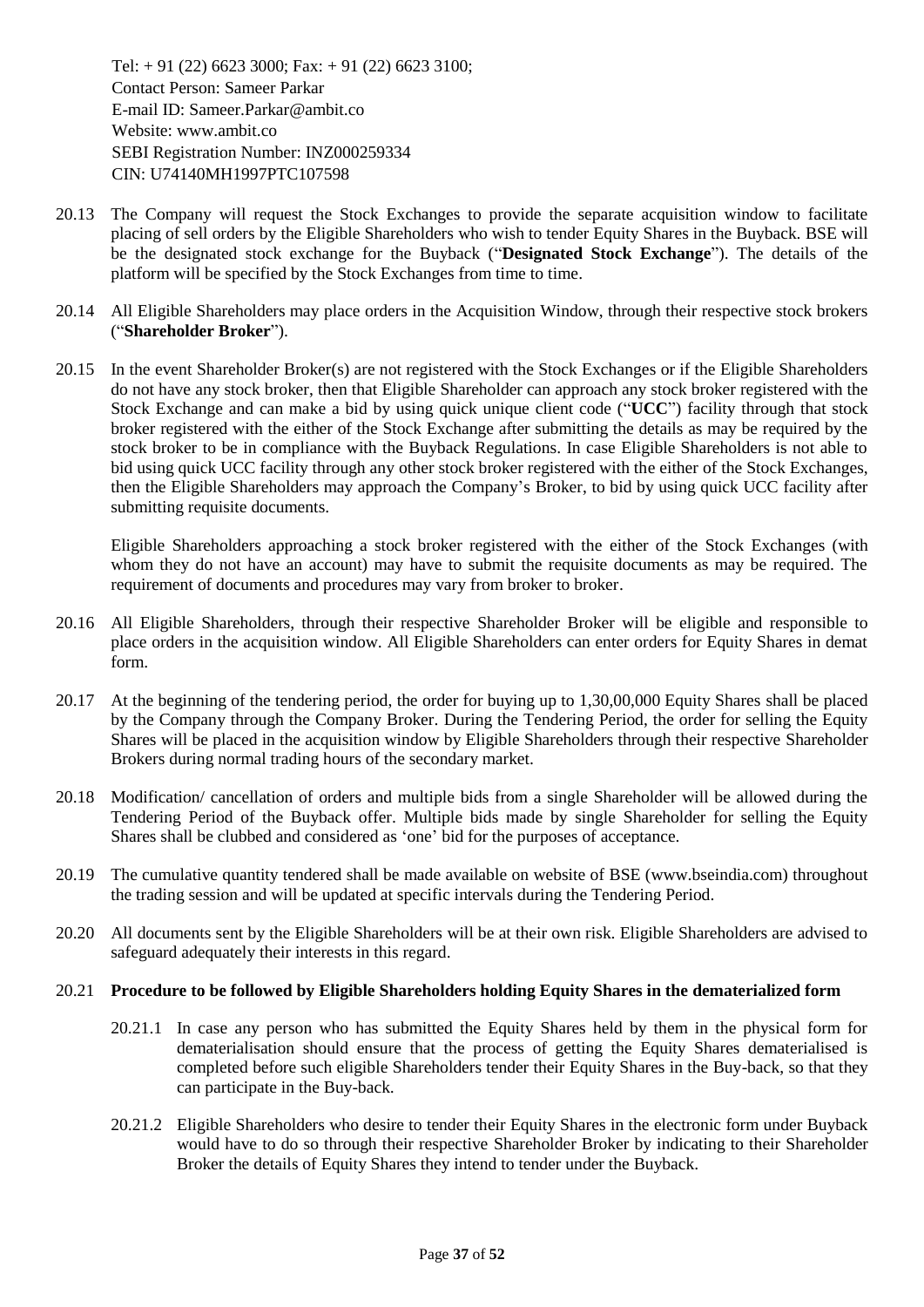- 20.21.3 The Shareholder Broker would be required to place an order/ bid on behalf of the Eligible Shareholders who wish to tender Equity Shares in the Buyback using the Acquisition Window of the Designated Stock Exchange. Before placing the bid, the Eligible Shareholder would be required to transfer the tendered Equity Shares to the special account of the Clearing Corporation, by using the early pay in mechanism of the depository prior to placing the order/ bid on the platform of BSE or the Clearing Corporation by the Shareholder Broker. For further details, Eligible Shareholders may refer to the circulars issued by Stock Exchanges/ Clearing Corporation.
- 20.21.4 The details of the settlement number of the special account of the Clearing Corporation under which the Equity Shares are to be transferred in the account of Clearing Corporation for the Buyback will be provided in a separate circular to be issued by BSE or NSE or the Clearing Corporation.
- 20.21.5 For custodian participant orders for demat Equity Shares early pay-in is mandatory prior to confirmation of order/bid by custodian. The custodian shall either confirm or reject the orders not later than the closing of trading hours (i.e. 3:30 p.m.) on the last day of the Tendering Period (i.e. the Buyback Closing Date). Thereafter, all unconfirmed orders shall be deemed to be rejected. For all confirmed custodian participant orders, order modification shall revoke the custodian confirmation and the revised order shall be sent to the custodian again for confirmation.
- 20.21.6 The reporting requirements for non-resident shareholders under Reserve Bank of India, Foreign Exchange Management Act, 1999, as amended and any other rules, regulations, guidelines, for remittance of funds, shall be made by the Eligible Shareholders and/ or the Shareholder Broker through which the Eligible Shareholders places the bids.
- 20.21.7 Upon placing the bid, the Shareholder Broker shall provide a TRS generated by the exchange bidding system to the Eligible Shareholder. TRS will contain the details of order submitted like bid ID number, application number, DP ID, client ID, number of Equity Shares tendered, etc.
- 20.21.8 Eligible Shareholders shall also provide all relevant documents, which are necessary to ensure transferability of the Equity Shares in respect of the Tender Form to be sent. Such documents may include (but not be limited to):
	- (i) Duly attested power of attorney, if any person other than the Eligible Shareholder has signed the Tender Form;
	- (ii) Duly attested death certificate and succession certificate/ legal heirship certificate, in case any Eligible Shareholder has expired; and
	- (iii) In case of companies, the necessary certified corporate authorizations (including board and/ or general meeting resolutions) and court approved scheme of merger/amalgamation for a company, if applicable.
- 20.21.9 **In case of demat equity shares, submission of Tender Form and TRS is not mandatory. After the receipt of the demat Equity Shares by the Clearing Corporation and a valid bid in the exchange bidding system, the Eligible Shareholders holding Equity Shares in demat form are deemed to have successfully tendered the Equity Shares in the Buyback.**
- 20.21.10 The Eligible Shareholders will have to ensure that they keep the DP account active and unblocked to receive credit in case of return of Equity Shares due to rejection or due to prorated Buyback decided by the Company. Excess Equity Shares or unaccepted Equity Shares, in dematerialised form, if any, tendered by the Eligible Shareholders would be transferred by the Clearing Corporation directly to the respective Eligible Shareholder's DP account. If the securities transfer instruction is rejected in the depository system, due to any issue then such securities will be transferred to the Shareholder Broker's depository pool account for onward transfer to such Eligible Shareholder Further, Eligible Shareholders will have to ensure that they keep the savings bank account attached with the DP account active and updated to receive credit remittance due to acceptance of Buyback of shares by the Company.

### 20.22 **Procedure to be followed by Eligible Shareholders holding Equity Shares in physical form**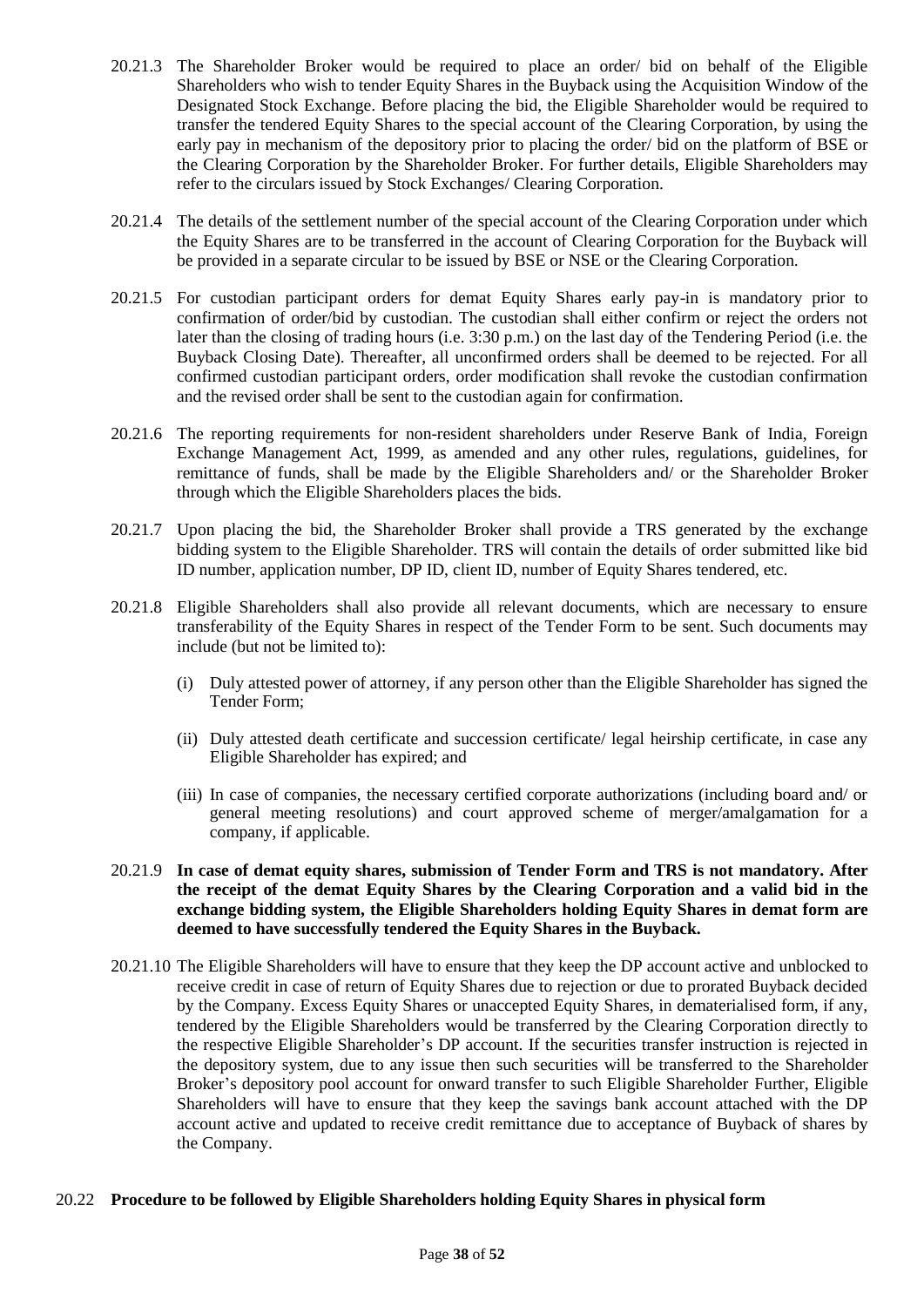As per the proviso to Regulation 40(1) of the SEBI (LODR) Regulations (notified by the Securities and Exchange Board of India (Listing Obligations and Disclosure Requirements) (Fourth Amendment) Regulations, 2018) read with the SEBI notification No. SEBI/LAD-NRO/GN/2018/49 dated November 30, 2018, and the press releases dated December 3, 2018 and March 27, 2019 issued by SEBI, effective from April 1, 2019, requests for effecting transfer of securities shall not be processed unless the securities are held in the dematerialized form with a depository. Accordingly, Shareholders desirous of tendering their Equity Shares held in physical form can do so only after the shares are dematerialized and are advised to approach the concerned depository participant to have their Equity Shares dematerialized.

#### 20.23 **For Equity Shares held by Eligible Shareholders, being Non-Resident Shareholders of Equity Shares (Read with paragraph 17 "Details of the Statutory Approvals"):**

- 20.23.1 While tendering their Equity Shares under the Buy-back, all Eligible Shareholders being Nonresident Shareholders should provide relevant confirmations/ declarations vide the duly filled-in and signed (by all shareholders in case the Equity Shares are held in joint names) Tender Forms (including a copy of the permission received from RBI wherever applicable). In the event relevant confirmations / declarations are not provided in the Tender Forms or there is ambiguity in the information provided, the Company reserves the right to reject such Tender Forms. FPIs shareholders should also enclose a copy of their SEBI registration certificate.
- 20.23.2 In case the Equity Shares are held on repatriation basis, the Non-Resident Eligible Shareholder shall obtain and enclose a letter from its authorised dealer / bank confirming that at the time of acquiring such Equity Shares, payment for the same was made by the non-resident Eligible Shareholder from the appropriate account (e.g. NRE  $a/c$ .) as specified by RBI in its approval. In case the Non-Resident Shareholder is not in a position to produce the said certificate, the Equity Shares would be deemed to have been acquired on non-repatriation basis and in that case the Non-Resident Shareholder shall submit a consent letter addressed to the Company, allowing the Company to make the payment on a non-repatriation basis in respect of the valid Equity shares accepted under the Buyback.
- 20.23.3 If any of the above stated documents (as applicable) are not enclosed along with the Tender Form, the Equity Shares tendered under the Buyback are liable to be rejected.
- 20.23.4 Any Equity Shares tendered after the Buy-back Closing Date by an Eligible Shareholder shall not be accepted.

#### **THE INSTRUCTIONS AND AUTHORIZATIONS CONTAINED IN THE TENDER FORM CONSTITUTE AN INTEGRAL PART OF THE TERMS OF THIS BUY-BACK.**

#### **THE NON RECEIPT OF THE DRAFT LETTER OF OFFER BY, OR ACCIDENTAL OMMISSION TO DISPATCH THE DRAFT LETTER OF OFFER TO ANY PERSON WHO IS ELIGIBLE TO RECEIVE THE SAME TO PARTICIPATE IN THE BUYBACK, SHALL NOT INVALIDATE THE BUYBACK OFFER IN ANY WAY.**

#### 20.24 **In case of non-receipt of the Draft Letter of Offer:**

If any Eligible Shareholder who is holding Equity Shares in dematerialized form and has been sent the Draft Letter of Offer through electronic means wishes to obtain a physical copy of the Draft Letter of Offer, they may send a request in writing to the Company or Registrar at the address or email id mentioned at the cover page of the Draft Letter of Offer stating name, address, number of Equity Shares held on Record Date, client ID number, DP name / ID, beneficiary account number. Upon receipt of such request, a physical copy of the Draft Letter of Offer shall be provided to such Eligible Shareholder. An Eligible Shareholder may participate in the Buyback by downloading the Tender Form from the website of the Company i.e. www.greavescotton.com or the website of the Registrar, www.karvyfintech.com or by providing their application in writing on plain paper, signed by all Equity Shareholders, stating name and address of Shareholder(s), number of Equity Shares held as on the Record Date, Client ID number, DP Name/ ID, beneficiary account number and number of Equity Shares tendered for the Buyback.

**Please note that Eligible Shareholder(s) who intend to participate in the Buyback will be required to approach their respective Shareholder Broker (along with the complete set of documents for verification procedures) and have to ensure that their bid is entered by their respective Shareholder**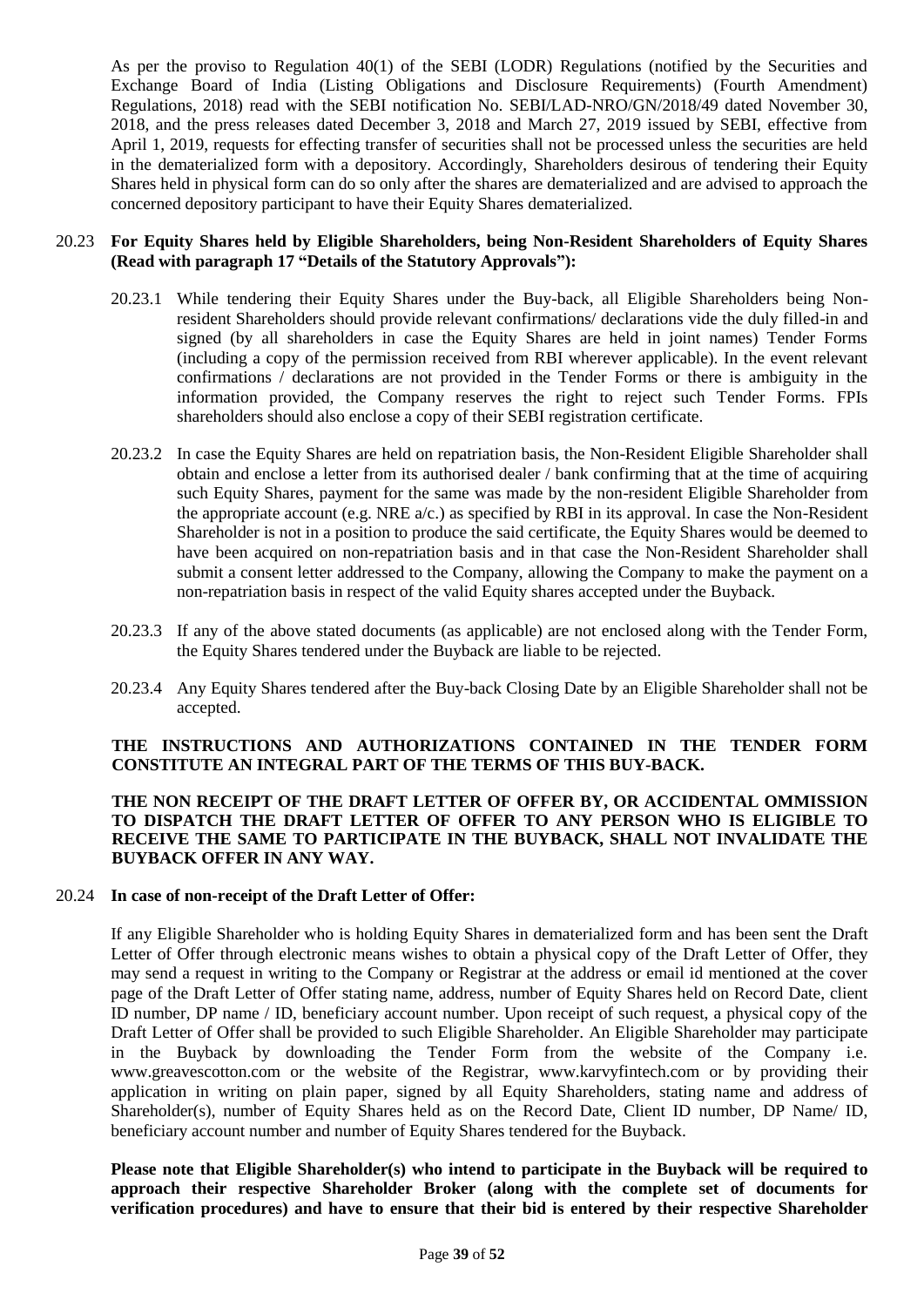**Broker or broker in the electronic platform to be made available by the Designated Stock Exchange before the Buyback Closing Date.**

**The Company shall accept Equity Shares validly tendered by the Eligible Shareholder(s) in the Buyback on the basis of their shareholding as on the Record Date and the Buyback Entitlement. Eligible Shareholder(s) who intend to participate in the Buyback using the 'plain paper' option as mentioned in this paragraph are advised to confirm their entitlement from the Registrar to the Buyback Offer, before participating in the Buyback.**

The participation of the Eligible Shareholders in the Buyback is entirely at the discretion of the Eligible Shareholders. The Company does not accept any responsibility for the decision of any Eligible Shareholder to either participate or to not participate in the Buyback. The Company will not be responsible in any manner for any loss of Share certificate(s) and other documents during transit and the Eligible Shareholders are advised to adequately safeguard their interest in this regard.

#### 20.25 **Method of Settlement**

- 20.25.1 Upon finalization of the basis of acceptance as per Buyback Regulations:
	- (i) The settlement of trades shall be carried out in the manner similar to settlement of trades in the secondary market and as intimated by the Clearing Corporation from time to time and in compliance with the SEBI Circular.
	- (ii) The Company will pay the consideration to the Company's Broker who will transfer the funds pertaining to the Buyback to the Clearing Corporation's bank accounts as per the prescribed schedule. For demat Equity Shares accepted under the Buyback, the Clearing Corporation will make direct funds payout to respective Eligible Shareholders. If Eligible Shareholders' bank account details are not available or if the funds transfer instruction is rejected by RBI/Bank, due to any reason, such funds will be transferred to the concerned Shareholder Brokers' settlement bank account for onward transfer to such Eligible Shareholders holding Equity Shares in dematerialized form.
	- (iii) In case of certain client types viz. Non-Resident Shareholders (where there may be specific RBI and other regulatory requirements pertaining to funds pay-out) who do not opt to settle through custodians, the funds pay-out would be given to their respective Shareholder Broker's settlement accounts for releasing the same to the respective Eligible Shareholder's account. For this purpose, the client type details would be collected from the Depositories, whereas amount payable to the Eligible Shareholder pertaining to the bids settled through custodians will be transferred to the settlement bank account of the custodian, each in accordance with the applicable mechanism prescribed by the BSE and the Clearing Corporation from time to time.
	- (iv) The Equity Shares bought back in demat form would be transferred directly to the demat account of the Company opened for the Buyback (**"Company Demat Account"**) provided it is indicated by the Company's Broker or it will be transferred by the Company's Broker to the Company Demat Account on receipt of the Equity Shares from the clearing and settlement mechanism of BSE.
	- (v) The Eligible Shareholders will have to ensure that they keep the DP account active and unblocked to receive credit in case of return of Equity Shares, due to rejection or due to non– acceptance of shares under the Buyback.
	- (vi) Excess demat Equity Shares or unaccepted demat Equity Shares, if any, tendered by the Eligible Shareholders would be returned to them by the Clearing Corporation directly to the respective Eligible Shareholder's DP account, as part of the exchange payout process. If the securities transfer instruction is rejected in the depository system, due to any issue then such securities will be transferred to the Shareholder Broker's depository pool account for onward transfer to the Eligible Shareholder. In case of custodian participant orders, excess demat Shares or unaccepted demat Shares, if any, will be returned to the respective custodian participant. The Shareholder Brokers would return these unaccepted Equity Shares to their respective clients on whose behalf the bids have been placed.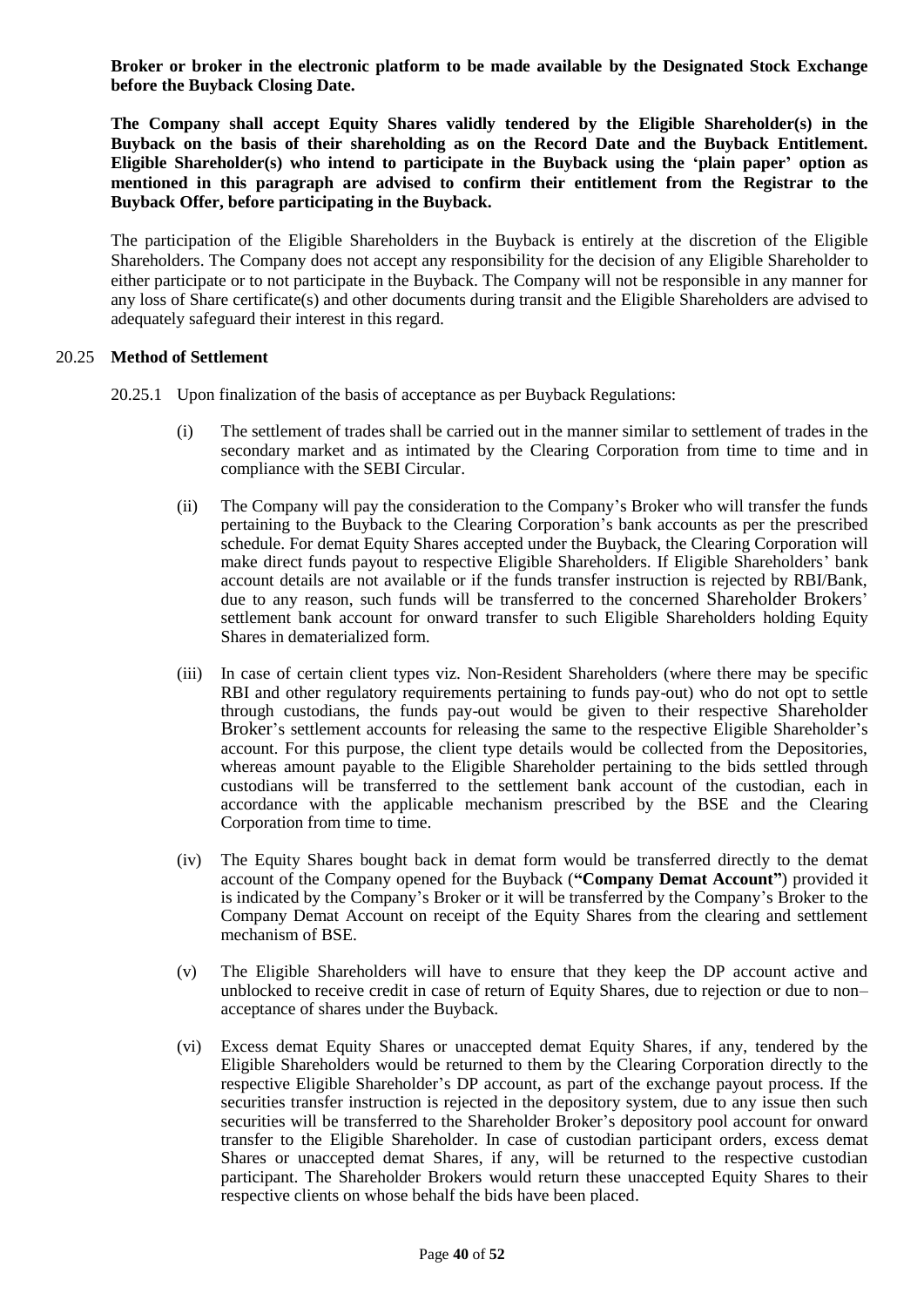- (vii) The Company's Broker would also issue a contract note to the Company for the Equity Shares accepted under the Buyback. If Eligible Shareholders bank account details are not available or if the fund transfer instruction is rejected by RBI or bank, due to any reasons, then the amount payable to Eligible Shareholders will be transferred to the Shareholder Broker for onward transfer to the Eligible Shareholder.
- (viii) Eligible Shareholders who intend to participate in the Buyback should consult their respective Shareholder Brokers for payment to them of any cost, charges and expenses (including brokerage) that may be levied by the Shareholder Broker upon the Eligible Shareholders for tendering Equity Shares in the Buyback (secondary market transaction). The Buyback consideration received by the Eligible Shareholders from their respective Shareholder Brokers, in respect of accepted Equity Shares, could be net of such costs, charges and expenses (including brokerage) and the Manager and the Company accepts no responsibility to bear or pay such additional cost, charges and expenses (including brokerage) incurred solely by the Eligible Shareholders.
- (ix) The Equity Shares lying to the credit of the Company Demat Account will be extinguished in the manner and following the procedure prescribed in the Regulations.

#### 20.26 **Rejection Criteria**

The Equity Shares tendered by Eligible Shareholders would be liable to be rejected on the following grounds:

- 20.26.1 the Shareholder is not an Eligible Shareholder of the Company as on the Record Date; or
- 20.26.2 If there is a name mismatch in the dematerialised account of the Shareholder and PAN.

#### <span id="page-40-0"></span>**21. NOTE ON TAXATION**

**THE SUMMARY OF THE TAX CONSIDERATIONS IN THIS SECTION ARE BASED ON THE CURRENT PROVISIONS OF THE TAX LAWS OF INDIA AND THE REGULATIONS THEREUNDER, THE JUDICIAL AND THE ADMINISTRATIVE INTERPRETATIONS THEREOF, WHICH ARE SUBJECT TO CHANGE OR MODIFICATION BY SUBSEQUENT LEGISLATIVE, REGULATORY, ADMINISTRATIVE OR JUDICIAL DECISIONS. ANY SUCH CHANGES COULD HAVE DIFFERENT TAX IMPLICATIONS.**

**IN VIEW OF THE PARTICULARIZED NATURE OF TAX CONSEQUENCES, SHAREHOLDERS ARE REQUIRED TO CONSULT THEIR TAX ADVISORS FOR THE APPLICABLE TAX PROVISIONS INCLUDING THE TREATMENT THAT MAY BE GIVEN BY THEIR RESPECTIVE TAX OFFICERS IN THEIR CASE, AND THE APPROPRIATE COURSE OF ACTION THAT THEY SHOULD TAKE.**

**THE COMPANY DOES NOT ACCEPT ANY RESPONSIBILITY FOR THE ACCURACY OR OTHERWISE OF THIS TAX SUMMARY AND THERE CAN BE NO LIABILITY ON THE COMPANY IF ANY ACTION IS TAKEN BY THE SHAREHOLDER SOLELY BASED ON THIS TAX SUMMARY.**

### **THEREFORE, SHAREHOLDERS CANNOT RELY ON THIS ADVICE AND THE SUMMARY TAX IMPLICATIONS RELATING TO THE TREATMENT OF INCOME TAX IN THE CASE OF BUYBACK OF EQUITY SHARES LISTED ON THE STOCK EXCHANGE SET OUT BELOW SHOULD BE TREATED AS INDICATIVE AND FOR GUIDANCE PURPOSES ONLY.**

The summary of the tax considerations in this section are based on the current provisions of the tax laws of India and the regulations thereunder, the judicial and the administrative interpretations thereof, which are subject to change or modification by subsequent legislative, regulatory, administrative or judicial decisions. Any such changes could have different tax implications.

In view of the particularized nature of tax consequences, shareholders are required to consult their tax advisors for the applicable tax provisions including the treatment that may be given by their respective tax officers in their case, and the appropriate course of action that they should take.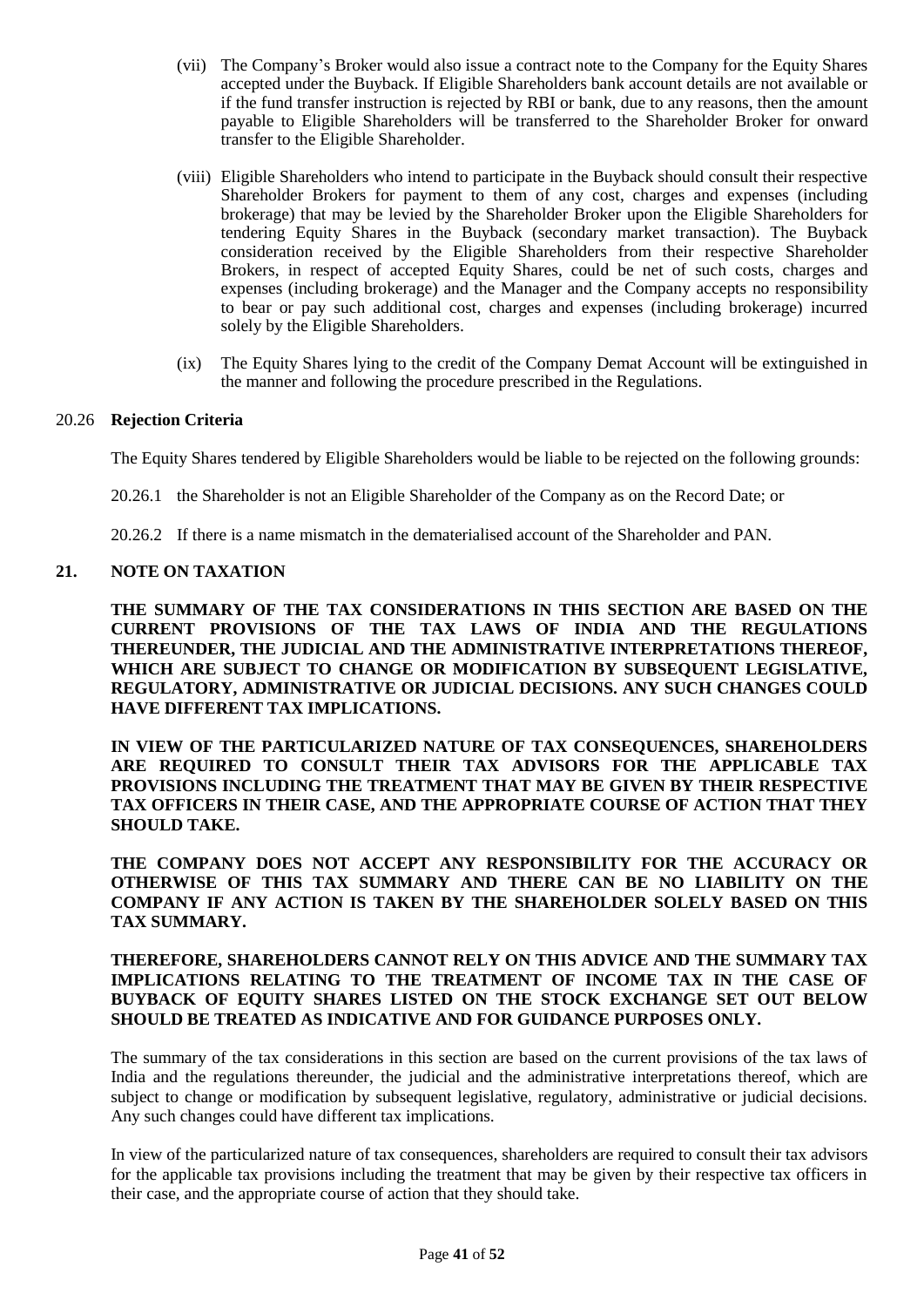Therefore, shareholders cannot rely on this advice and the summary tax implications relating to the treatment of income tax in the case of buyback of equity shares listed on the stock exchange set out below should be treated as indicative and for guidance purposes only.

### **GENERAL**

The basis of charge of Indian Income –Tax depends upon the residential status of the taxpayer during a tax year. The Indian tax year runs from 1st April until 31st March. A person who is an Indian tax resident is liable to taxation in India on his worldwide income, subject to certain tax exemptions, which are provided under the Income Tax Act.

A person who is treated as a non – resident for Indian Income-Tax purposes is generally subject to tax in India only on such person's India accrued income or income received by such person in India or income deemed to accrue/ arise in India. Any gains arising to a non – resident on transfer of Equity Shares of an Indian Company should be taxable in India under the Income Tax Act. Further, the non – resident can avail the beneficial provisions of the Double Tax Avoidance Agreement (DTAA) between India and the respective jurisdiction of the shareholder subject to meeting relevant conditions and providing and maintain necessary information and documents as prescribed under the Income Tax Act.

The Income Tax Act also provides for different tax regimes/ rates applicable to the gains arising on buyback of shares, based on the period of holding, residential status and category of the shareholder, nature of the income earned, etc. The summary of tax implications on buyback of listed equity shares on the stock exchange is set out below. All references to equity shares in this note refer to listed equity shares unless stated otherwise.

### **CLASSIFICATION OF SHAREHOLDERS**

Shareholders can be classified under the following categories:

#### **a. Resident Shareholders being:**

- Individuals, Hindu Undivided Family (HUF), Association of Persons (AOP) and Body of individuals (BOI)
- Companies
- Co-operative Societies

### **b. Non Resident Shareholders being:**

- Non Resident Individuals
- Foreign institutional Investors (FIIs) / Foreign Portfolio Investors (FPIs)
- Others:
	- o Company
	- o Other than Company

#### **CLASSIFICATION OF INCOME**

Shares can be classified under the following 2 (two) categories:

- a. Shares held as investment (income from transfer taxable under the head "Capital Gains")
- b. Shares held as stock-in-trade (income from transfer taxable under the head "Profit and Gains from Business or Profession)

Gains arising from the transfer of shares may be treated either as "capital gains" or as "business income" for tax purposes, depending upon whether such shares were held as a capital asset (held as investment) or trading asset (i.e. stock-in-trade). Traditionally, the issue of characterization of income arising from sale of shares has been a subject matter of litigation with the tax authorities. The Central Board of Direct Taxes has issued Circular no. 6 of 2016, as per which, if the taxpayer opts to consider the shares as stock-in-trade, the income arising from the transfer of such shares would be treated as his business income. Also, if such shares are held for a period of more than 12 months, and the taxpayer desires to treat the income arising from the transfer thereof as "capital gains", the same shall not be put to dispute by the Tax Officer, however, this stand, once taken by the taxpayer in a particular Assessment Year, shall remain applicable in subsequent Assessment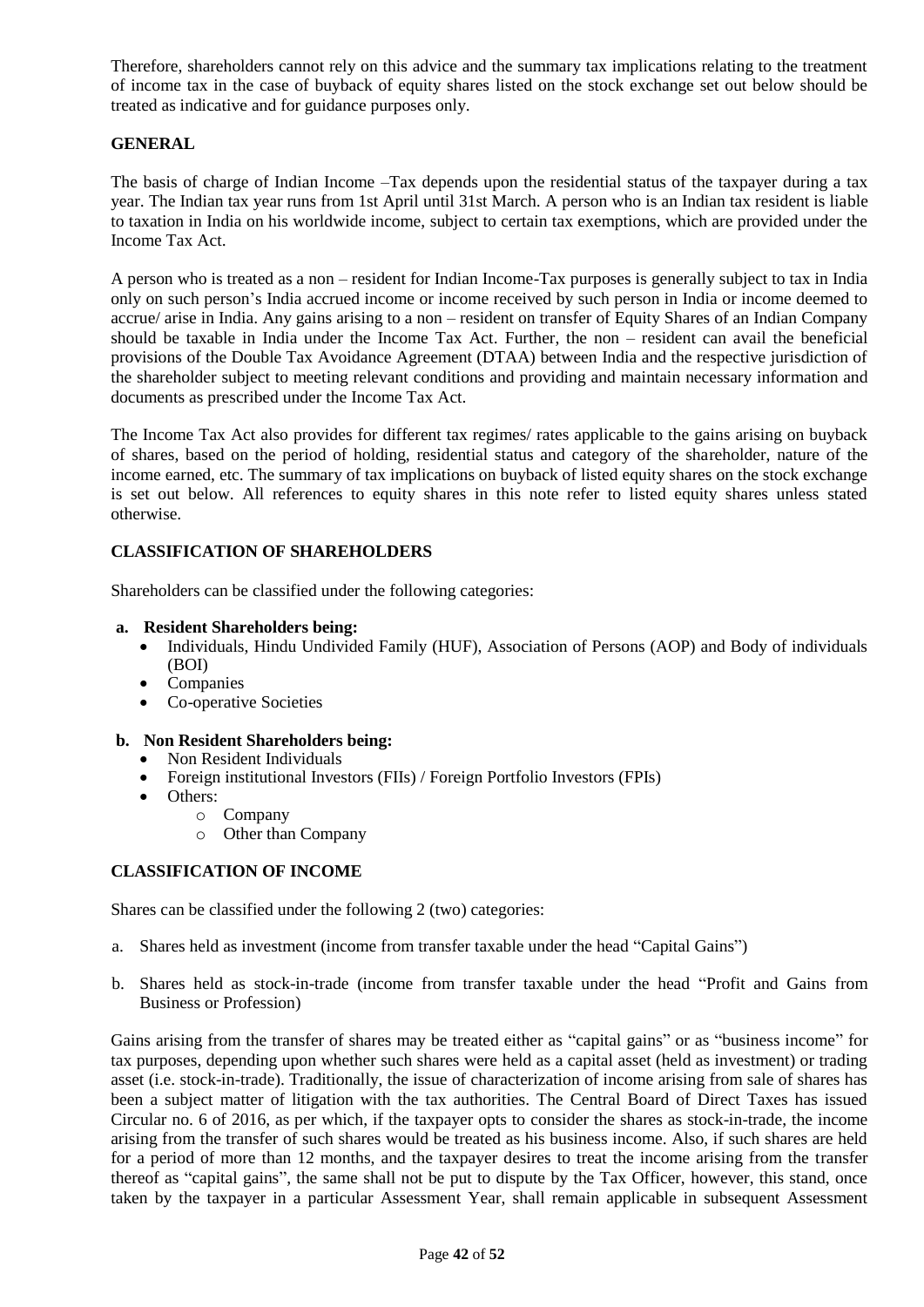Years also and the taxpayers shall not be allowed to adopt a different/contrary stand in this regard in subsequent years.

Further, investments by foreign portfolio investors/ FIIs in any securities in accordance with the regulations made under the Securities Exchange Board of India Act, 1992 would be treated as capital asset under the provisions of the Income Tax Act.

### **SHARES HELD AS INVESTMENT**

As per the provisions of the Income Tax Act, where the shares are held as investments, income arising from the transfer of such shares is taxable under the head "Capital Gains". Capital gains on buyback of shares of a company are governed by the provisions of Section 46A of the Income Tax Act and would attract capital gains in the hands of shareholders as per provisions of Section 48 of the Income Tax Act. Exemption under section 10(34A) of the Income Tax Act is not applicable to buy back of shares of listed companies. The provisions of buy back under Section 115QA in Chapter XII-DA of the Income Tax Act do not apply for shares listed on the stock exchange.

For non - residents, capital gains would be subject to taxability under the Income Tax Act or beneficial provisions of applicable Double Taxation Avoidance Agreement ("DTAA"), whichever is more beneficial. However, in order to avail the benefits of DTAA, the non-resident shareholder shall obtain the certificate referred to in sub-section (4) of section 90 of the Income Tax Act and shall also furnish the prescribed particulars referred to in sub-section (5) of section 90 of the Income Tax Act.

### **Period of holding**

Depending on the period for which the shares are held, the gains would be taxable as "short term capital gain" or "long term capital gain":

- In respect of equity shares held for a period of less than or equal to 12 months prior to the date of transfer, the same shall be treated as a short term capital asset, and the gains arising there from shall be taxable as "short term capital gains" ("**STCG**").
- Similarly, where equity shares are held for a period of more than 12 months prior to the date of transfer, the same shall be treated as a long- term capital asset, and the gains arising there from shall be taxable as "long – term capital gains" ("**LTCG**").

#### **Buy back of shares through a recognized stock exchange**

Since the buyback is undertaken on the stock exchange, such transaction is chargeable to Securities Transaction Tax ("**STT**"). STT is a tax payable in India on the value of securities on every purchase or sale of securities that are listed on the Indian Stock Exchange. Currently, the STT rate applicable on the purchase or sale of shares on the stock exchange is 0.1% of the value of security.

Where transfer of such equity shares (i.e. buyback) is through a recognized stock exchange & subject to STT, then the taxability will be as under (for all categories of shareholders):

With effect from April 1, 2018, buyback of equity shares (which is subject to STT) will be taxable as LTCG in accordance with the provisions of section 112A of the Income Tax Act.

- LTCG will be the difference between the consideration paid by the Company on buyback of equity shares and the 'specified cost of acquisition' of such shares
- The 'specified cost of acquisition' of the equity shares which are acquired prior to February 1, 2018 will be the higher of:
	- i. the cost of acquisition of equity shares and
	- ii. Lower of— (a) the fair market value of equity shares; and (b) the full value of consideration received or accruing as a result of the transfer of the equity shares.
- Fair market value is defined to mean the value as on January 31, 2018 which is the highest price of the equity shares quoted on the stock exchange.
- Long Term Capital Gains tax from such transactions will be charged @ 10% under section 112A of the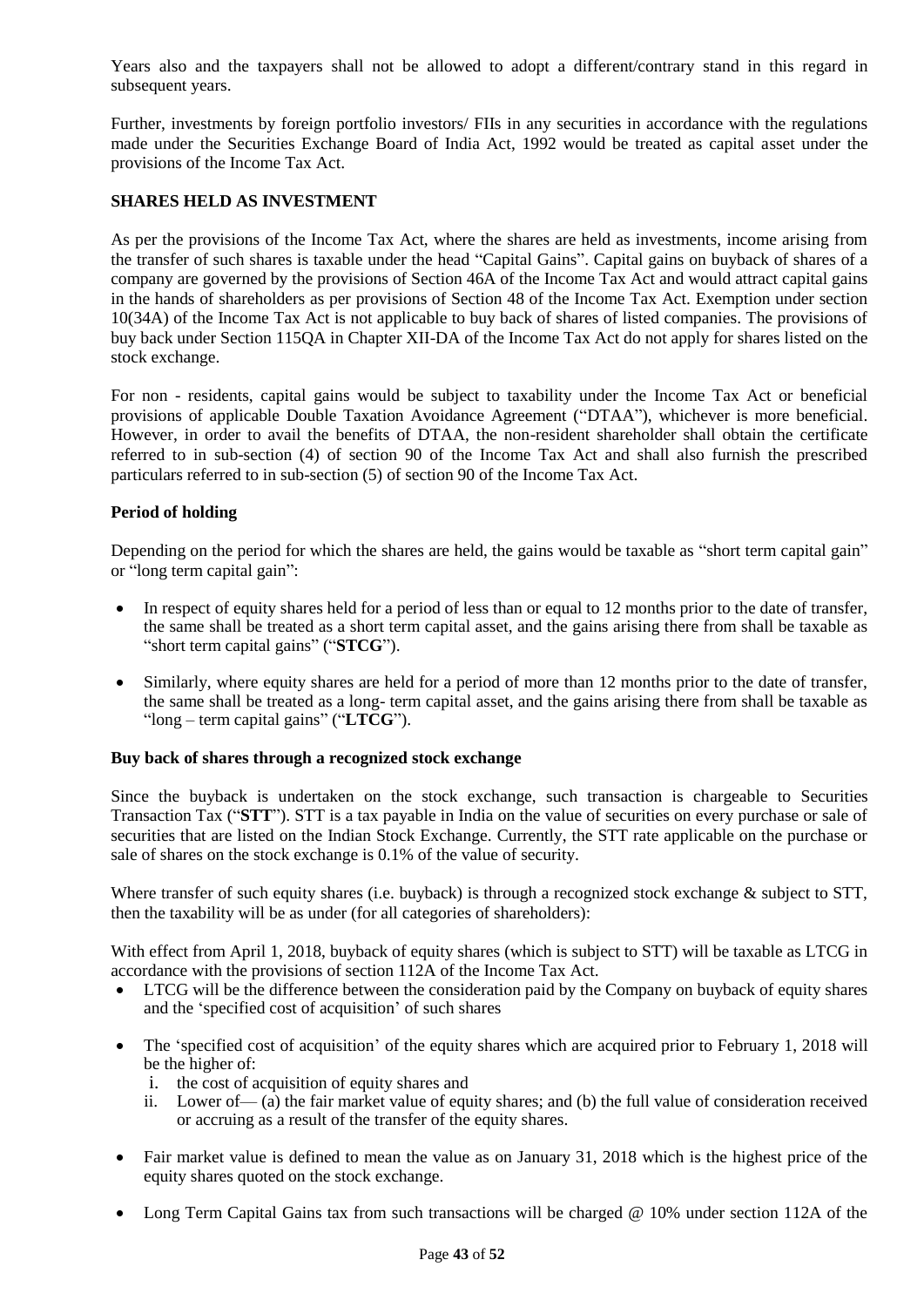Income Tax Act. However, long term capital gains from such shares up to a maximum of  $\bar{\tau}$  1,00,000/during the financial year is exempt from tax.

- Where Section 112A is not applicable, LTCG will be chargeable to tax for resident Individuals at 20% with indexation or at 10% without indexation, along with the rebate as is applicable.
- In the case of resident Individual or HUF, the benefit of maximum amount which is not chargeable to income-tax (i.e., basic exemption limit) is required to be considered while computing LTCG or STCG taxable under section 111A or 112A of the Income Tax Act.
- STCG arising from such transaction would be subject to tax @ 15% under Section 111A of the Income Tax Act.

In addition, surcharge (at the applicable rates if income exceeds certain limits) and health and education cess @ 4% is applicable.

Further, resident corporate shareholders would also be subject to Minimum Alternate Tax ("MAT") under section 115JB of the Income Tax Act at the rate of 18.50%. Foreign companies will not be subject to MAT if the country of residence of such foreign company has entered into a DTAA with India and such foreign company does not have a permanent establishment in India.

Non- resident shareholders can avail beneficial provisions of the applicable DTAA entered into by India with relevant country in which the shareholder is resident but subject to fulfilling relevant conditions and submitting the certificate referred to in sub-section (4) of section 90 of the Income Tax Act and the particulars referred to in sub-section (5) of the said section.

### **SHARES HELD AS STOCK-IN-TRADE**

If the shares are held as stock-in-trade by any of the eligible shareholders of the Company, then the gains would be characterized as business income and taxable under the head "Profits and Gains from Business or Profession". In such a case, the provisions of Section 46A of the Income Tax Act will not apply.

#### **Resident Shareholders**

- a. For individuals, HUF, AOP, BOI, profits/ gains would be taxable at slab rates.
- b. For persons other than stated in (a) above, profits/ gains would be taxable @ 30%. However, in the case of Domestic Companies where the turnover or gross receipts during the financial year 2017-18 does not exceed two hundred and fifty Crores, the rate of tax is 25%.

In addition, surcharge (at the applicable rates if the income exceeds certain limits) and health and education cess @ 4% will be applicable.

No benefit of indexation by virtue of period of holding would be available.

#### **Non Resident Shareholders**

a. Where DTAA provisions are applicable:

Non – resident shareholders can avail beneficial provisions of the applicable DTAA entered into by India with relevant country in which the shareholder is resident, but subject to fulfilling relevant conditions and submitting necessary documents prescribed under Section 90(4) and 90(5) of the Income Tax Act.

- b. Where DTAA provisions are not applicable:
	- For non-resident individuals, HUF, AOP, BOI, profits/ gains would be taxable at slab rates
	- For foreign companies, profits/ gains would be taxed in India @ 40%
	- For other non-resident shareholders, such as foreign firms, profits/ gains would be taxed in India @ 30%.

In addition to the above, Surcharge (at applicable rates) and Health and Education Cess @ 4% are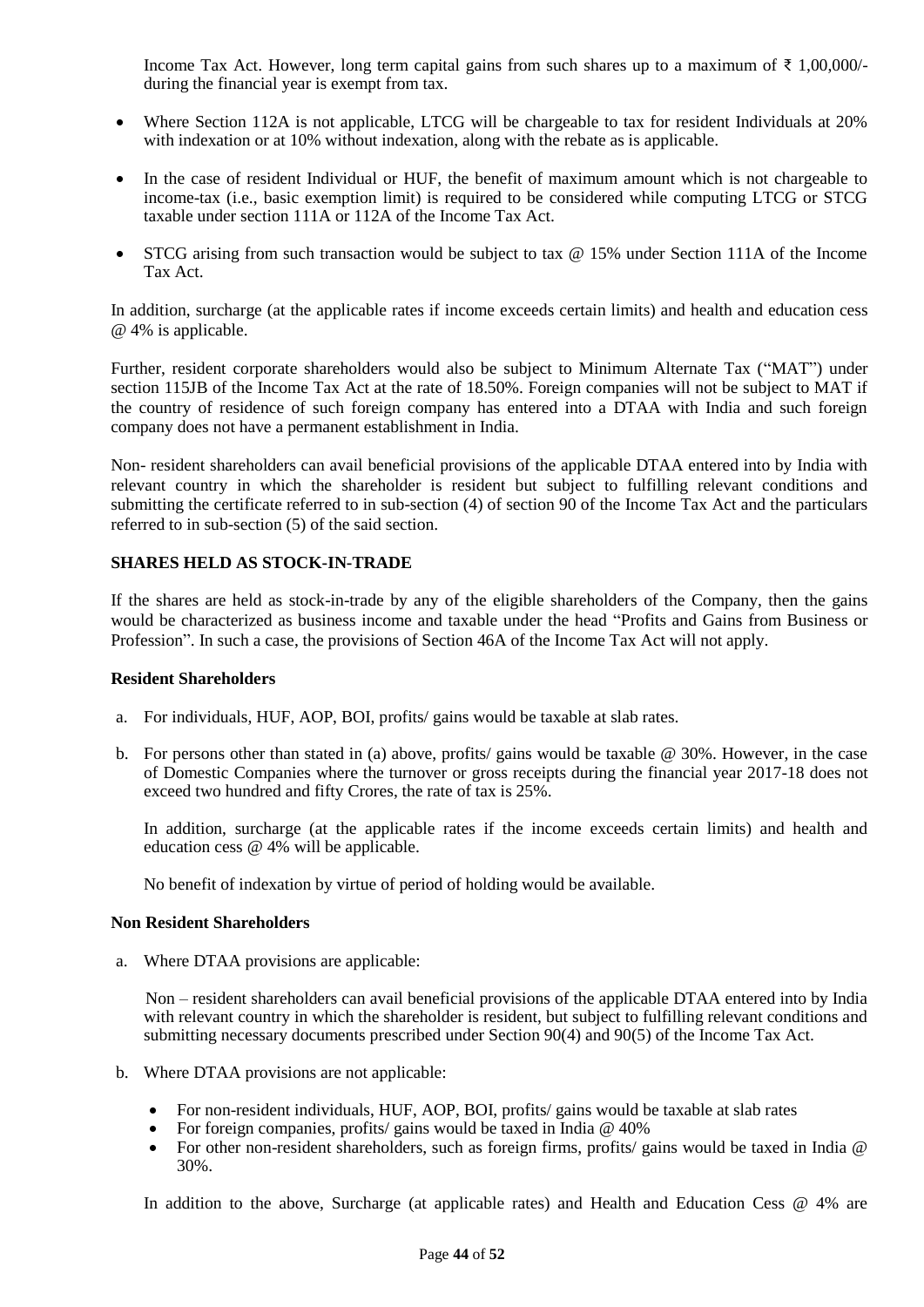leviable.

### **TAX DEDUCTION AT SOURCE**

### **In case of Resident Shareholders**

In the absence of any specific provision under the Income Tax Act, the Company is not required to deduct tax on the consideration payable to the resident shareholders pursuant to Buyback of listed shares.

### **In case of Non – resident Shareholders**

Since the buy-back is through the stock exchange, the responsibility of discharge of the tax due on the gains (if any) is on the non-resident shareholder. It is therefore advisable for the non-resident shareholders to suitably compute such gains (if any) on this transaction and immediately pay taxes in India (either through deduction at source or otherwise) in consultation with their custodians/authorized dealers/ tax advisor/ stock broker appropriately. The non-resident shareholders must also file their tax return in India inter-alia considering gains arising on this buyback of shares in consultation with their tax advisors.

In the event, the Company is held liable for the tax liability of the Non-resident Shareholder, the same shall be to the account of the Non-resident Shareholder and to that extent the Company is entitled to be indemnified. The non-resident shareholders also undertake to provide the Company, on demand, the relevant details in respect of the taxability / non-taxability of the proceeds arising on buyback of shares by the Company, copy of tax return filed in India, evidence of the tax paid etc.

### **TAX SLABS**

The Maximum income not chargeable to tax for the year are as follows:

| <b>Taxpayer type</b>                                                                                                        | <b>Maximum amount not</b><br>chargeable to tax |
|-----------------------------------------------------------------------------------------------------------------------------|------------------------------------------------|
| Resident individuals who is a senior citizen (60 years or more but less<br>than 80 years as on last date of financial year) | ₹ 300,000                                      |
| Resident individuals who is a super senior citizen (80 years or more at<br>any time during the financial year)              | ₹ 500,000                                      |
| In case of any other individual                                                                                             | ₹ 250,000                                      |
| In case of HUF, AOP, BOI, Artificial judicial person                                                                        | ₹ 250,000                                      |

*Rebate Under Section 87A for Resident Individuals*. A resident Individual is eligible for a rebate of 100% of income tax liability or ₹12,500, whichever is lower.

### **RATE OF SURCHARGE AND CESS**

In addition to the basic tax rate, Surcharge, Health and Education Cess are leviable as follows:

#### **Surcharge**

| <b>Taxpayer</b>               | <b>Range of total income</b>                             | Rate |
|-------------------------------|----------------------------------------------------------|------|
| Domestic companies            | Exceeds ₹ 1 crore but does not exceed ₹ 10 crore         | 7%   |
|                               | Exceeds ₹ 10 crore                                       | 12%  |
| Companies other than domestic | Exceeds $\xi$ 1 crore but does not exceed $\xi$ 10 crore | 2%   |
| companies                     | Exceeds ₹ 10 crore                                       | 5%   |
| Individuals, HUF, AOP, BOI    | Exceeds ₹ 50 Lakhs but does not exceed ₹ 1 crore         | 10%  |
|                               | Exceeds ₹ 1 crore                                        | 15%  |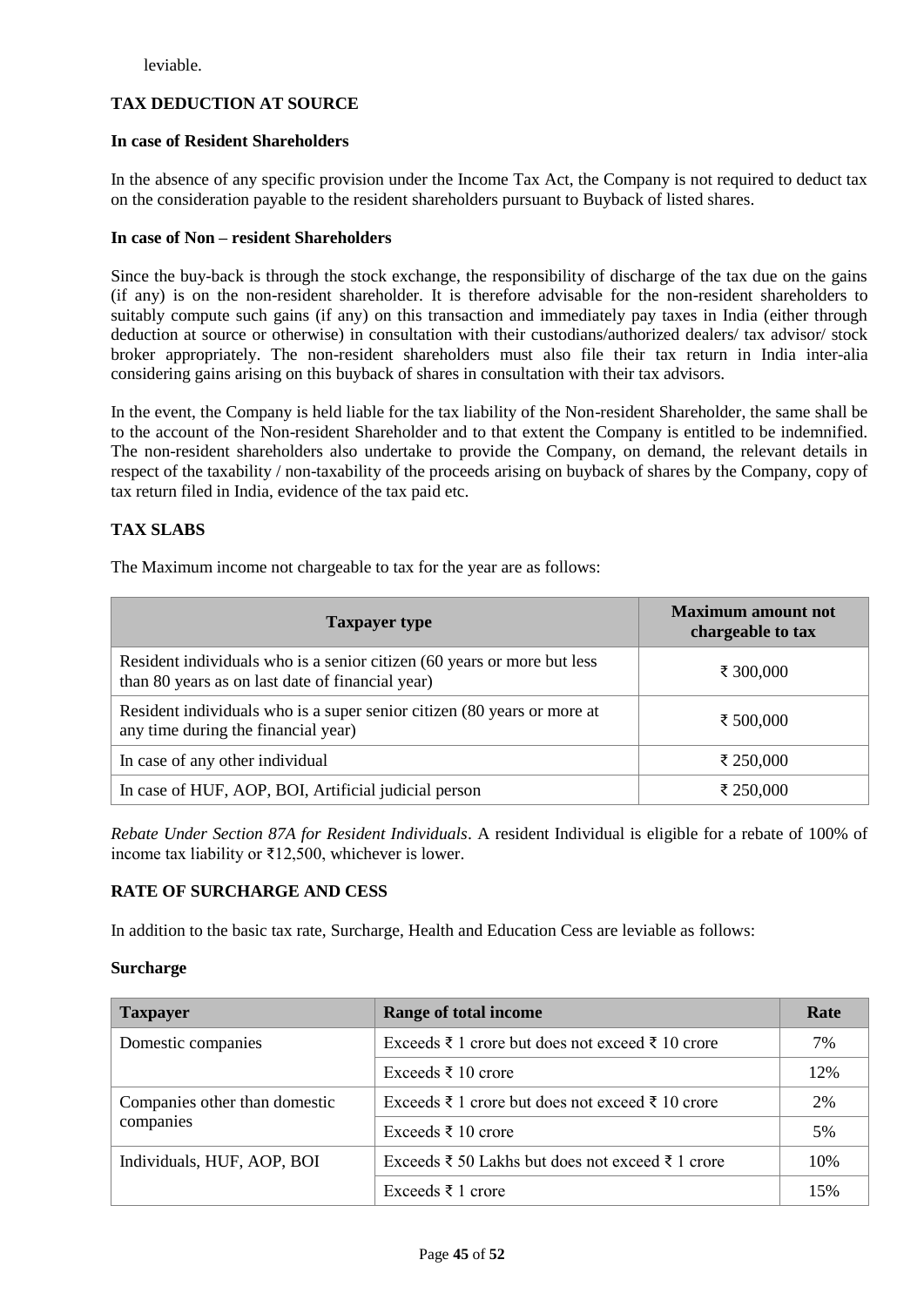### **Cess**

Health and Education Cess @4% is leviable in all cases on the amount of tax and surcharge, if any.

**Note** 

**THE ABOVE NOTE ON TAXATION SETS OUT THE PROVISIONS OF LAW IN A SUMMARY MANNER ONLY AND DOES NOT PURPORT TO BE A COMPLETE ANALYSIS OR LISTING OF ALL POTENTIAL TAX CONSEQUENCES OF THE DISPOSAL OF EQUITY SHARES. THIS NOTE IS NEITHER BINDING ON ANY REGULATORS NOR CAN THERE BE ANY ASSURANCE THAT THEY WILL NOT TAKE A POSITION CONTRARY TO THE COMMENTS MENTIONED HEREIN. HENCE, YOU SHOULD CONSULT WITH YOUR OWN TAX ADVISORS FOR THE TAX PROVISIONS APPLICABLE TO YOUR PARTICULAR CIRCUMSTANCES.**

### <span id="page-45-0"></span>**22. DECLARATION FROM THE BOARD OF DIRECTORS**

Declaration as required under clause (ix) and clause (x) of Schedule I to the Buyback Regulations read with Regulation 5 (iv) (b) of the Buyback Regulations:

The Board of Directors of the Company confirm that there are no defaults subsisting in the repayment of deposits accepted either before or after the commencement of the Act, interest payment thereon, redemption of debentures or preference shares or payment of dividend to any shareholder, or repayment of any term loan or interest payable thereon to any financial institution or banking company.

The Board of Directors of the Company has confirmed that it has made a full enquiry into the affairs and prospects of the Company and that based on such full enquiry conducted into the affairs and prospects of the Company, the Board of Directors has formed the opinion that:

- (ii) Immediately following the date of the Board Meeting, i.e. May 2, 2019 and the date on which the results of the postal ballot including e-voting for the proposed Buyback were announced, i.e. June 25, 2019, there will be no grounds on which the Company could be found unable to pay its debts;
- (iii) As regards the Company's prospects for the year immediately following the date of the Board Meeting and the date on which the results of the postal ballot including e-voting for the proposed Buyback will be announced, having regard to Board's intentions with respect to the management of the Company's business during that year and to the amount and character of the financial resources which will, in the Board's view, be available to the Company during that year, the Company will be able to meet its liabilities as and when they fall due and will not be rendered insolvent within a period of one year from the date of the Board Meeting or within a period of one year from the date on which the results of the postal ballot will be declared, as the case may be; and
- (iv) In forming the aforementioned opinion, the Board has taken into account the liabilities (including prospective and contingent liabilities) as if the Company were being wound up under the provisions of the Act and the Insolvency and Bankruptcy Code, 2016, as amended.

### **For and on behalf of the Board of Directors**

 $Sd$ - $Sd$ -

Nagesh Basavanhalli Managing Director & CEO DIN: 01886313

Vijay Rai Director DIN: 00075837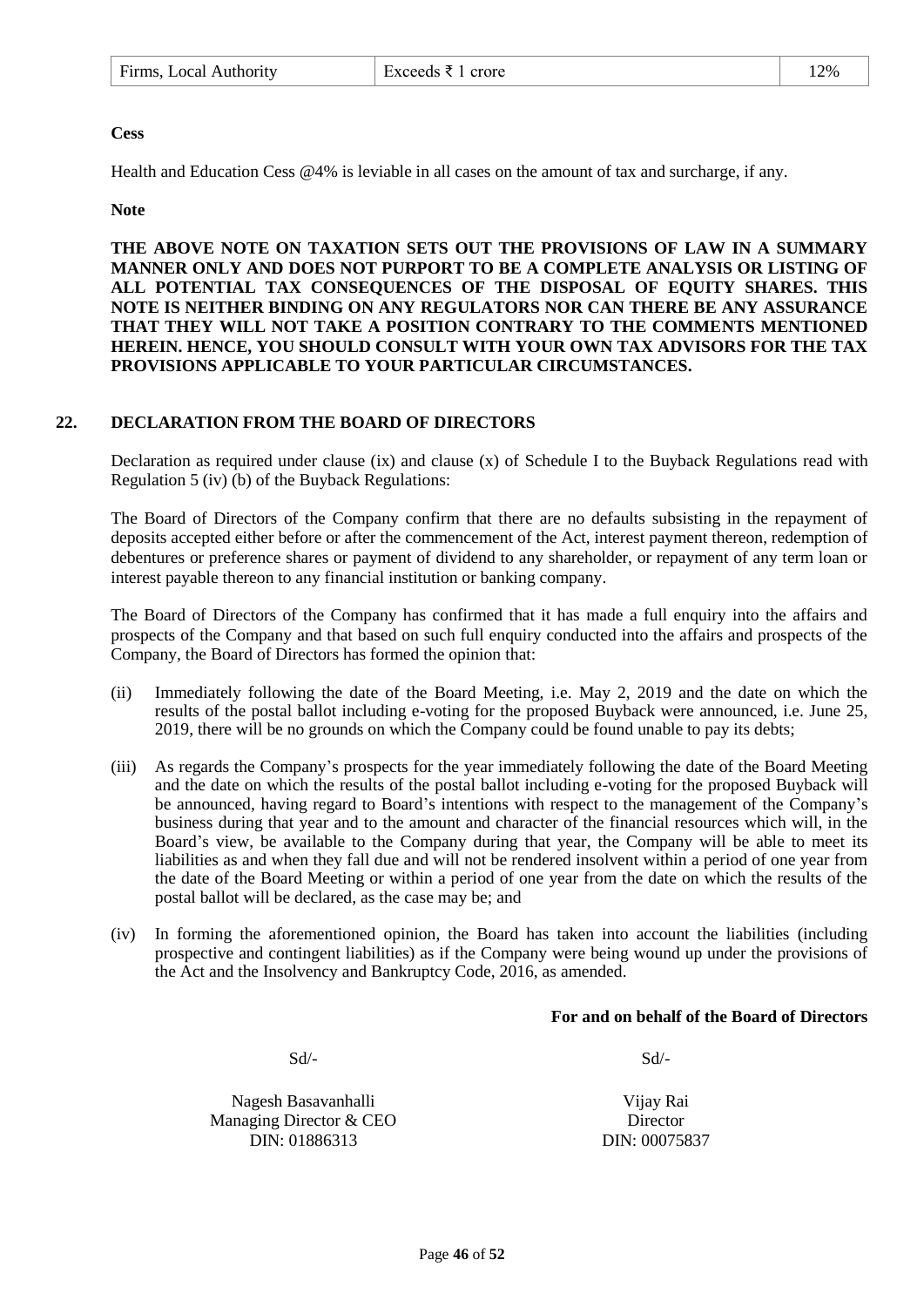#### <span id="page-46-0"></span>**23. REPORT ADDRESSED TO THE BOARD OF DIRECTORS BY THE COMPANY'S AUDITOR'S ON THE PERMISSIBLE CAPITAL PAYMENT AND THE OPINION FORMED BY DIRECTORS REGARDING INSOLVENCY**

The text of the Report dated May 17, 2019 of Deloitte Haskins and Sells, LLP, the Statutory Auditors of the Company, addressed to the Board of Directors of the Company is reproduced below:

### *Quote*

Independent Auditors' Report on buy back of shares pursuant to the requirements of Schedule I to the Securities and Exchange Board of India (Buy-back of securities) Regulations, 2018

The Board of Directors Greaves Cotton Limited Unit No. 701, 7th Floor, Tower 3, Equinox Business Park, LBS Marg, Kurla West, Mumbai - 400 070

Dear Sir/ Madam,

**Sub: Statutory Auditor's Report in respect of proposed buyback of equity shares by Greaves Cotton Limited (the "Company") in terms of the clause (xi) of Schedule I of the Securities and Exchange Board of India (Buy Back of Securities) Regulations, 2018 (as amended) ("Buyback Regulations").** 

- 1. This Report is issued in accordance with the terms of our engagement letter dated May 15, 2019.
- 2. The board of directors of the Company ("**Board of Directors**") have approved a proposal for buyback of equity shares by the Company at its meeting held on May 2, 2019 in pursuance of the provisions of Sections 68, 69 and 70 of the Companies Act, 2013 (the "**Act**") and the Buyback Regulations. We have been requested by the management of the Company ("**Management**") to provide a report on the accompanying statement of permissible capital payment (including premium) ('Annexure') as at March 31, 2019 (hereinafter referred to as the "**Statement**"). This Statement has been prepared by the Management, which we have initialled for identification purposes only.

#### **Management's Responsibility for the Statement**

3. The preparation of the Statement in accordance with Section 68(2)(c) of the Act and the compliance with the Buyback Regulations, is the responsibility of the Management of the Company, including the computation of the amount of the permissible capital payment, the preparation and maintenance of all accounting and other relevant supporting records and documents. This responsibility includes the design, implementation and maintenance of internal control relevant to the preparation and presentation of the Statement and applying an appropriate basis of preparation; and making estimates that are reasonable in the circumstances.

#### **Auditor's Responsibility:**

- 4. Pursuant to the requirement of the Buyback Regulations, it is our responsibility to provide a reasonable assurance:
	- i. whether we have inquired into the state of affairs of the Company in relation to the audited standalone financial statements as at and for the year ended March 31, 2019.
	- ii. if the amount of permissible capital payment as stated in Annexure A, has been properly determined considering the audited standalone and consolidated financial statements as at March 31, 2019 in accordance with Section 68(2) of the Act; and
	- iii. if the Board of Directors of the Company, in their meeting held on May 2, 2019 have formed the opinion as specified in Clause (x) of Schedule I to the Buyback Regulations, on reasonable grounds and that the Company will not, having regard to its state of affairs, be rendered insolvent within a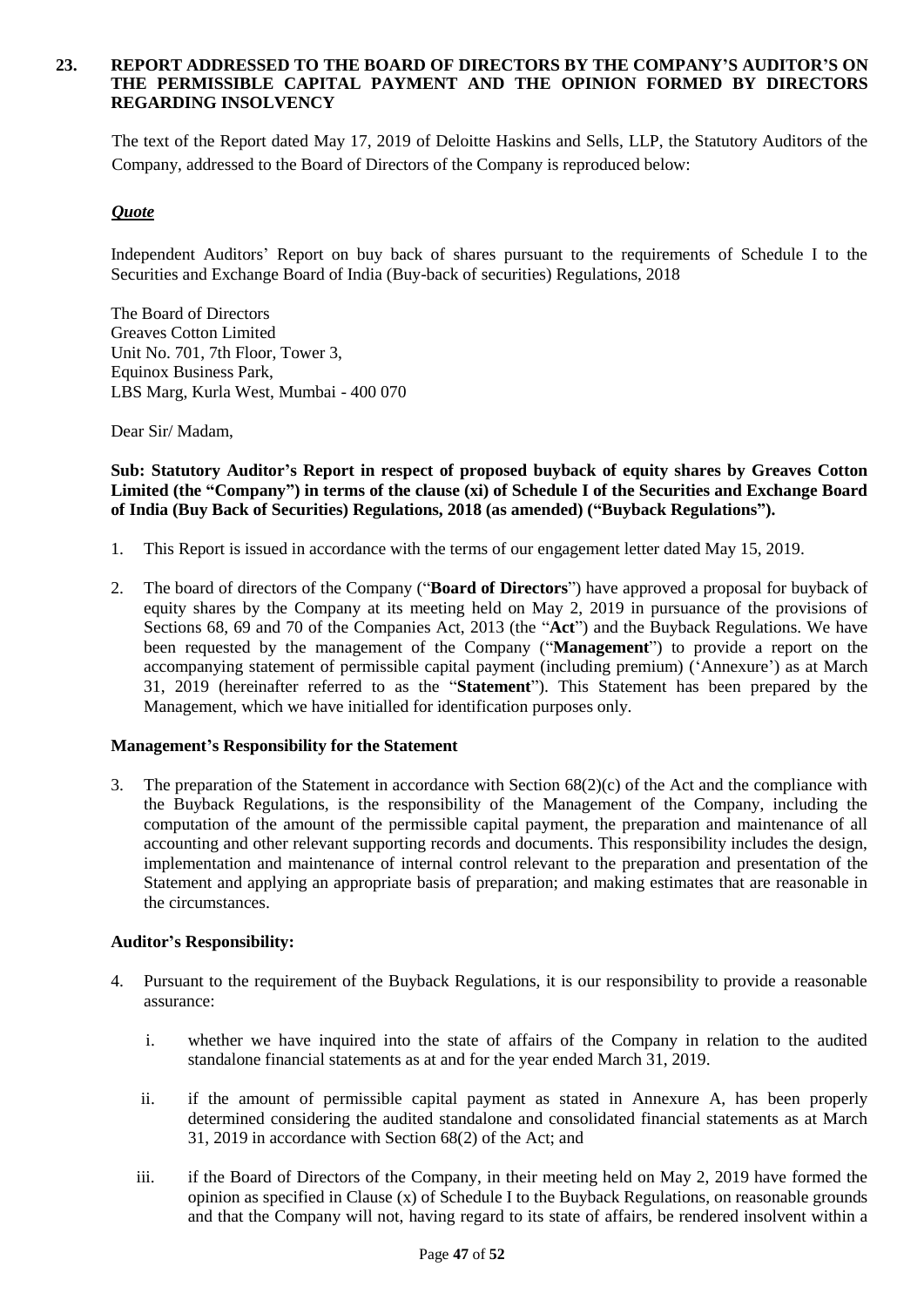period of one year from the aforesaid date and from the date on which the results of the shareholders' resolution with regard to the proposed buyback are declared.

- 5. The standalone and consolidated financial statements referred to in paragraph 4 above, have been audited by us, on which we have issued an unmodified audit opinion vide our report dated May 2, 2019. We conducted our audit of these financial statements in accordance with the Standards on Auditing and other applicable authoritative pronouncements issued by the Institute of Chartered Accountants of India ("**ICAI**"). Those Standards require that we plan and perform the audit to obtain reasonable assurance about whether these financial statements are free of material misstatement.
- 6. We conducted our examination of the Statement in accordance with the Guidance Note on Audit Reports and Certificates for Special Purposes, issued by the ICAI ("**Guidance Note**"). The Guidance Note requires that we comply with the ethical requirements of the Code of Ethics issued by the ICAI.
- 7. We have complied with the relevant applicable requirements of the Standard on Quality Control (SQC) 1, Quality Control for Firms that Perform Audits and Reviews of Historical Financial Information, and Other Assurance and Related Services Engagements.

### **Opinion**

- 8. Based on enquiries conducted and our examination as above, we report that:
	- a. We have enquired into the state of affairs of the Company in relation to its audited standalone and consolidated financial statements as at and for the year ended March 31, 2019 which have been approved by the Board of Directors of the Company on May 2, 2019.
	- b. The amount of permissible capital payment (including premium) towards the proposed buyback of equity shares as computed in the Statement attached herewith, is properly determined in our view in accordance with Section 68(2)(c) of the Act. The amounts of share capital and free reserves have been extracted from the audited standalone and consolidated financial statements of the Company as at and for the year ended March 31, 2019.
	- c. The Board of Directors of the Company, in their meeting held on May 2, 2019 have formed their opinion as specified in clause  $(x)$  of Schedule I to the Buyback Regulations, on reasonable grounds and that the Company, having regard to its state of affairs, will not be rendered insolvent within a period of one year from the date of passing the Board meeting resolution dated May 2, 2019, and from the date on which the results of the shareholders' resolution with regard to the proposed buyback are declared.

#### **Restriction on Use**

This report has been issued at the request of the Company solely for use of the Company (i) in connection with the proposed buyback of equity shares of the Company in pursuance to the provisions of Sections 68 and other applicable provisions of the Act and the Buyback Regulations, (ii) to enable the Board of Directors of the Company to include in the explanatory statement to the notice for special resolution, public announcement, draft letter of offer, letter of offer and other documents pertaining to buyback to be sent to the shareholders of the Company or filed with (a) the Registrar of Companies, Securities and Exchange Board of India, stock exchanges, public shareholders and any other regulatory authority as per applicable law and (b) the Central Depository Services (India) Limited, National Securities Depository Limited and (iii) for providing to the managers, each for the purpose of extinguishment of equity shares and may not be suitable for any other purpose.

**For Deloitte Haskins & Sells LLP**  Chartered Accountants (Firm Registration No. 117366W/W-100018)

 $Sd$ <sup>-</sup> **Mukesh Jain** Partner Mumbai; May 17, 2019 (Membership No. 108262)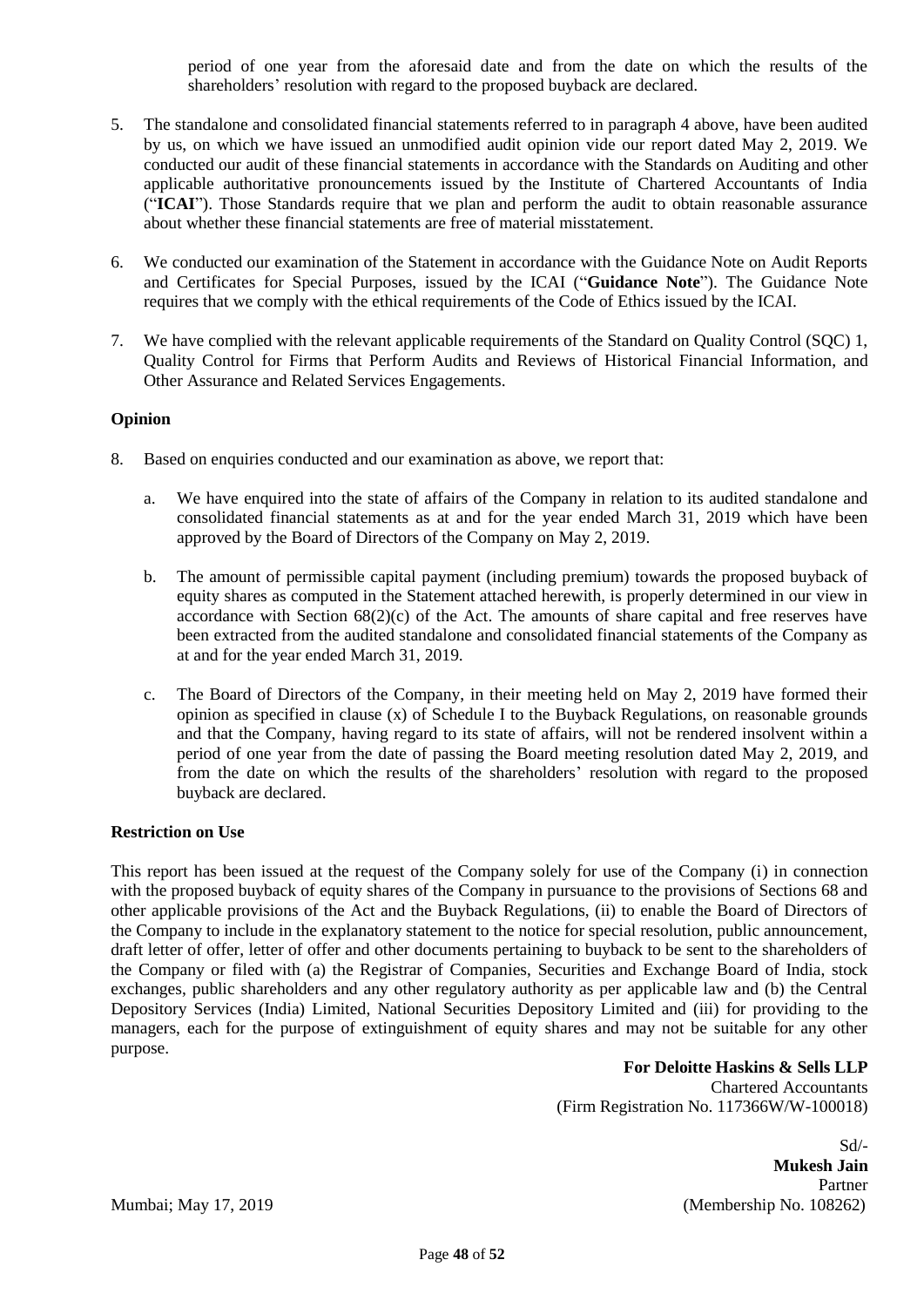### **Annexure A - Statement of permissible capital payment**

Computation of amount of permissible capital payment towards buyback of equity shares in accordance with section  $68(2)(c)$  of the Act based on audited standalone and consolidated financial statements as at and for the year ended March 31, 2019:

|                                                                                                          |                                           | (Rs. In crores)                             |
|----------------------------------------------------------------------------------------------------------|-------------------------------------------|---------------------------------------------|
| <b>Particulars</b>                                                                                       | <b>Standalone financial</b><br>statements | <b>Consolidated</b><br>financial statements |
| Paid-up Equity Share Capital as at (A)                                                                   | 48.84                                     | 48.84                                       |
| Free reserves as at March 31, 2019                                                                       |                                           |                                             |
| Retained earnings*                                                                                       | 491.89                                    | 487.22                                      |
| <b>Securities Premium</b>                                                                                | 34.59                                     | 34.59                                       |
| General reserve                                                                                          | 346.18                                    | 345.17                                      |
| Total Free Reserves (B)                                                                                  | 872.66                                    | 866.98                                      |
| Total $(A + B)$                                                                                          | 921.50                                    | 915.82                                      |
| Maximum amount permissible for the buyback i.e. 25% of<br>total paid-up equity capital and free reserves | 230.38                                    | 228.96                                      |

\*Adjusted for re-measurement profits (net of tax) on fair valuation of assets of Rs. 46.32 Crore for Standalone financial statements and Rs. 46.33 Crore for Consolidated financial statements respectively.

In the opinion of the Board, the proposal for Buyback is in the interest of the Company and its shareholders holding equity shares of the Company.

None of the Directors or any Key Managerial Personnel of the Company or their respective relatives are in anyway, concerned or interested, either directly or indirectly in passing of the said resolution, save and except to the extent of their respective interest as shareholders of the Company.

### **For Greaves Cotton Limited**

**Sd/- Neetu Kashiramka** Chief Financial Officer

May 17, 2019

#### *Unquote*

### <span id="page-48-0"></span>**24. DOCUMENTS FOR INSPECTION**

Copies of the following documents will be available for inspection at the registered office of the Company at Greaves Cotton Limited Unit No. 701, 7th Floor, Tower 3, Equinox Business Park, LBS Marg, Kurla West, Mumbai - 400 070, India on any working day (i.e. Monday to Friday) between 11:00 a.m. to 4:00 p.m. during the Offer Period.

- a) Copy of the Certificate of Incorporation and the Memorandum and Articles of Association of Greaves Cotton Limited;
- b) Copy of the annual reports of Greaves Cotton Limited for the years ended March 31, 2018 and March 31, 2017, and the financial results for the year ended March 31, 2019;
- c) Copy of the resolution passed by the Board of Directors at the meeting held on May 2, 2019 approving proposal for Buyback, and copy of the resolution passed by the Buyback Committee on May 23, 2019;
- d) Copy of the special resolution of the Equity Shareholders passed by way of postal ballot, the results of which were announced on June 25, 2019;
- e) Copy of Certificate dated May 17, 2019 received from Deloitte Haskins and Sells, LLP, the Statutory Auditors of the Company, in terms of clause (xi) of Schedule I of the Buyback Regulations;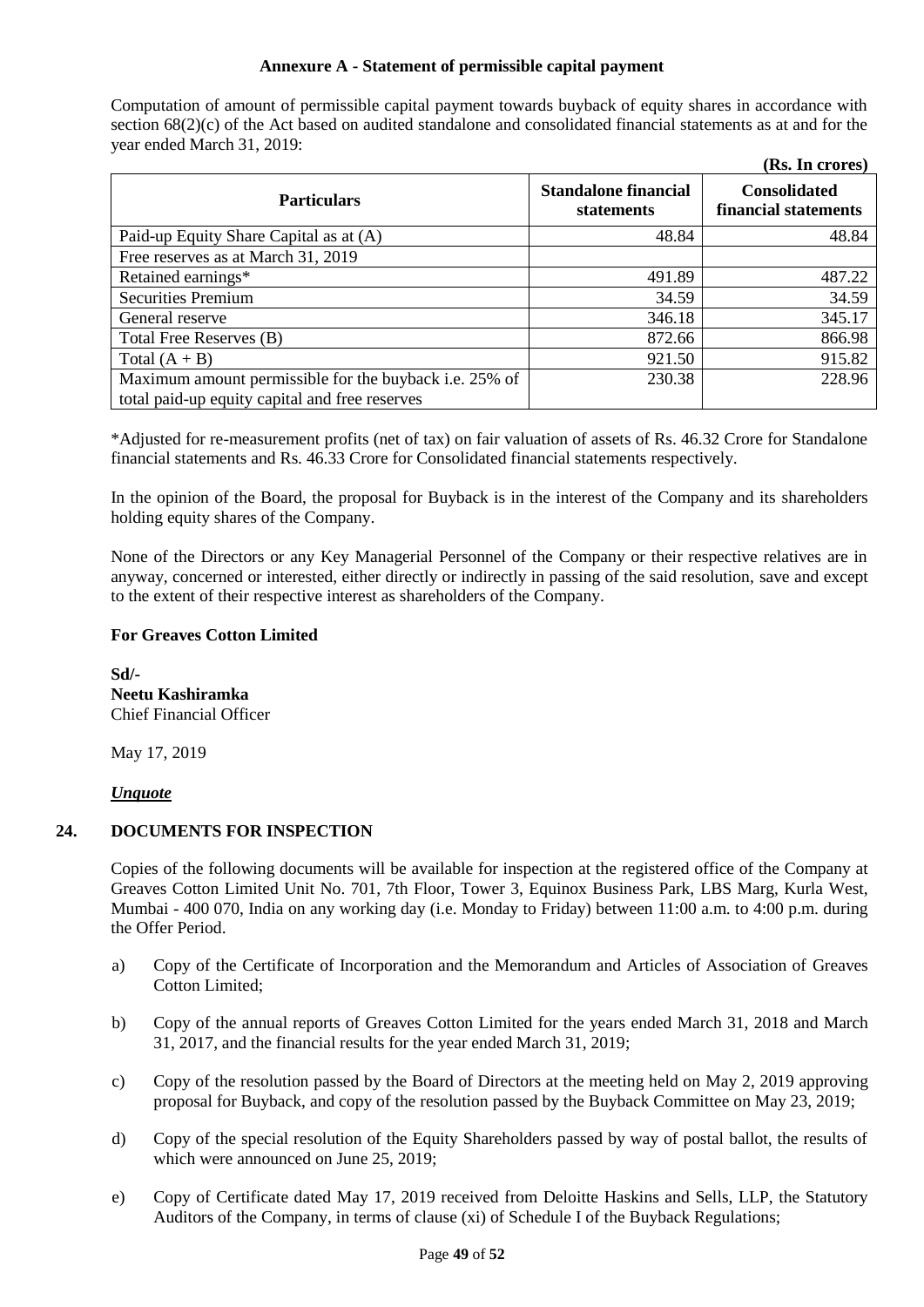- f) Copy of Declaration of solvency and an affidavit in form SH-9 as prescribed under section 68(6) of the Companies Act;
- g) Copy of Escrow Agreement dated July 4, 2019 between the Company, the Escrow Agent and the Manager to the Buyback;
- h) Certificate dated June 26, 2019 received from N K R & Co. (Firm Registration No. 127820W), Chartered Accountants, certifying that the Company has made firm financing arrangements for fulfilling the obligations under the Buyback, in accordance with the Regulations;
- i) Copy of Public Announcement published on June 27, 2019 regarding Buyback of Equity Shares; and
- j) Opinion dated July 3, 2019 received from N K R & Co. (Firm Registration No. 127820W), Chartered Accountants, containing the note on taxation; and
- k) Copy of SEBI observation letter no. [●] dated [●].

### <span id="page-49-0"></span>**25. DETAILS OF THE COMPLIANCE OFFICER**

The Company has designated the following as the Compliance Officer for the Buyback:

| Name               |                           | Mr. Atindra Basu                                         |
|--------------------|---------------------------|----------------------------------------------------------|
| <b>Designation</b> | $\sim$ 100                | Company Secretary and Compliance Officer                 |
| <b>Address</b>     | $\ddot{\phantom{a}}$      | Unit No. 701, 7th Floor, Tower 3, Equinox Business Park, |
|                    |                           | LBS Marg, Kurla West, Mumbai - 400 070                   |
| Phone              | $\mathbb{R}^{\mathbb{Z}}$ | $+91(22)62211700$                                        |
| Email              |                           | investorservices@greavescotton.com                       |
| Website            |                           | www.greavescotton.com                                    |

25.1 In case of any clarifications or to address investor grievance, the Shareholders may contact the Compliance Officer, from Monday to Friday between 10 a.m. to 5 p.m. on all working days except public holidays, at the above-mentioned address.

#### <span id="page-49-1"></span>**26. REMEDIES AVAILABLE TO SHAREHOLDERS/ BENEFICIAL OWNERS**

In case of any grievance relating to the Buyback (e.g. non-receipt of the Buyback consideration, demat credit etc.) the investor can approach the Compliance Officer and/or the Registrar to the Buyback and/or Manager to the Buyback for redressal.

If the Company makes any default in complying with the provisions of Section 68 of the Companies Act or any rules made there-under, or any regulation or under clause (f) of subsection (2) of Section 68 of the Companies Act, the Company or any officer of the Company who is in default shall be punishable with imprisonment for a term and its limit, or with a fine and its limit or with both in terms of the Companies Act.

The address of the concerned office of the Registrar of Companies is as follows:

**Registrar of Companies, Mumbai** "Everest" Building, 100, Marine Drive, Mumbai – 400 002 Phone: 022-22812627/22020295/22846954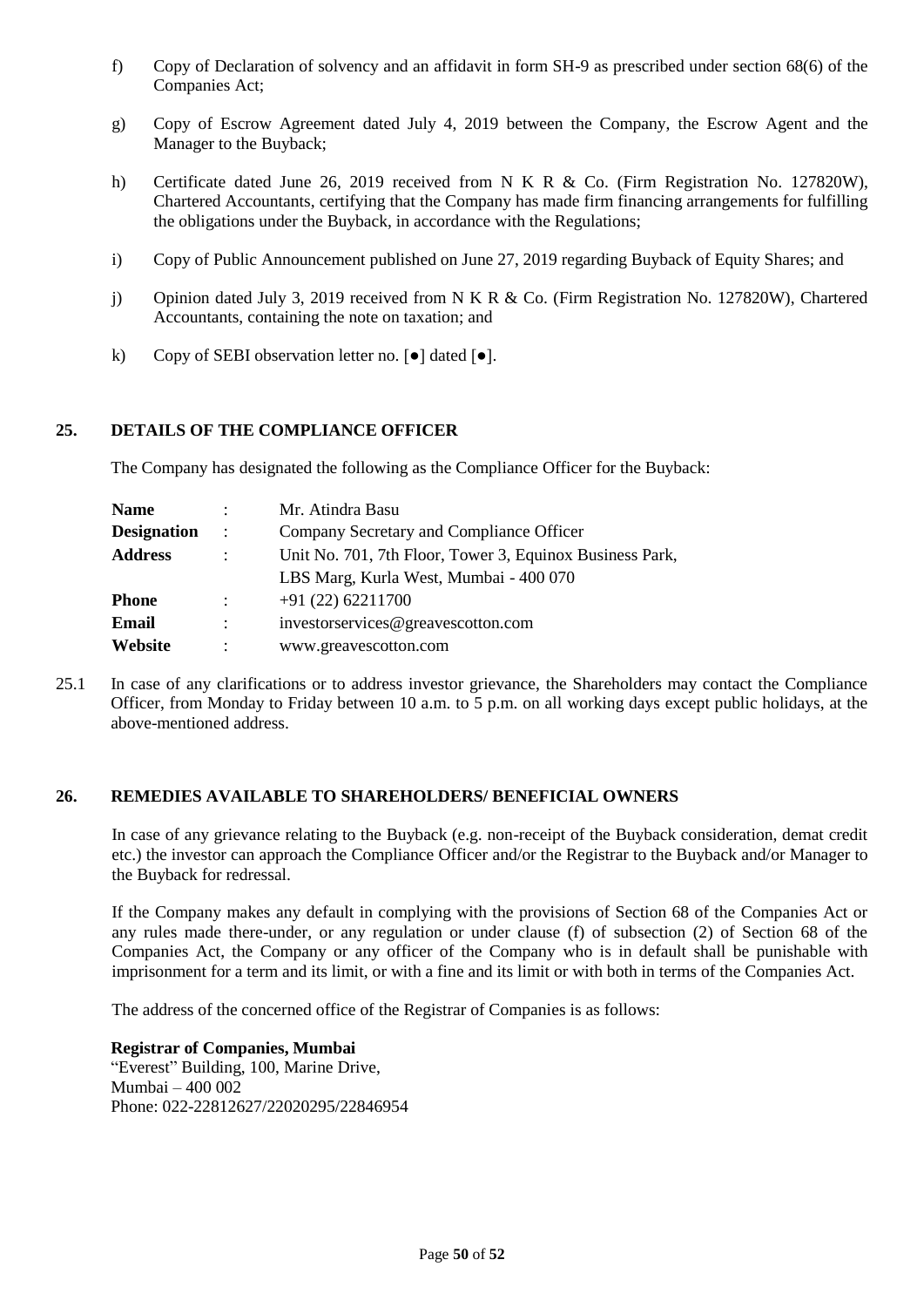### <span id="page-50-0"></span>**27. DETAILS OF THE MANAGER TO THE BUYBACK**

The Company has appointed the following as Manager to the Buyback:



**Ambit Capital Private Limited** Ambit House, 449, Senapati Bapat Marg, Lower Parel, Mumbai - 400 013 **Tel:** + 91 (22) 3043 3000; **Fax:** +91 (22) 3043 3100 **Contact Person:** Krishnakant Jaju **E-mail:** gcl.buyback2019@ambit.co **Website:** www.ambit.co **SEBI Registration Number:** INM000012379 **Validity Period:** Permanent Registration

### <span id="page-50-1"></span>**28. DECLARATION BY THE DIRECTORS**

As per Regulation 24(i)(a) of the Buyback Regulations, the Board of Directors of the Company accepts full responsibility for all the information contained in this Draft Letter of Offer. This Draft Letter of Offer is issued under the authority of the Board and in terms of the resolution passed by the Board on May 2, 2019 and the special resolution passed by the Shareholders through postal ballot, the results of which were announced on June 25, 2019.

# **For and on behalf of the Board of Directors of Greaves Cotton Limited**

| Sd                                                                      | $Sd$ /-                                       | Sd                                                                                      |
|-------------------------------------------------------------------------|-----------------------------------------------|-----------------------------------------------------------------------------------------|
| Nagesh Basavanhalli<br>Managing Director & CEO<br><b>DIN</b> : 01886313 | Vijay Rai<br>Director<br><b>DIN: 00075837</b> | Atindra Basu<br>Company Secretary and Compliance<br>Officer<br>Membership No. ACS 32389 |

Date: July 4, 2019 Place: Mumbai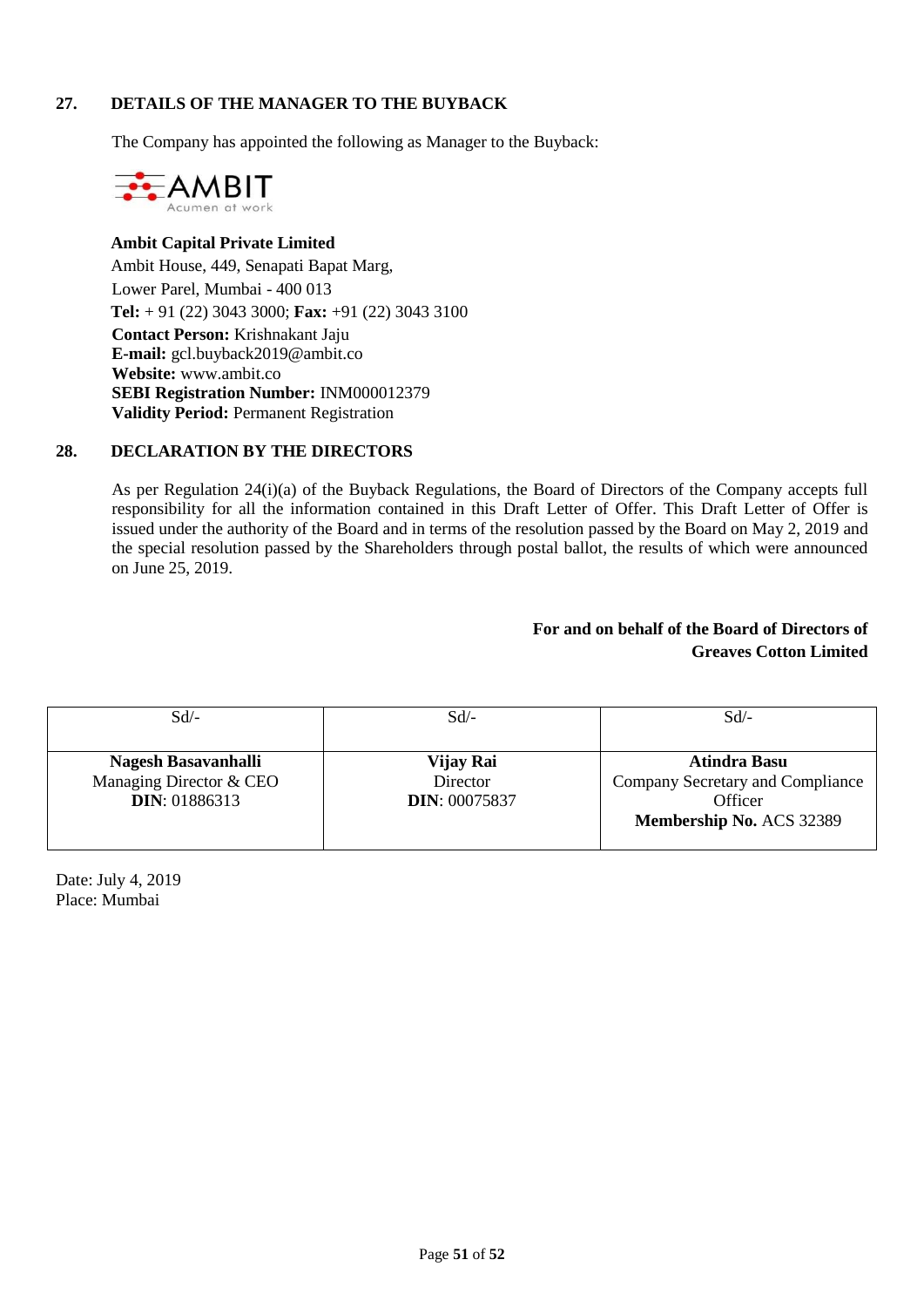#### **TENDER FORM (FOR EQUITY SHAREHOLDERS HOLDING SHARES IN DEMATERIALISED FORM)**

| <b>Bid Number:</b> | <b>BUYBACK OPENS ON</b>                                                                | $\left[ \bullet \right]$ , $\left[ \bullet \right]$ , 2019 |                         |  |  |
|--------------------|----------------------------------------------------------------------------------------|------------------------------------------------------------|-------------------------|--|--|
| Date:              | <b>BUYBACK CLOSES ON</b><br>$\left[ \bullet \right]$ , $\left[ \bullet \right]$ , 2019 |                                                            |                         |  |  |
|                    | For Registrar / Collection Centre use                                                  |                                                            |                         |  |  |
|                    | Inward No.                                                                             | Date                                                       | Stamp                   |  |  |
|                    |                                                                                        |                                                            |                         |  |  |
|                    |                                                                                        |                                                            |                         |  |  |
|                    |                                                                                        | Status (please tick appropriate box)                       |                         |  |  |
|                    | Individual                                                                             | <b>FII/FPI</b>                                             | Insurance Co            |  |  |
|                    | Foreign Co                                                                             | NRI/OCB                                                    | <b>FVCI</b>             |  |  |
|                    | <b>Body Corporate</b>                                                                  | Bank/FI                                                    | Pension/PF              |  |  |
|                    | <b>VCF</b>                                                                             | Partnership/LLP                                            | Others                  |  |  |
|                    |                                                                                        |                                                            |                         |  |  |
|                    | India Tax Residency Status: Please tick appropriate box                                |                                                            |                         |  |  |
|                    |                                                                                        |                                                            | Resident of             |  |  |
|                    | Resident in India                                                                      | Non-Resident in                                            |                         |  |  |
|                    |                                                                                        | India                                                      | (shareholder to fill in |  |  |
|                    |                                                                                        |                                                            | country of residence)   |  |  |

To, The Board of Directors,

**Greaves Cotton\ Limited,**

Unit No. 701, 7th Floor, Tower 3, Equinox Business Park, LBS Marg, Kurla West, Mumbai - 400 070 Tel: +91 22 62211700; Fax: +91 22 62217499

Dear Sirs,

**Subject: Letter of Offer dated [●], 2019 to Buyback up to 1,30,00,000 Equity Shares of Greaves Cotton Limited (the "Company") at a price of ₹ 175 (Rupees one hundred and seventy five only) per Equity Share ("Buyback Price"), payable in cash ("Buyback")**

- 1. I / We (having read and understood the Letter of Offer dated [ $\bullet$ ], 2019) hereby tender / offer my / our Equity Shares in response to the Buyback on the terms and conditions set out below and in the Letter of Offer.
- 2. I / We authorise the Company to Buyback the Equity Shares offered (as mentioned below) and to issue instruction(s) to the Registrar to the Buyback to extinguish the Equity Shares.
- 3. I / We hereby affirm that the Equity Shares comprised in this tender / offer are offered for Buyback by me / us free from all liens, equitable interest, charges and encumbrance.
- 4. I / We declare that there are no restraints / injunctions or other order(s) of any nature which limits / restricts in any manner my / our right to tender Equity Shares for Buyback Offer and that I / we am / are legally entitled to tender the Equity Shares for Buyback.
- 5. I / We agree that the Company will pay the Buyback Offer Price only after due verification of the validity of the documents and that the consideration may be paid to the first named shareholder.
- 6. I/ We acknowledge that the responsibility to discharge the tax due on any gains arising on buy-back is on me / us. I / We agree to compute gains on this transaction and immediately pay applicable taxes in India and file tax return in consultation with our custodians/authorized dealers/tax advisors appropriately.
- 7. I/ We undertake to indemnify the Company if any tax demand is raised on the Company on account of gains arising to me / us on buyback of shares. I / We also undertake to provide the Company, the relevant details in respect of the taxability / non-taxability of the proceeds arising on buyback of shares by the Company, copy of tax return filed in India, evidence of the tax paid etc.
- 8. I / We agree that the consideration for the accepted Shares will be paid to the Eligible Shareholder as per secondary market mechanism.
- 9. I/We agree that the excess demat Equity Shares or unaccepted demat Shares, if any, tendered would be returned to the Selling Member by Clearing Corporation in payout.
- 10. I / We undertake to return to the Company any Buyback consideration that may be wrongfully received by me / us.
- 11. I / We undertake to execute any further documents and give any further assurances that may be required or expedient to give effect to my / our tender / offer and agree to abide by any decision that may be taken by the Company to effect the Buyback in accordance with the Companies Act and the Buyback Regulations.
- 12. Details of Equity Shares held and tendered / offered for Buyback:

| <b>Particulars</b>                        | In Figures | In Words |
|-------------------------------------------|------------|----------|
| Number of Equity Shares held as on Record |            |          |
| Date (Friday, July 12, 2019)              |            |          |
| Number of Equity Shares Entitled for      |            |          |
| Buyback (Buyback Entitlement)             |            |          |
| Number of Equity Shares offered for       |            |          |
| Buyback (including Additional Shares)     |            |          |

Note: Eligible Shareholders also have the option of tendering Additional Equity Shares (over and above their Buyback Entitlement) and participate in the shortfall created due to non-participation of some other Eligible Shareholder, if any. The acceptance of any Equity Shares tendered in excess of the Buyback Entitlement by the Eligible Shareholder shall be in terms of Paragraphs 19 and 20 of the Letter of Offer. Equity Shares tendered by any Eligible Shareholder over and above the number of Equity Shares held by such Eligible Shareholder as on the Record Date shall not be considered for the purpose of acceptance.

Tear along this line

#### **Acknowledgement Slip: GREAVES COTTON LIMITED BUY BACK OFFER 2019**

*(to be filled by the Equity Shareholder) (subject to verification)*

| DP ID                                                             |  | Client ID       |  |
|-------------------------------------------------------------------|--|-----------------|--|
| Received from Mr./Ms./Mrs.                                        |  |                 |  |
| Form of Acceptance-cum-Acknowledgement, Original TRS along with:  |  |                 |  |
| No. of Equity Shares offered for Buyback                          |  | (in words)      |  |
| (In Figures)                                                      |  |                 |  |
| Please quote Client ID No. & DP No. for all future correspondence |  | Stamp of Broker |  |
|                                                                   |  |                 |  |